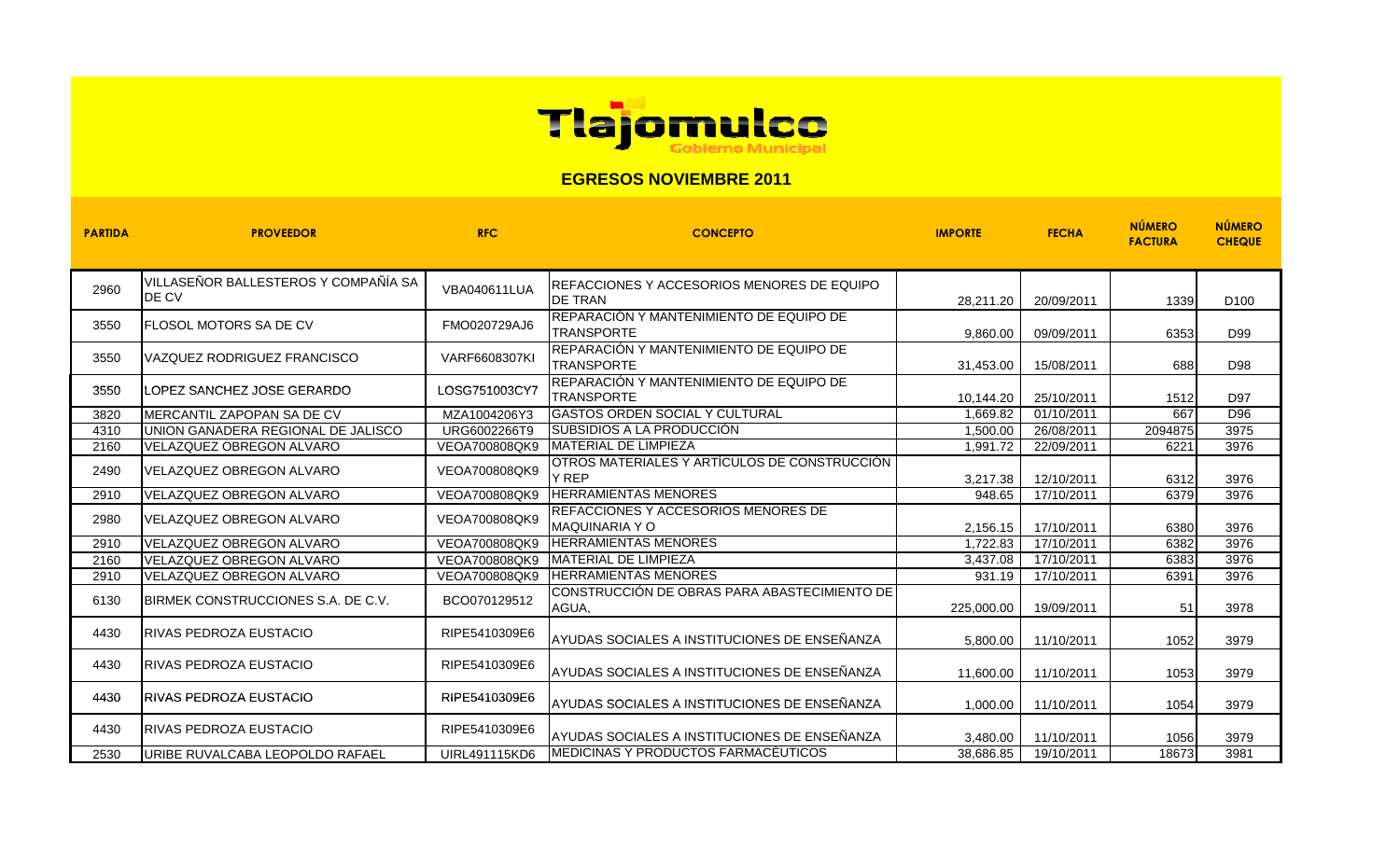| 2530 | URIBE RUVALCABA LEOPOLDO RAFAEL                            | <b>UIRL491115KD6</b> | <b>MEDICINAS Y PRODUCTOS FARMACÉUTICOS</b>                   | 19,230.75    | 19/10/2011              | 18672            | 3981 |
|------|------------------------------------------------------------|----------------------|--------------------------------------------------------------|--------------|-------------------------|------------------|------|
| 2420 | VELAZQUEZ OBREGON ALVARO                                   | VEOA700808QK9        | CEMENTO Y PRODUCTOS DE CONCRETO                              | 12,702.00    | 19/10/2011              | 6398             | 3982 |
| 2910 | SKOG S DE RL DE CV                                         | SKO080415GX1         | <b>HERRAMIENTAS MENORES</b>                                  | 3,065.03     | 19/08/2011              | 1453             | 3983 |
| 2210 | ROMERO HERNANDEZ CARLOS HUMBERTO                           | ROHC520315FH1        | PRODUCTOS ALIMENTICIOS PARA PERSONAS                         | 17,636.64    | 24/10/2011              | 10232            | 3985 |
| 6160 | ANALISIS PROYECTOS & ASESORIAS MV SC                       | AP&061016NL9         | OTRAS CONSTRUCCIONES DE IGENIERIA CIVIL U OBRA<br><b>PES</b> | 33,000.00    | 04/10/2011              | 1004             | 3990 |
| 2530 | ZANUDO BOJORQUEZ BEATRIZ IMELDA                            | ZABB690723ME8        | MEDICINAS Y PRODUCTOS FARMACÉUTICOS                          | 6.959.50     | 27/10/2011              | 5017             | 3991 |
| 2540 | CARVAJAL SALCEDO JOSE LUIS                                 | CASL5307236CA        | MATERIALES, ACCESORIOS Y SUMINISTROS MÉDICOS                 | 18,086.72    | 18/10/2011              | 15898            | 3992 |
| 2540 | CARVAJAL SALCEDO JOSE LUIS                                 | CASL5307236CA        | MATERIALES, ACCESORIOS Y SUMINISTROS MÉDICOS                 | 951.20       | 21/10/2011              | 15924            | 3992 |
| 2420 | MEZCLAS ASFALTICAS Y TRITURADOS DE<br><b>OCCIDENTE</b>     | MAT100107CM9         | CEMENTO Y PRODUCTOS DE CONCRETO                              | 1,180,880.00 | 19/10/2011              | 152              | 3993 |
| 2980 | RAMIREZ MARTINEZ FELIPE DE JESUS                           | RAMF500721PY8        | REFACCIONES Y ACCESORIOS MENORES DE<br>MAQUINARIA Y O        | 548.10       | 26/08/2011              | 2988             | 3999 |
| 2410 | DIAZ RAMIREZ DAVID                                         | DIRD060813927        | PRODUCTOS MINERALES NO METÁLICOS                             | 92,568.00    | 17/10/2011              | 2813             | 4000 |
| 2530 | MEDELLIN REED ANA LOURDES                                  | MERA841212IF3        | MEDICINAS Y PRODUCTOS FARMACÉUTICOS                          | 3,143.80     | $\frac{17}{17}$ 10/2011 | 1775             | 4003 |
| 2210 | DIPROVIC DE MEXICO S DE RL DE CV                           | DME100421FS8         | PRODUCTOS ALIMENTICIOS PARA PERSONAS                         | 3,770.00     | 20/10/2011              | 5156             | 4004 |
| 3220 | <b>GRUAS Y MISCELANEAS TLAJOMULCO SA DE</b><br><b>CV</b>   | GMT0805157E3         | ARRENDAMIENTO DE EDIFICIOS                                   | 5,800.00     | 26/10/2011              | 1179             | 4007 |
| 2470 | PROVEEDOR DE INSUMOS PARA LA<br>CONSTRUCCION, S.A. DE C.V. | PIC970821V61         | ARTÍCULOS METÁLICOS PARA LA CONSTRUCCIÓN                     | 2,491.09     | 28/10/2011              | 3226             | 4008 |
| 2470 | PROVEEDOR DE INSUMOS PARA LA<br>CONSTRUCCION, S.A. DE C.V. | PIC970821V61         | ARTÍCULOS METÁLICOS PARA LA CONSTRUCCIÓN                     | 7,437.29     | 28/10/2011              | 3225             | 4008 |
| 3820 | MORALES ENCARNACION LUZ ELENA                              | MOEL590912J67        | <b>GASTOS ORDEN SOCIAL Y CULTURAL</b>                        | 400.20       | 08/03/2011              | 132              | 4018 |
| 3820 | MORALES ENCARNACION LUZ ELENA                              | MOEL590912J67        | <b>GASTOS ORDEN SOCIAL Y CULTURAL</b>                        | 300.44       | 11/03/2011              | $\overline{133}$ | 4018 |
| 3820 | MORALES ENCARNACION LUZ ELENA                              | MOEL590912J67        | <b>GASTOS ORDEN SOCIAL Y CULTURAL</b>                        | 300.44       | 15/03/2011              | 135              | 4018 |
| 2110 | OFFICE DEPOT MEXICO S.A. DE C.V.                           | ODM950324V2A         | MATERIALES, ÚTILES Y EQUIPOS MENORES DE<br><b>OFICINA</b>    | 275.50       | 29/03/2011              | 794              | 4018 |
| 3580 | <b>GONZALEZ CORTES RAFAEL OMAR</b>                         | GOCR691122RF8        | SERVICIOS LIMPIEZA Y MANEJO DE DESECHOS                      | 220.00       | 07/04/2011              | 1611             | 4018 |
| 3580 | <b>GONZALEZ CORTES RAFAEL OMAR</b>                         | GOCR691122RF8        | SERVICIOS LIMPIEZA Y MANEJO DE DESECHOS                      | 64.00        | 07/04/2011              | 1610             | 4018 |
| 3580 | GONZALEZ CORTES RAFAEL OMAR                                | GOCR691122RF8        | SERVICIOS LIMPIEZA Y MANEJO DE DESECHOS                      | 151.00       | 13/04/2011              | 1613             | 4018 |
| 3580 | GONZALEZ CORTES RAFAEL OMAR                                | GOCR691122RF8        | SERVICIOS LIMPIEZA Y MANEJO DE DESECHOS                      | 128.00       | 28/04/2011              | 1617             | 4018 |
| 2110 | FARMACIA GUADALAJARA SA DE CV                              | FGU830930PD3         | MATERIALES, ÚTILES Y EQUIPOS MENORES DE<br><b>OFICINA</b>    | 32.70        | 02/05/2011              | 1083             | 4018 |
| 2110 | FARMACIA GUADALAJARA SA DE CV                              | FGU830930PD3         | MATERIALES, ÚTILES Y EQUIPOS MENORES DE<br><b>OFICINA</b>    | 140.66       | 02/05/2011              | 1082             | 4018 |
| 3580 | GONZALEZ CORTES RAFAEL OMAR                                | GOCR691122RF8        | SERVICIOS LIMPIEZA Y MANEJO DE DESECHOS                      | 93.00        | 02/05/2011              | 1619             | 4018 |
| 2110 | CADENA COMERCIAL OXXO S.A. DE C.V.                         | CCO8605231N4         | MATERIALES, ÚTILES Y EQUIPOS MENORES DE<br><b>OFICINA</b>    | 118.00       | 03/05/2011              | 1235             | 4018 |
| 2110 | TIENDAS SORIANA SA DE CV                                   | TSO991022PB6         | MATERIALES, ÚTILES Y EQUIPOS MENORES DE<br><b>OFICINA</b>    | 298.50       | 02/05/2011              | 17438            | 4018 |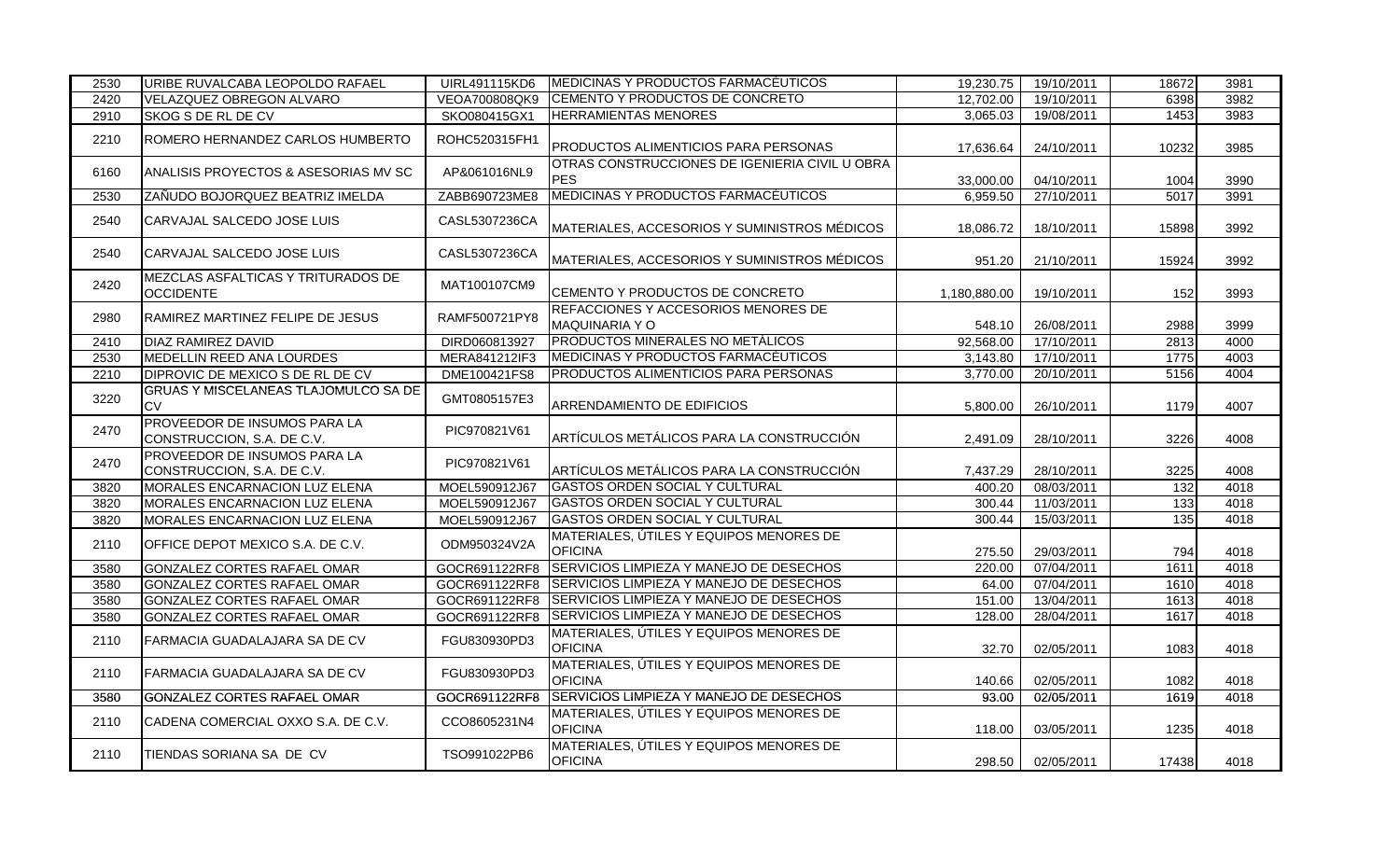| 2110 | OFFICE DEPOT MEXICO S.A. DE C.V.                 | ODM950324V2A  | MATERIALES, ÚTILES Y EQUIPOS MENORES DE<br><b>OFICINA</b>    | 441.00   | 09/05/2011 | 76     | 4018 |
|------|--------------------------------------------------|---------------|--------------------------------------------------------------|----------|------------|--------|------|
| 3720 | SERVICIO DE EXCELENCIA SA DE CV                  | SEX971014G39  | <b>PASAJES TERRESTRES</b>                                    | 145.00   | 16/05/2011 | 37426  | 4018 |
| 3580 | GONZALEZ CORTES RAFAEL OMAR                      | GOCR691122RF8 | SERVICIOS LIMPIEZA Y MANEJO DE DESECHOS                      | 139.20   | 19/05/2011 | 1624   | 4018 |
| 2110 | CADENA COMERCIAL OXXO S.A. DE C.V.               | CCO8605231N4  | MATERIALES, ÚTILES Y EQUIPOS MENORES DE<br><b>OFICINA</b>    | 163.00   | 21/05/2011 | 11602  | 4018 |
| 2210 | TIENDAS SORIANA SA DE CV                         | TSO991022PB6  | PRODUCTOS ALIMENTICIOS PARA PERSONAS                         | 321.50   | 27/05/2011 | 192    | 4018 |
| 3580 | GONZALEZ CORTES RAFAEL OMAR                      | GOCR691122RF8 | SERVICIOS LIMPIEZA Y MANEJO DE DESECHOS                      | 98.60    | 10/07/2011 | 1631   | 4018 |
| 3580 | GONZALEZ CORTES RAFAEL OMAR                      | GOCR691122RF8 | SERVICIOS LIMPIEZA Y MANEJO DE DESECHOS                      | 232.00   | 17/06/2011 | 1633   | 4018 |
| 2110 | BARBA CARMONA LUIS ALFONSO                       | BACL61100ML2  | MATERIALES, ÚTILES Y EQUIPOS MENORES DE<br><b>OFICINA</b>    | 1,160.00 | 18/07/2011 | 13464  | 4018 |
| 2210 | CADENA COMERCIAL OXXO S.A. DE C.V.               | CCO8605231N4  | PRODUCTOS ALIMENTICIOS PARA PERSONAS                         | 136.60   | 20/06/2011 | 7035   | 4018 |
| 3580 | GONZALEZ CORTES RAFAEL OMAR                      | GOCR691122RF8 | <b>SERVICIOS LIMPIEZA Y MANEJO DE DESECHOS</b>               | 226.20   | 27/06/2011 | 1635   | 4018 |
| 2110 | VAZQUEZ LANDEROS MARIA LUISA                     | VALL600209H46 | MATERIALES, ÚTILES Y EQUIPOS MENORES DE<br><b>OFICINA</b>    | 250.00   | 06/07/2011 | 3808   | 4018 |
| 2210 | HERNANDEZ PARRA ROSA ISELA                       | HEPR700203MU7 | PRODUCTOS ALIMENTICIOS PARA PERSONAS                         | 240.00   | 22/07/2011 | 867    | 4018 |
| 3580 | GONZALEZ CORTES RAFAEL OMAR                      | GOCR691122RF8 | SERVICIOS LIMPIEZA Y MANEJO DE DESECHOS                      | 127.60   | 05/08/2011 | 1645   | 4018 |
| 2110 | PAPELERIA CORIBA SA DE CV                        | PCO8704049H4  | MATERIALES, ÚTILES Y EQUIPOS MENORES DE<br><b>OFICINA</b>    | 351.51   | 11/08/2011 | 38793  | 4018 |
| 2210 | HERNANDEZ PARRA ROSA ISELA                       | HEPR700203MU7 | PRODUCTOS ALIMENTICIOS PARA PERSONAS                         | 315.00   | 12/08/2011 | 871    | 4018 |
| 3820 | <b>ISIDRO GUZMAN JOSE</b>                        | LLGJ681009GK2 | <b>GASTOS ORDEN SOCIAL Y CULTURAL</b>                        | 400.00   | 16/08/2011 | 1610   | 4018 |
| 3580 | GONZALEZ CORTES RAFAEL OMAR                      | GOCR691122RF8 | SERVICIOS LIMPIEZA Y MANEJO DE DESECHOS                      | 69.60    | 11/08/2011 | 1649   | 4018 |
| 3580 | GONZALEZ CORTES RAFAEL OMAR                      | GOCR691122RF8 | <b>SERVICIOS LIMPIEZA Y MANEJO DE DESECHOS</b>               | 162.00   | 24/08/2011 | 1654   | 4018 |
| 3820 | <b>ISIDRO GUZMAN JOSE</b>                        | LLGJ681009GK2 | <b>GASTOS ORDEN SOCIAL Y CULTURAL</b>                        | 480.00   | 22/08/2011 | 1612   | 4018 |
| 3820 | <b>ISIDRO GUZMAN JOSE</b>                        | LLGJ681009GK2 | <b>GASTOS ORDEN SOCIAL Y CULTURAL</b>                        | 400.00   | 25/08/2011 | 1615   | 4018 |
| 3580 | <b>GONZALEZ CORTES RAFAEL OMAR</b>               | GOCR691122RF8 | SERVICIOS LIMPIEZA Y MANEJO DE DESECHOS                      | 52.00    | 25/08/2011 | 1655   | 4018 |
| 3580 | GONZALEZ CORTES RAFAEL OMAR                      | GOCR691122RF8 | SERVICIOS LIMPIEZA Y MANEJO DE DESECHOS                      | 139.20   | 02/09/2011 | 1659   | 4018 |
| 3810 | GONZALEZ SOLIS ARTURO DE LA<br><b>CONSEPCION</b> | GOSA540808P20 | <b>GASTOS DE CEREMONIAL</b>                                  | 440.00   | 15/09/2011 | 1075   | 4018 |
| 3580 | <b>GONZALEZ CORTES RAFAEL OMAR</b>               | GOCR691122RF8 | SERVICIOS LIMPIEZA Y MANEJO DE DESECHOS                      | 58.00    | 23/09/2011 | 1665   | 4018 |
| 2110 | NUEVA WALMART DE MEXICO S. DE R.L. DE<br>C.V.    | NWM9709244W4  | MATERIALES, ÚTILES Y EQUIPOS MENORES DE<br><b>OFICINA</b>    | 348.84   | 17/09/2011 | 77852  | 4018 |
| 3820 | <b>ISIDRO GUZMAN JOSE</b>                        | LLGJ681009GK2 | <b>GASTOS ORDEN SOCIAL Y CULTURAL</b>                        | 400.00   | 15/09/2011 | 1616   | 4018 |
| 3580 | GONZALEZ CORTES RAFAEL OMAR                      | GOCR691122RF8 | SERVICIOS LIMPIEZA Y MANEJO DE DESECHOS                      | 151.00   | 13/04/2011 | 1614   | 4018 |
| 2540 | <b>INFRA SA DE CV</b>                            | INF891031LT4  | MATERIALES, ACCESORIOS Y SUMINISTROS MÉDICOS                 | 1,386.49 | 27/09/2011 | 295741 | 4020 |
| 2540 | MEDI DENTAL, S.A. DE C.V.                        | MED9812211D7  | MATERIALES, ACCESORIOS Y SUMINISTROS MÉDICOS                 | 124.99   | 03/10/2011 | 12848  | 4020 |
| 2980 | CARLOS NAFARRATE SA DE CV                        | CNA8602174V2  | REFACCIONES Y ACCESORIOS MENORES DE<br><b>MAQUINARIA Y O</b> | 1,491.99 | 13/10/2011 | 68897  | 4020 |
| 2530 | ALMACEN DE DROGAS LA PAZ SA DE CV                | ADP8306306C6  | MEDICINAS Y PRODUCTOS FARMACÉUTICOS                          | 205.32   | 17/10/2011 | 450961 | 4020 |
| 3390 | RADIACION Y DOSIMETRIA SA DE CV                  | RDO020821127  | SERVICIOS PROFESIONALES, CIENTIFICOS Y TÉCNICOS<br>IN        | 1,296.88 | 20/09/2011 | 1023   | 4020 |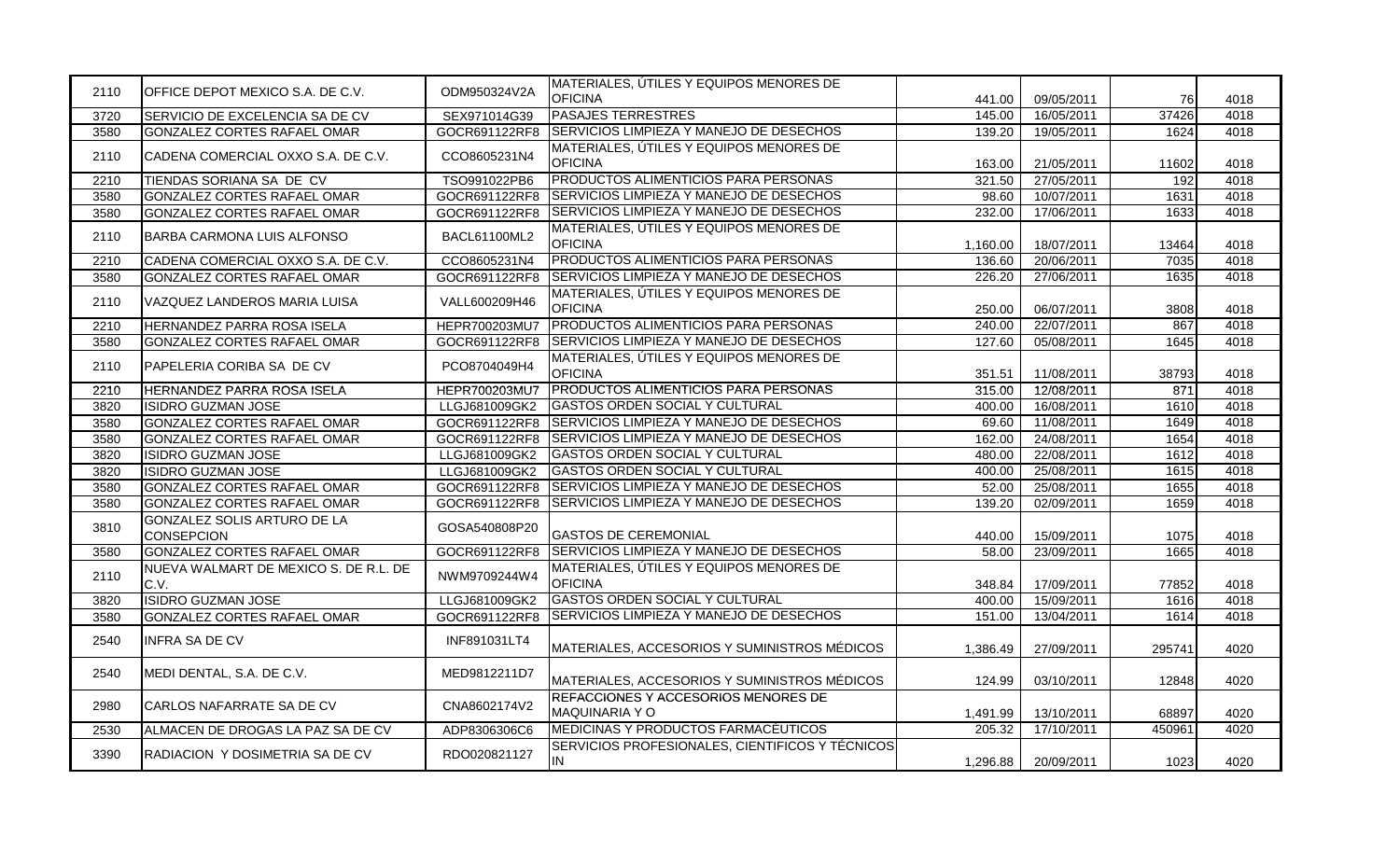| 3390 | RADIACION Y DOSIMETRIA SA DE CV                     | RDO020821127  | SERVICIOS PROFESIONALES, CIENTIFICOS Y TÉCNICOS<br>IN        | 672.80       | 20/09/2011 | 1024             | 4020 |
|------|-----------------------------------------------------|---------------|--------------------------------------------------------------|--------------|------------|------------------|------|
| 3390 | RADIACION Y DOSIMETRIA SA DE CV                     | RDO020821127  | SERVICIOS PROFESIONALES, CIENTIFICOS Y TÉCNICOS<br>IN.       | 336.40       | 15/10/2011 | 1166             | 4020 |
| 3390 | RADIACION Y DOSIMETRIA SA DE CV                     | RDO020821127  | SERVICIOS PROFESIONALES, CIENTIFICOS Y TÉCNICOS<br>IN        | 648.44       | 15/10/2011 | 1165             | 4020 |
| 3610 | CADENA RADIOFUSORA MEXICANA SA DE CV                | CRM310630JG3  | DIFUSIÓN POR RADIO, TELEVISIÓN Y OTROS MEDIOS<br>DE M        | 411,456.64   | 21/10/2011 | 434              | 4021 |
| 2530 | FARYMAT, S.A. DE C.V.                               | FAR091013FC5  | MEDICINAS Y PRODUCTOS FARMACÉUTICOS                          | 5,892.04     | 31/10/2011 | 459              | 4022 |
| 2940 | <b>CHAVEZ CONTRERAS LUIS FERNANDO</b>               | CACL660112A87 | REFACCIONES Y ACCESORIOS MENORES DE EQUIPO<br>DE CÓMP        | 14,616.00    | 31/10/2011 | 457              | 4023 |
| 4410 | VILLALOBOS GOMEZ MONICA GRISELDA                    | VIGM710507EW0 | <b>AYUDAS SOCIALES A PERSONAS</b>                            | 9.825.90     | 18/10/2011 | 238              | 4039 |
| 1590 | EFECTIVALE S.A. DE C.V.                             | EFE8908015L3  | OTRAS PRESTACIONES SOCIALES Y ECONÓMICAS                     | 1,011,897.24 | 28/10/2011 | 31088            | 4052 |
| 2530 | URIBE RUVALCABA LEOPOLDO RAFAEL                     | UIRL491115KD6 | MEDICINAS Y PRODUCTOS FARMACÉUTICOS                          | 45.962.36    | 11/10/2011 | 18667            | 4024 |
| 3610 | LA COVACHA GABINETE DE COMUNICACIÓN<br>S.A. DE C.V. | CGC110225LU6  | DIFUSIÓN POR RADIO, TELEVISIÓN Y OTROS MEDIOS<br>DE M        | 116,000.00   | 31/10/2011 | 33               | 4025 |
| 2210 | MANZO GARCIA EVELIA                                 | MAGE7011303IO | <b>PRODUCTOS ALIMENTICIOS PARA PERSONAS</b>                  | 38,695.95    | 25/10/2011 | 874              | 4026 |
| 4410 | MAKARA SA DE CV                                     | MAK0010117T3  | <b>AYUDAS SOCIALES A PERSONAS</b>                            | 127, 132. 46 | 26/10/2011 | 232              | 4027 |
| 4410 | <b>MAKARA SA DE CV</b>                              | MAK0010117T3  | <b>AYUDAS SOCIALES A PERSONAS</b>                            | 146,189.92   | 26/10/2011 | 233              | 4027 |
| 4410 | <b>MAKARA SA DE CV</b>                              | MAK0010117T3  | <b>AYUDAS SOCIALES A PERSONAS</b>                            | 12,212.48    | 26/10/2011 | 234              | 4027 |
| 3750 | OPERADORA HOTEL CENTRO HISTORICO S<br>DE RL DE CV   | OHC080924AV5  | VIÁTICOS EN EL PAÍS                                          | 2,821.21     | 13/10/2011 | 9973             | 3980 |
| 3710 | AEROVIAS DE MEXICO SA DE CV                         | AME880912189  | <b>PASAJES AEREOS</b>                                        | 2,855.00     | 06/10/2011 | 2171804863       | 3980 |
| 3790 | SERVICIO DE EXCELENCIA SA DE CV                     | SEX971014G39  | OTROS SERVICIOS DE TRASLADO Y HOSPEDAJE                      | 135.00       | 06/10/2011 | 4209             | 3980 |
| 2210 | NUEVA WALMART DE MEXICO S. DE R.L. DE<br>C.V.       | NWM9709244W4  | PRODUCTOS ALIMENTICIOS PARA PERSONAS                         | 1,204.32     | 20/10/2011 | 137204           | 3996 |
| 3550 | SERVICIOS LOS PINOS SA DE CV                        | SPI860226967  | REPARACIÓN Y MANTENIMIENTO DE EQUIPO DE<br><b>TRANSPORTE</b> | 4,312.88     | 21/10/2011 | 4375             | 4002 |
| 4410 | SANCHEZ GONZALEZ FRANCISCO JAVIER                   | SAGF680312QM3 | <b>AYUDAS SOCIALES A PERSONAS</b>                            | 1,249.00     | 24/06/2011 | 127              | 3974 |
| 3830 | <b>ITESO AC</b>                                     | ITE570731PS9  | <b>CONGRESOS Y CONVENCIONES</b>                              | 70,290.25    | 29/09/2011 | 76301            | 4061 |
| 3550 | ARROYO RIOS GERARDO                                 | AORG880804DD3 | REPARACIÓN Y MANTENIMIENTO DE EQUIPO DE<br><b>TRANSPORTE</b> | 2,669.80     | 14/09/2011 | 781              | 4086 |
| 5490 | GONZALEZ RAMIREZ CARLOS JACOB                       | GORC8204039Z7 | <b>OTROS EQUIPO DE TRANSPORTE</b>                            | 129,979.90   | 29/09/2011 | 440              | 10   |
| 5490 | GONZALEZ RAMIREZ CARLOS JACOB                       | GORC8204039Z7 | <b>OTROS EQUIPO DE TRANSPORTE</b>                            | 129,979.90   | 29/09/2011 | 436              | 10   |
| 5490 | <b>GONZALEZ RAMIREZ CARLOS JACOB</b>                | GORC8204039Z7 | <b>OTROS EQUIPO DE TRANSPORTE</b>                            | 129,979.90   | 29/09/2011 | 438              | 10   |
| 5490 | GONZALEZ RAMIREZ CARLOS JACOB                       | GORC8204039Z7 | <b>OTROS EQUIPO DE TRANSPORTE</b>                            | 129,979.90   | 29/09/2011 | 439              | 10   |
| 3830 | <b>ACEVES BECERRA BELINDA</b>                       | AEBB6204262B8 | <b>CONGRESOS Y CONVENCIONES</b>                              | 26,043.11    | 04/11/2011 | $\overline{245}$ | 151  |
| 3830 | <b>ITESO AC</b>                                     | ITE570731PS9  | CONGRESOS Y CONVENCIONES                                     | 64,460.00    | 29/09/2011 | 76300            | 4065 |
| 3830 | <b>ITESO AC</b>                                     | ITE570731PS9  | <b>CONGRESOS Y CONVENCIONES</b>                              | 61,480.50    | 29/09/2011 | 76311            | 4063 |
| 3830 | <b>ITESO AC</b>                                     | ITE570731PS9  | <b>CONGRESOS Y CONVENCIONES</b>                              | 52,030.50    | 29/09/2011 | 76299            | 4062 |
| 2540 | PIHCSA PARA HOSPITALES SA DE CV                     | PHO920924931  | MATERIALES, ACCESORIOS Y SUMINISTROS MÉDICOS                 | 2.358.05     | 15/10/2011 | 83               | 4060 |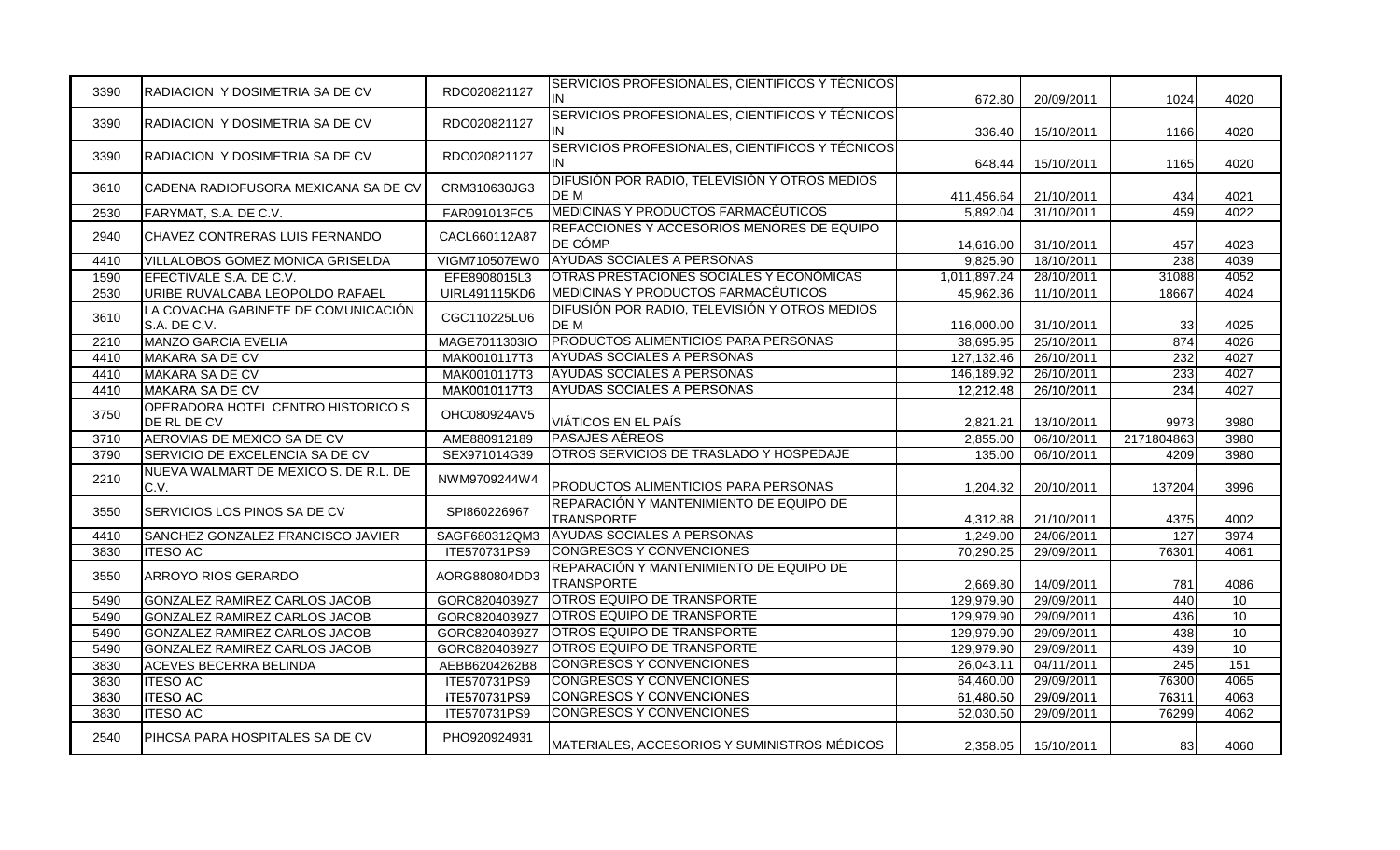| 2540 | ALARCON MEDICAL S DE RL DE CV                            | AME110228QGA         | MATERIALES, ACCESORIOS Y SUMINISTROS MÉDICOS                 | 10,681.74  | 25/08/2011 |                 | 4059 |
|------|----------------------------------------------------------|----------------------|--------------------------------------------------------------|------------|------------|-----------------|------|
| 2710 | CALZADO DE TRABAJO S.A DE C.V.                           | CTR940509JF6         | <b>VESTUARIO Y UNIFORMES</b>                                 | 1.370.04   | 11/10/2011 | 12405           | 4057 |
| 3110 | COMISION FEDERAL DE ELECTRICIDAD                         | CFE370814QI0         | <b>ENERGÍA ELÉCTRICA</b>                                     | 3,958.00   | 25/10/2011 | <b>VARIAS</b>   | 4006 |
| 3140 | TELEFONOS DE MEXICO S.A.B. DE C.V.                       | TME840315KT6         | <b>TELEFONÍA TRADICIONAL</b>                                 | 125,317.26 | 04/11/2011 | 12346645        | 4005 |
| 3750 | <b>OPERADORA HOTEL CENTRO HISTORICO S</b><br>DE RL DE CV | OHC080924AV5         | VIÁTICOS EN EL PAÍS                                          | 6,000.00   | 08/10/2011 | 9911            | 4001 |
| 3710 | AEROVIAS DE MEXICO SA DE CV                              | AME880912189         | PASAJES AÉREOS                                               | 5,616.00   | 05/10/2011 | 6911            | 4001 |
| 3150 | COMUNICACIONES NEXTEL DE MEXICO, S.A.<br>DE C.V.         | CNM980114P12         | TELEFONÍA CELULAR                                            | 15,040.73  | 22/10/2011 | 48737635        | 3988 |
| 2210 | GONZALEZ CASTAÑEDA OMAR                                  | GOCO640224B92        | PRODUCTOS ALIMENTICIOS PARA PERSONAS                         | 227.10     | 06/10/2011 | 16964           | 4019 |
| 2210 | CADENA COMERCIAL OXXO S.A. DE C.V.                       | CCO8605231N4         | PRODUCTOS ALIMENTICIOS PARA PERSONAS                         | 257.30     | 05/10/2011 | 1036            | 4019 |
| 2110 | OFFICE DEPOT MEXICO S.A. DE C.V.                         | ODM950324V2A         | MATERIALES, ÚTILES Y EQUIPOS MENORES DE<br><b>OFICINA</b>    | 237.00     | 04/10/2011 | 715             | 4019 |
| 2110 | RADIO SHACK DE MEXICO SA DE CV                           | RSM920701EP2         | MATERIALES, ÚTILES Y EQUIPOS MENORES DE<br><b>OFICINA</b>    | 59.99      | 04/10/2011 | 372             | 4019 |
| 2110 | RAMOS RAZO JUANA                                         | RARJ400516GW8        | MATERIALES, ÚTILES Y EQUIPOS MENORES DE<br><b>OFICINA</b>    | 409.15     | 05/10/2011 | 4198            | 4019 |
| 2210 | <b>MERCEDES ESTRADA LAURA</b>                            | EARL74055TY3         | PRODUCTOS ALIMENTICIOS PARA PERSONAS                         | 400.00     | 28/09/2011 | $\overline{38}$ | 4036 |
| 2210 | PACAS PEÑA OSCAR ERNESTO                                 | PAPO6901205P7        | PRODUCTOS ALIMENTICIOS PARA PERSONAS                         | 227.00     | 03/10/2011 | 6226            | 4036 |
| 2210 | HERNANDEZ GALLARDO ANTONIO                               | <b>HEGA470725G2A</b> | PRODUCTOS ALIMENTICIOS PARA PERSONAS                         | 937.00     | 07/09/2011 | 13233           | 4036 |
| 2210 | HERNANDEZ GALLARDO ANTONIO                               | <b>HEGA470725G2A</b> | PRODUCTOS ALIMENTICIOS PARA PERSONAS                         | 734.00     | 25/08/2011 | 12532           | 4036 |
| 3140 | AXTEL, S.A. DE B. DE C.V.                                | AXT940727FP8         | <b>TELEFONÍA TRADICIONAL</b>                                 | 30,047.93  | 07/10/2011 | 9753578         | 3987 |
| 3110 | COMISION FEDERAL DE ELECTRICIDAD                         | CFE370814QI0         | <b>ENERGIA ELECTRICA</b>                                     | 3,503.00   | 25/10/2011 | <b>VARIAS</b>   | 3986 |
| 6130 | AQUA VAC INGENIERIA SANITARIA, S.A. DE<br>C.V.           | AVI070525L24         | CONSTRUCCIÓN DE OBRAS PARA ABASTECIMIENTO DE<br>AGUA,        | 411,930.80 | 29/09/2011 | 841             | 55   |
| 6150 | ROPLA INGENIEROS & ARQUITECTOS SA DE<br><b>CV</b>        | RIA061030BL5         | CONSTRUCCIÓN DE VÍAS DE COMUNICACIÓN EN<br><b>BIENES PÚB</b> | 830,582.41 | 26/09/2011 | 46              | 129  |
| 3390 | CENTRO DE REFERENCIA ESPECIALIZADA SA<br>DE CV           | CRE0004265E3         | SERVICIOS PROFESIONALES, CIENTIFICOS Y TÉCNICOS<br>IN        | 103,011.00 | 07/11/2011 | <b>VARIAS</b>   | 4090 |
| 2460 | VELAZQUEZ OBREGON ALVARO                                 | VEOA700808QK9        | MATERIAL ELÉCTRICO Y ELECTRÓNICO                             | 1,429.35   | 24/10/2011 | 6476            | 4085 |
| 2460 | VELAZQUEZ OBREGON ALVARO                                 | VEOA700808QK9        | MATERIAL ELÉCTRICO Y ELECTRÓNICO                             | 902.22     | 31/10/2011 | 6488            | 4085 |
| 3220 | MALDONADO RAMIREZ MARTIN                                 | MARM420109AW9        | <b>ARRENDAMIENTO DE EDIFICIOS</b>                            | 9,000.00   | 01/11/2011 | 2287            | 4082 |
| 3220 | MALDONADO RAMIREZ MARTIN                                 | MARM420109AW9        | ARRENDAMIENTO DE EDIFICIOS                                   | 13,500.00  | 01/11/2011 | 2288            | 4082 |
| 3220 | MALDONADO RAMIREZ MARTIN                                 | MARM420109AW9        | <b>ARRENDAMIENTO DE EDIFICIOS</b>                            | 22,500.62  | 01/11/2011 | 2289            | 4082 |
| 3220 | REYES SANCHEZ MIGUEL ANGEL                               | RESM640317932        | <b>ARRENDAMIENTO DE EDIFICIOS</b>                            | 13,780.00  | 01/11/2011 | 129             | 4083 |
| 3610 | CABLE SORO SA DE CV                                      | CSO070219AU2         | DIFUSIÓN POR RADIO, TELEVISIÓN Y OTROS MEDIOS<br>DE M        | 4,640.00   | 29/10/2011 | 666             | 4081 |
| 6150 | GRUPO TAUBE DE MEXICO S.A. DE C.V.                       | GTM050418384         | CONSTRUCCIÓN DE VÍAS DE COMUNICACIÓN EN<br><b>BIENES PÚB</b> | 475,736.18 | 01/11/2011 | 334             | 4075 |
| 6150 | GRUPO TAUBE DE MEXICO S.A. DE C.V.                       | GTM050418384         | CONSTRUCCIÓN DE VÍAS DE COMUNICACIÓN EN<br><b>BIENES PÚB</b> | 510,330.05 | 03/10/2011 | 331             | 4074 |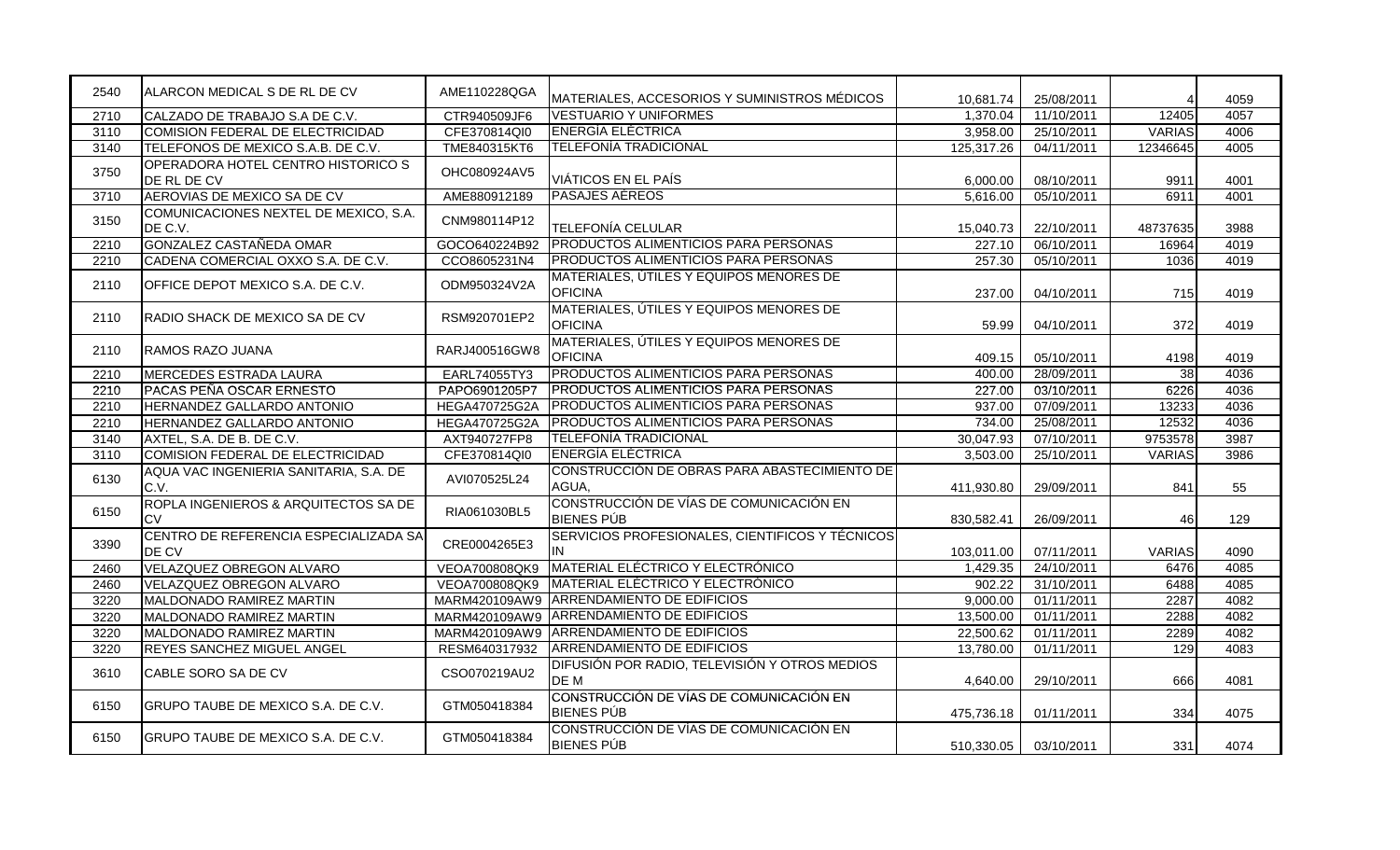| 3260 | GONZALEZ SANCHEZ JOSE ARTURO                       | GOSA831022AJ6 | ARRENDAMIENTO MAQUINARIA, OTROS EQUIPOS Y                    |              |            |                  |      |
|------|----------------------------------------------------|---------------|--------------------------------------------------------------|--------------|------------|------------------|------|
|      |                                                    |               | <b>HERRRAMI</b>                                              | 55,100.00    | 27/10/2011 | 220              | 4071 |
| 2530 | FARMACIAS DE JALISCO, S.A. DE C.V.                 | FJA030804UM4  | <b>MEDICINAS Y PRODUCTOS FARMACEUTICOS</b>                   | 14,528.00    | 10/10/2011 | 54555            | 4065 |
| 2530 | FARMACIAS DE JALISCO, S.A. DE C.V.                 | FJA030804UM4  | <b>MEDICINAS Y PRODUCTOS FARMACEUTICOS</b>                   | 3,495.00     | 10/10/2011 | 54556            | 4065 |
| 6220 | URBANIZADORA DE JALISCO, S.A. DE C.V.              | UJA0102068SA  | EDIFICACIÓN NO HABITACION EN BIENES PROPIOS                  | 44,242.89    | 21/10/2011 | $\overline{723}$ | 4093 |
| 6150 | URBANIZADORA DE JALISCO, S.A. DE C.V.              | UJA0102068SA  | CONSTRUCCIÓN DE VÍAS DE COMUNICACIÓN EN<br><b>BIENES PÚB</b> | 159,629.12   | 24/10/2011 | 725              | 4091 |
| 3830 | DEL RAYO FERNANDEZ ALBA DOLORES<br><b>GABRIELA</b> | FEAD4407243L2 | <b>CONGRESOS Y CONVENCIONES</b>                              | 18,641.38    | 14/10/2011 | 3                | 155  |
| 3830 | DEL RAYO FERNANDEZ ALBA DOLORES<br><b>GABRIELA</b> | FEAD4407243L2 | CONGRESOS Y CONVENCIONES                                     | 18,641.38    | 14/10/2011 | 2                | 154  |
| 3830 | DEL RAYO FERNANDEZ ALBA DOLORES<br><b>GABRIELA</b> | FEAD4407243L2 | CONGRESOS Y CONVENCIONES                                     | 18,641.38    | 14/10/2011 | Δ                | 153  |
| 3830 | DEL RAYO FERNANDEZ ALBA DOLORES<br><b>GABRIELA</b> | FEAD4407243L2 | CONGRESOS Y CONVENCIONES                                     | 18,641.38    | 14/10/2011 |                  | 152  |
| 9910 | PARTES AUTOMOTRICES MINERVA SA DE CV               | PAM080314AJ4  | <b>ADEFAS</b>                                                | 9,499.20     | 11/10/2010 | 14493            | 427  |
| 6120 | CONSTRUCTORA IKAL, S.A. DE C.V.                    | CLK870112MUO  | EDIFICACION NO HABITACIONAL EN BIENES PUBLICOS               | 409,566.00   | 03/10/2011 | 2485             | 105  |
| 6160 | URBANIZACIONES SAN GUILLERMO SA DE CV              | USG8511298B2  | OTRAS CONSTRUCCIONES DE IGENIERIA CIVIL U OBRA<br><b>PES</b> | 803,155.96   | 09/11/2011 | 536              | 8    |
| 6120 | TAG SOLUCIONES INTEGRALES SA DE CV                 | TSI0906015A9  | EDIFICACION NO HABITACIONAL EN BIENES PUBLICOS               | 1,251,406.74 | 07/10/2011 | 217              | 4119 |
| 2490 | BALLESTEROS SALIDO CLAUDIA DEL<br>SOCORRO          | BASC690627GX5 | OTROS MATERIALES Y ARTÍCULOS DE CONSTRUCCIÓN<br><b>Y REP</b> | 117,811.82   | 25/10/2011 | 1149             | 4121 |
| 3290 | <b>MARISCAL RUIZ LAURA</b>                         | MARL871126FL2 | <b>OTROS ARRENDAMIENTOS</b>                                  | 24,179.98    | 11/11/2011 | 632              | 4147 |
| 6130 | DOCPA INGENIERIA S.A. DE C.V.                      | DIN090205RR0  | CONSTRUCCIÓN DE OBRAS PARA ABASTECIMIENTO DE<br>AGUA.        | 18,161.46    | 01/11/2011 | 324              | 4169 |
| 3360 | OROZCO CEBALLOS RAMON                              | OOCR520317IP1 | SERVICIOS APOYO ADMINISTRATIVO, FOTOCOPIADO E<br><b>IMPR</b> | 60,180.80    | 02/11/2011 | 1851             | 4113 |
| 2110 | LATINFLAVOR SA DE CV                               | LAT070819166  | MATERIALES, ÚTILES Y EQUIPOS MENORES DE<br><b>OFICINA</b>    | 1,385.10     | 28/10/2011 | 872              | 4112 |
| 3520 | IGRUPO INDUSTRIAL PHILADELPHIA SA DE CV            | GIP0003077W1  | INSTALACIÓN, REPARACIÓN Y MANTENIMIENTO DE<br><b>MOBILIA</b> | 2,314.20     | 11/10/2011 | 223              | 4110 |
| 3220 | CHITICA MARTINEZ CESAR                             | CIMC730714R18 | <b>ARRENDAMIENTO DE EDIFICIOS</b>                            | 3,180.00     | 01/11/2011 | 260              | 4109 |
| 3220 | CHITICA MARTINEZ CESAR                             | CIMC730714R18 | ARRENDAMIENTO DE EDIFICIOS                                   | 3,180.00     | 01/11/2011 | 259              | 4109 |
| 3220 | CHITICA MARTINEZ CESAR                             | CIMC730714R18 | <b>ARRENDAMIENTO DE EDIFICIOS</b>                            | 3,180.00     | 11/11/2011 | 258              | 4109 |
| 3220 | CHITICA MARTINEZ CESAR                             | CIMC730714R18 | <b>ARRENDAMIENTO DE EDIFICIOS</b>                            | 3,180.00     | 11/11/2011 | 257              | 4109 |
| 3220 | CHITICA MARTINEZ CESAR                             | CIMC730714R18 | <b>ARRENDAMIENTO DE EDIFICIOS</b>                            | 3,180.00     | 11/11/2011 | 256              | 4109 |
| 3310 | MONARQUE & NOVIA Y ASOCIADOS SC                    | M&N050209K34  | SERVICIOS LEGALES, CONTABILIDAD Y RELACIONADOS               | 29,000.00    | 01/11/2011 | 2111             | 4108 |
| 3220 | <b>RIVAS RUBIO ESPERANZA</b>                       | RIRE621118AP2 | <b>ARRENDAMIENTO DE EDIFICIOS</b>                            | 9,142.50     | 01/11/2011 | 191              | 4107 |
| 3220 | CORREA GONZALEZ JULIAN                             | COGJ5902164D5 | ARRENDAMIENTO DE EDIFICIOS                                   | 14,840.00    | 03/11/2011 | 284              | 4106 |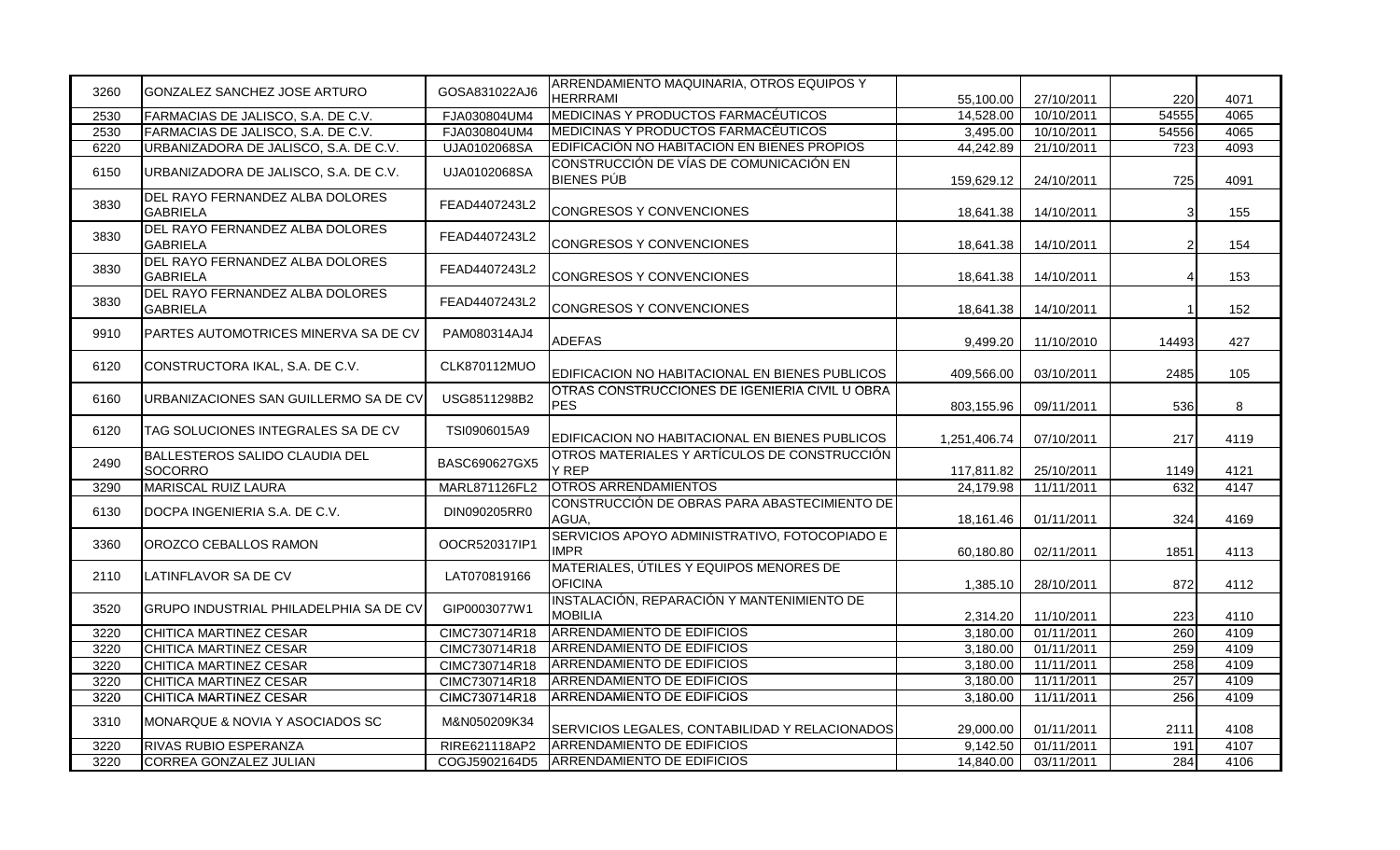| 3220 | CHITICA MARTINEZ CESAR                                                                       | CIMC730714R18 | <b>ARRENDAMIENTO DE EDIFICIOS</b>                            | 3,180.00   | 01/11/2011 | 261              | 4103 |
|------|----------------------------------------------------------------------------------------------|---------------|--------------------------------------------------------------|------------|------------|------------------|------|
| 3220 | <b>SANCHEZ CORTEZ CARMINA</b>                                                                | SACC700322NK0 | <b>ARRENDAMIENTO DE EDIFICIOS</b>                            | 5,893.60   | 01/11/2011 | 1550             | 4102 |
| 3220 | SANCHEZ CORTEZ CARMINA                                                                       | SACC700322NK0 | <b>ARRENDAMIENTO DE EDIFICIOS</b>                            | 37,799.60  | 01/11/2011 | 1552             | 4102 |
| 3220 | SANCHEZ CORTEZ CARMINA                                                                       | SACC700322NK0 | <b>ARRENDAMIENTO DE EDIFICIOS</b>                            | 27,390.40  | 01/11/2011 | 1551             | 4102 |
| 4150 | INSTITUTO DE CULTURA RECREACION Y<br>DEPORTE DEL MUNICIPIO DE TLAJOMULCO<br><b>DE ZUÑIGA</b> | ICR100203SE8  | TRANSFERENCIAS INTERNAS OTORGADAS A<br><b>ENTIDADES PARA</b> | 519,110.69 | 01/11/2011 | 56               | 4098 |
| 4150 | INSTITUTO DE CULTURA RECREACION Y<br>DEPORTE DEL MUNICIPIO DE TLAJOMULCO<br><b>DE ZUÑIGA</b> | ICR100203SE8  | TRANSFERENCIAS INTERNAS OTORGADAS A<br><b>ENTIDADES PARA</b> | 817.709.08 | 01/11/2011 | 55               | 4097 |
| 3220 | <b>DIAZ GUZMAN ADRIANA</b>                                                                   | DIGA6208286S5 | <b>ARRENDAMIENTO DE EDIFICIOS</b>                            | 39,014.14  | 01/11/2011 | 66               | 4105 |
| 3220 | GUTIERREZ ARAMBULA MARIA EDUWIGES                                                            | GUAE621016TU1 | ARRENDAMIENTO DE EDIFICIOS                                   | 13,780.00  | 02/11/2011 | $\overline{135}$ | 4104 |
| 3220 | <b>ALCARAZ PARTIDA BERTHA</b>                                                                | AAPB510101EN6 | <b>ARRENDAMIENTO DE EDIFICIOS</b>                            | 9.000.00   | 01/11/2011 | 28               | 4084 |
| 6310 | <b>SCM INTEGRAL SA DE CV</b>                                                                 | SIN030804FQ8  | ESTUDIOS FORMULACION EVALUACION DE<br>PROYECTOS PRO          | 140,675.24 | 05/09/2011 | 419              | 4117 |
| 6310 | <b>SCM INTEGRAL SA DE CV</b>                                                                 | SIN030804FQ8  | ESTUDIOS FORMULACION EVALUACION DE<br><b>PROYECTOS PRO</b>   | 140.675.24 | 10/10/2011 | 420              | 4116 |
| 3550 | <b>SYC MOTORS SA DE CV</b>                                                                   | SMO810623HI5  | REPARACIÓN Y MANTENIMIENTO DE EQUIPO DE<br><b>TRANSPORTE</b> | 5.680.01   | 30/08/2011 | 11266            | 4132 |
| 3550 | <b>ARGUELLES LICEA SILVIA</b>                                                                | AULS7003279W8 | REPARACIÓN Y MANTENIMIENTO DE EQUIPO DE<br><b>TRANSPORTE</b> | 452.40     | 29/10/2011 | 155              | 4134 |
| 3550 | IARGUELLES LICEA SILVIA                                                                      | AULS7003279W8 | REPARACIÓN Y MANTENIMIENTO DE EQUIPO DE<br><b>TRANSPORTE</b> | 452.40     | 29/10/2011 | 154              | 4134 |
| 3550 | <b>ARGUELLES LICEA SILVIA</b>                                                                | AULS7003279W8 | REPARACIÓN Y MANTENIMIENTO DE EQUIPO DE<br><b>TRANSPORTE</b> | 2.900.00   | 29/10/2011 | 156              | 4134 |
| 3550 | IARGUELLES LICEA SILVIA                                                                      | AULS7003279W8 | REPARACIÓN Y MANTENIMIENTO DE EQUIPO DE<br><b>TRANSPORTE</b> | 1.020.80   | 29/10/2011 | 157              | 4134 |
| 3550 | IARGUELLES LICEA SILVIA                                                                      | AULS7003279W8 | REPARACIÓN Y MANTENIMIENTO DE EQUIPO DE<br><b>TRANSPORTE</b> | 1,856.00   | 29/10/2011 | 158              | 4134 |
| 3550 | IARGUELLES LICEA SILVIA                                                                      | AULS7003279W8 | REPARACIÓN Y MANTENIMIENTO DE EQUIPO DE<br><b>TRANSPORTE</b> | 4,844.16   | 29/10/2011 | 159              | 4134 |
| 3550 | ARGUELLES LICEA SILVIA                                                                       | AULS7003279W8 | REPARACIÓN Y MANTENIMIENTO DE EQUIPO DE<br><b>TRANSPORTE</b> | 1,859.00   | 29/10/2011 | 160              | 4134 |
| 3550 | IARGUELLES LICEA SILVIA                                                                      | AULS7003279W8 | REPARACIÓN Y MANTENIMIENTO DE EQUIPO DE<br><b>TRANSPORTE</b> | 261.00     | 29/10/2011 | 161              | 4134 |
| 3550 | IARGUELLES LICEA SILVIA                                                                      | AULS7003279W8 | REPARACIÓN Y MANTENIMIENTO DE EQUIPO DE<br><b>TRANSPORTE</b> | 1,160.00   | 29/10/2011 | 163              | 4134 |
| 3550 | ARGUELLES LICEA SILVIA                                                                       | AULS7003279W8 | REPARACIÓN Y MANTENIMIENTO DE EQUIPO DE<br><b>TRANSPORTE</b> | 4,152.80   | 29/10/2011 | 164              | 4134 |
| 3550 | ARGUELLES LICEA SILVIA                                                                       | AULS7003279W8 | REPARACIÓN Y MANTENIMIENTO DE EQUIPO DE<br><b>TRANSPORTE</b> | 800.40     | 29/10/2011 | 165              | 4134 |
| 3550 | ARGUELLES LICEA SILVIA                                                                       | AULS7003279W8 | REPARACIÓN Y MANTENIMIENTO DE EQUIPO DE<br><b>TRANSPORTE</b> | 1,090.40   | 29/10/2011 | 162              | 4134 |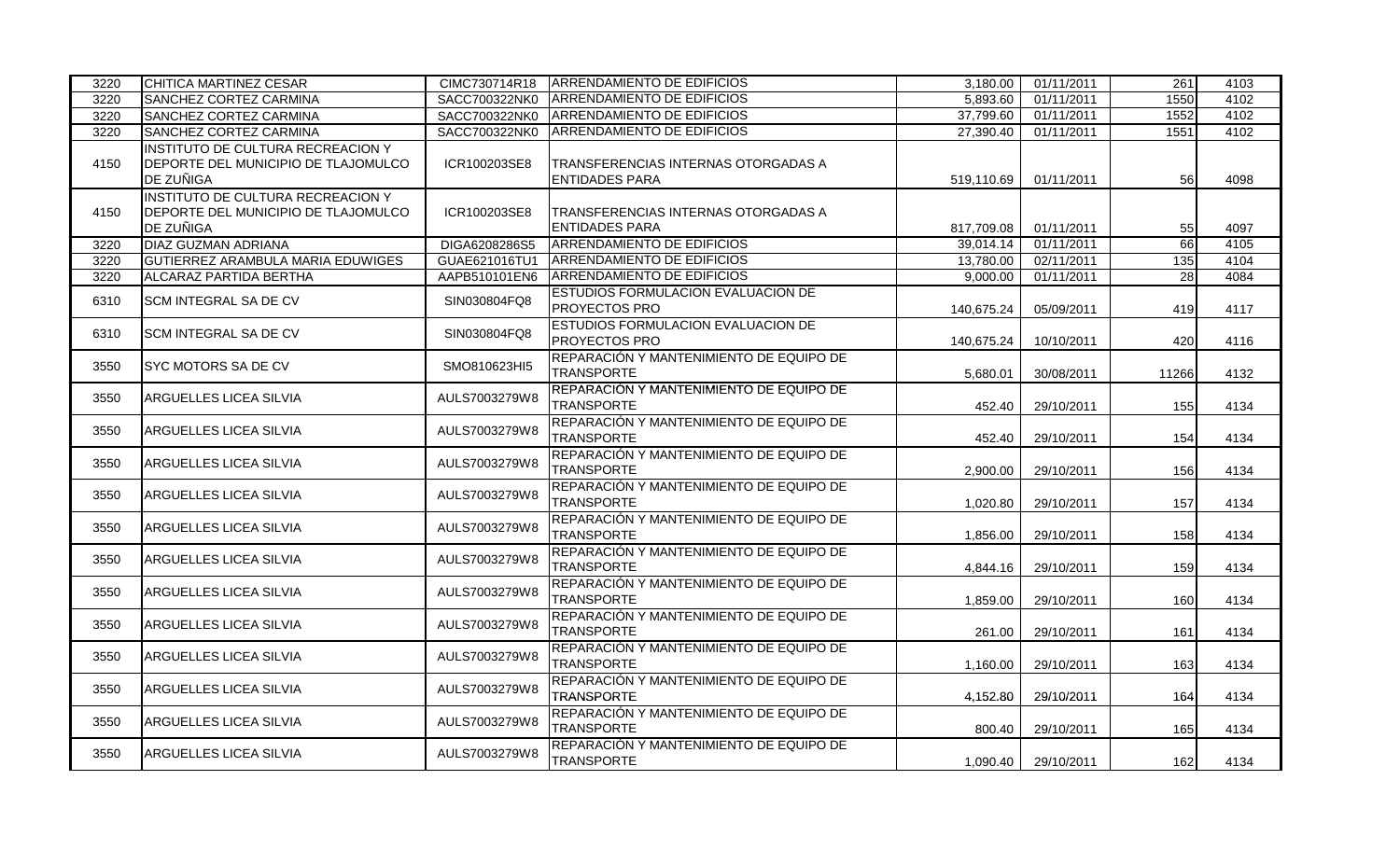| 3570 | MENDOZA ALVAREZ JUDITH | MEAJ750318SF5 | INSTALACIÓN, REPARACIÓN Y MANTENIMIENTO DE<br><b>MAQUINA</b> | 9,802.00  | 01/11/2011 | 8407 | 4156 |
|------|------------------------|---------------|--------------------------------------------------------------|-----------|------------|------|------|
| 3550 | MENDOZA ALVAREZ JUDITH | MEAJ750318SF5 | REPARACIÓN Y MANTENIMIENTO DE EQUIPO DE<br><b>TRANSPORTE</b> | 5,046.00  | 01/11/2011 | 8372 | 4156 |
| 3570 | MENDOZA ALVAREZ JUDITH | MEAJ750318SF5 | INSTALACIÓN, REPARACIÓN Y MANTENIMIENTO DE<br><b>MAQUINA</b> | 9.825.20  | 01/11/2011 | 8380 | 4156 |
| 3550 | MENDOZA ALVAREZ JUDITH | MEAJ750318SF5 | REPARACIÓN Y MANTENIMIENTO DE EQUIPO DE<br><b>TRANSPORTE</b> | 18,328.00 | 01/11/2011 | 8369 | 4156 |
| 3550 | MENDOZA ALVAREZ JUDITH | MEAJ750318SF5 | REPARACIÓN Y MANTENIMIENTO DE EQUIPO DE<br><b>TRANSPORTE</b> | 4,060.00  | 01/11/2011 | 8370 | 4156 |
| 3550 | MENDOZA ALVAREZ JUDITH | MEAJ750318SF5 | REPARACIÓN Y MANTENIMIENTO DE EQUIPO DE<br><b>TRANSPORTE</b> | 6,890.40  | 01/11/2011 | 8373 | 4156 |
| 3550 | MENDOZA ALVAREZ JUDITH | MEAJ750318SF5 | REPARACIÓN Y MANTENIMIENTO DE EQUIPO DE<br><b>TRANSPORTE</b> | 4,953.20  | 01/11/2011 | 8374 | 4124 |
| 3550 | MENDOZA ALVAREZ JUDITH | MEAJ750318SF5 | REPARACIÓN Y MANTENIMIENTO DE EQUIPO DE<br><b>TRANSPORTE</b> | 2,162.24  | 01/11/2011 | 8375 | 4124 |
| 3550 | MENDOZA ALVAREZ JUDITH | MEAJ750318SF5 | REPARACIÓN Y MANTENIMIENTO DE EQUIPO DE<br><b>TRANSPORTE</b> | 14,140.40 | 01/11/2011 | 8386 | 4124 |
| 3550 | MENDOZA ALVAREZ JUDITH | MEAJ750318SF5 | REPARACIÓN Y MANTENIMIENTO DE EQUIPO DE<br><b>TRANSPORTE</b> | 8,479.60  | 01/11/2011 | 8387 | 4124 |
| 3550 | MENDOZA ALVAREZ JUDITH | MEAJ750318SF5 | REPARACIÓN Y MANTENIMIENTO DE EQUIPO DE<br><b>TRANSPORTE</b> | 12,760.00 | 26/08/2011 | 7981 | 4123 |
| 3550 | MENDOZA ALVAREZ JUDITH | MEAJ750318SF5 | REPARACIÓN Y MANTENIMIENTO DE EQUIPO DE<br><b>TRANSPORTE</b> | 10,498.00 | 01/11/2011 | 8365 | 4123 |
| 3550 | MENDOZA ALVAREZ JUDITH | MEAJ750318SF5 | REPARACIÓN Y MANTENIMIENTO DE EQUIPO DE<br><b>TRANSPORTE</b> | 3,619.20  | 01/11/2011 | 8384 | 4123 |
| 3550 | MENDOZA ALVAREZ JUDITH | MEAJ750318SF5 | REPARACIÓN Y MANTENIMIENTO DE EQUIPO DE<br><b>TRANSPORTE</b> | 8,120.00  | 01/11/2011 | 8385 | 4123 |
| 3550 | MENDOZA ALVAREZ JUDITH | MEAJ750318SF5 | REPARACIÓN Y MANTENIMIENTO DE EQUIPO DE<br><b>TRANSPORTE</b> | 4,002.00  | 01/11/2011 | 8401 | 4123 |
| 3550 | MENDOZA ALVAREZ JUDITH | MEAJ750318SF5 | REPARACIÓN Y MANTENIMIENTO DE EQUIPO DE<br><b>TRANSPORTE</b> | 5,162.00  | 01/11/2011 | 8405 | 4123 |
| 3550 | MENDOZA ALVAREZ JUDITH | MEAJ750318SF5 | REPARACIÓN Y MANTENIMIENTO DE EQUIPO DE<br><b>TRANSPORTE</b> | 14,001.20 | 01/11/2011 | 8406 | 4123 |
| 3550 | MENDOZA ALVAREZ JUDITH | MEAJ750318SF5 | REPARACIÓN Y MANTENIMIENTO DE EQUIPO DE<br><b>TRANSPORTE</b> | 17,852.40 | 24/10/2011 | 8341 | 4118 |
| 3550 | MENDOZA ALVAREZ JUDITH | MEAJ750318SF5 | REPARACIÓN Y MANTENIMIENTO DE EQUIPO DE<br><b>TRANSPORTE</b> | 12,296.00 | 01/11/2011 | 8366 | 4118 |
| 3550 | MENDOZA ALVAREZ JUDITH | MEAJ750318SF5 | REPARACIÓN Y MANTENIMIENTO DE EQUIPO DE<br><b>TRANSPORTE</b> | 10,695.20 | 01/11/2011 | 8367 | 4118 |
| 3550 | MENDOZA ALVAREZ JUDITH | MEAJ750318SF5 | REPARACIÓN Y MANTENIMIENTO DE EQUIPO DE<br><b>TRANSPORTE</b> | 6,264.00  | 01/11/2011 | 8368 | 4118 |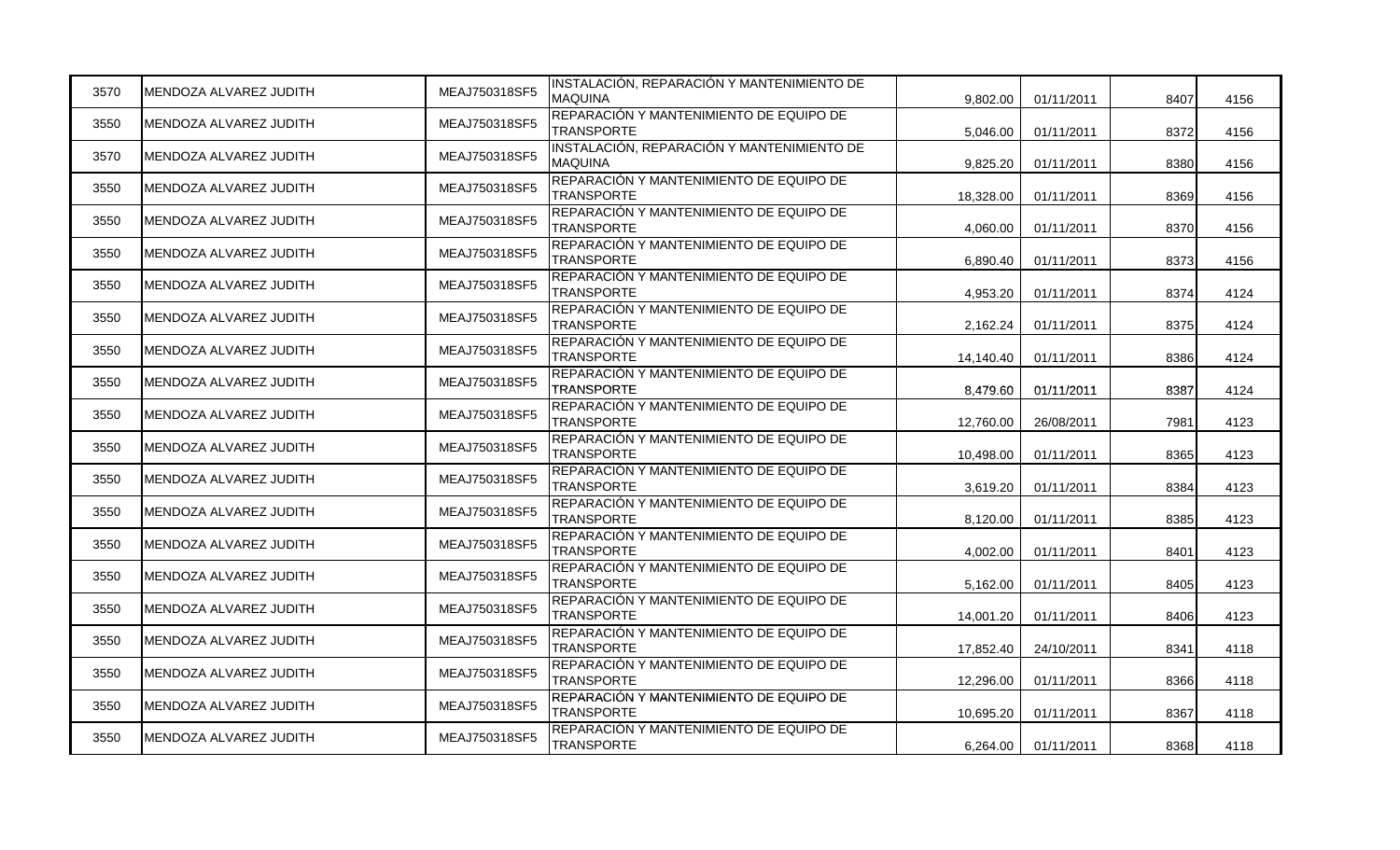| 3550 | IMENDOZA ALVAREZ JUDITH                                   | MEAJ750318SF5 | REPARACIÓN Y MANTENIMIENTO DE EQUIPO DE<br><b>TRANSPORTE</b> | 4,408.00   | 01/11/2011 | 8404          | 4118 |
|------|-----------------------------------------------------------|---------------|--------------------------------------------------------------|------------|------------|---------------|------|
| 2960 | <b>GUTIERREZ RODRIGUEZ SANTIAGO</b><br><b>GUADALUPE</b>   | GURS870601M31 | REFACCIONES Y ACCESORIOS MENORES DE EQUIPO<br><b>DE TRAN</b> | 4,199.20   | 27/10/2011 | 261           | 4070 |
| 3550 | GUTIERREZ RODRIGUEZ SANTIAGO<br><b>GUADALUPE</b>          | GURS870601M31 | REPARACIÓN Y MANTENIMIENTO DE EQUIPO DE<br><b>TRANSPORTE</b> | 7,986.60   | 27/10/2011 | 262           | 4070 |
| 2980 | GUTIERREZ RODRIGUEZ SANTIAGO<br><b>GUADALUPE</b>          | GURS870601M31 | REFACCIONES Y ACCESORIOS MENORES DE<br><b>MAQUINARIA Y O</b> | 4,222.38   | 27/10/2011 | 263           | 4070 |
| 3570 | <b>GUTIERREZ RODRIGUEZ SANTIAGO</b><br><b>GUADALUPE</b>   | GURS870601M31 | INSTALACIÓN, REPARACIÓN Y MANTENIMIENTO DE<br><b>MAQUINA</b> | 5,509.94   | 27/10/2011 | 264           | 4070 |
| 3820 | PEREZ SANCHEZ ALBERTO                                     | PESA640518P34 | <b>GASTOS ORDEN SOCIAL Y CULTURAL</b>                        | 2,900.00   | 29/10/2011 | 698           | 4080 |
| 2610 | EFECTIVALE S.A. DE C.V.                                   | EFE8908015L3  | <b>COMBUSTIBLES, LUBRICANTES Y ADITIVOS</b>                  | 150,609.00 | 07/11/2011 | 31427         | 4078 |
| 1440 | MAPFRE TEPEYAC SA                                         | MTE440316E54  | APORTACIONES PARA SEGUROS                                    | 348,788.05 | 31/10/2011 | 4361416       | 4073 |
| 1440 | MAPFRE TEPEYAC SA                                         | MTE440316E54  | APORTACIONES PARA SEGUROS                                    | 948,264.93 | 31/10/2011 | 4361427       | 4073 |
| 3550 | <b>GUTIERREZ RODRIGUEZ SANTIAGO</b><br><b>GUADALUPE</b>   | GURS870601M31 | REPARACIÓN Y MANTENIMIENTO DE EQUIPO DE<br><b>TRANSPORTE</b> | 6,252.40   | 28/10/2011 | 266           | 4069 |
| 3570 | GUTIERREZ RODRIGUEZ SANTIAGO<br><b>GUADALUPE</b>          | GURS870601M31 | INSTALACIÓN, REPARACIÓN Y MANTENIMIENTO DE<br><b>MAQUINA</b> | 5,939.20   | 28/10/2011 | 268           | 4069 |
| 2610 | AUTOSERVICIO GASOLINERO HACIENDA<br>SANTA FE S.A. DE C.V. | AGH0601315P2  | COMBUSTIBLES, LUBRICANTES Y ADITIVOS                         | 27,642.70  | 08/10/2011 | 4998          | 4247 |
| 3150 | RADIOMOVIL DIPSA, S.A. DE C.V.                            | RDI841003QJ4  | TELEFONIA CELULAR                                            | 59,673.60  | 18/11/2011 | 2174          | 4187 |
| 3110 | COMISION FEDERAL DE ELECTRICIDAD                          | CFE370814QI0  | <b>ENERGIA ELECTRICA</b>                                     | 174,346.37 | 11/11/2011 | <b>VARIAS</b> | 4185 |
| 2470 | CONSTRUCTORA STARK SA DE CV                               | CST100701DE9  | ARTÍCULOS METÁLICOS PARA LA CONSTRUCCIÓN                     | 69,097.64  | 03/11/2011 | 37            | 4136 |
| 3550 | MENDOZA ALVAREZ JUDITH                                    | MEAJ750318SF5 | REPARACIÓN Y MANTENIMIENTO DE EQUIPO DE<br><b>TRANSPORTE</b> | 35,008.80  | 01/11/2011 | 8364          | 4122 |
| 3550 | MENDOZA ALVAREZ JUDITH                                    | MEAJ750318SF5 | REPARACIÓN Y MANTENIMIENTO DE EQUIPO DE<br><b>TRANSPORTE</b> | 1.740.00   | 01/11/2011 | 8376          | 4122 |
| 3550 | MENDOZA ALVAREZ JUDITH                                    | MEAJ750318SF5 | REPARACIÓN Y MANTENIMIENTO DE EQUIPO DE<br><b>TRANSPORTE</b> | 5,950.80   | 01/11/2011 | 8378          | 4122 |
| 3550 | MENDOZA ALVAREZ JUDITH                                    | MEAJ750318SF5 | REPARACIÓN Y MANTENIMIENTO DE EQUIPO DE<br><b>TRANSPORTE</b> | 3,480.00   | 01/11/2011 | 8379          | 4122 |
| 3550 | MENDOZA ALVAREZ JUDITH                                    | MEAJ750318SF5 | REPARACIÓN Y MANTENIMIENTO DE EQUIPO DE<br><b>TRANSPORTE</b> | 2,784.00   | 01/11/2011 | 8377          | 4122 |
| 3550 | IMENDOZA ALVAREZ JUDITH                                   | MEAJ750318SF5 | REPARACIÓN Y MANTENIMIENTO DE EQUIPO DE<br><b>TRANSPORTE</b> | 8,236.00   | 01/11/2011 | 8371          | 4122 |
| 3550 | MENDOZA ALVAREZ JUDITH                                    | MEAJ750318SF5 | REPARACIÓN Y MANTENIMIENTO DE EQUIPO DE<br><b>TRANSPORTE</b> | 30,218.00  | 01/11/2011 | 8383          | 4122 |
| 3630 | LA COVACHA GABINETE DE COMUNICACIÓN<br>IS.A. DE C.V.      | CGC110225LU6  | SERVICIOS DE CREATIVIDAD, PREPRODUCCIÓN Y<br><b>PRODUCCI</b> | 464.000.00 | 10/11/2011 | 23            | 4226 |
| 2530 | FARMACIAS DE JALISCO, S.A. DE C.V.                        | FJA030804UM4  | <b>MEDICINAS Y PRODUCTOS FARMACÉUTICOS</b>                   | 837.00     | 09/11/2011 | 55336         | 4225 |
| 2490 | <b>PRODUCTOS RIVIAL S.A. DE C.V.</b>                      | PRI801112S59  | OTROS MATERIALES Y ARTÍCULOS DE CONSTRUCCIÓN<br>Y REP        | 5,823.20   | 07/11/2011 | 13441         | 4223 |
|      |                                                           |               |                                                              |            |            |               |      |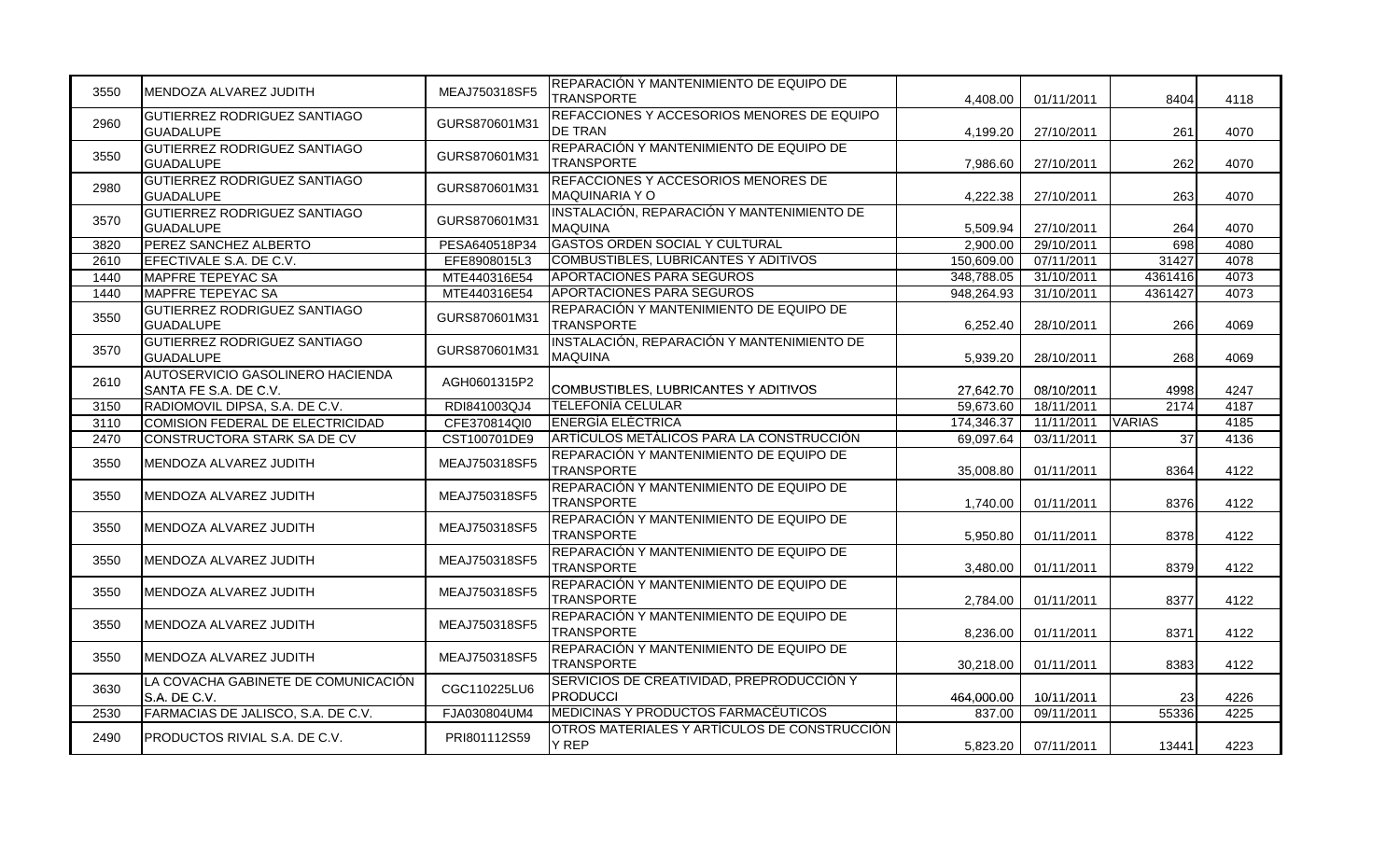| 6160 | MAQUIASA S.A DE C.V.                  | MAQ920804QB8  | OTRAS CONSTRUCCIONES DE IGENIERIA CIVIL U OBRA<br><b>PES</b> | 603,166.23 | 03/10/2011 | 1486   | 9    |
|------|---------------------------------------|---------------|--------------------------------------------------------------|------------|------------|--------|------|
| 4420 | <b>GARCIA VALVERDE GUSTAVO ADOLFO</b> | GAVG611101HGA | BECAS Y OTRAS AYUDAS PARA PROGRAMAS DE<br>CAPACITACI         | 8,077.93   | 04/11/2011 | 9      | 185  |
| 4420 | MURILLO GLADIN LORENA                 | MUGL690520KW6 | BECAS Y OTRAS AYUDAS PARA PROGRAMAS DE<br>CAPACITACI         | 11,495.52  | 04/11/2011 | 14     | 186  |
| 4410 | <b>GRUPO PAPELERO BETY SA DE CV</b>   | GPB040819FVA  | AYUDAS SOCIALES A PERSONAS                                   | 3,600.00   | 13/10/2011 | 6558   | 4301 |
| 4410 | PAPELERIA CORIBA SA DE CV             | PCO8704049H4  | AYUDAS SOCIALES A PERSONAS                                   | 6,453.52   | 28/09/2011 | 9696   | 4302 |
| 4410 | PAPELERIA CORIBA SA DE CV             | PCO8704049H4  | AYUDAS SOCIALES A PERSONAS                                   | 2,551.30   | 29/09/2011 | 9708   | 4302 |
| 4410 | PAPELERIA CORIBA SA DE CV             | PCO8704049H4  | AYUDAS SOCIALES A PERSONAS                                   | 3,899.20   | 29/09/2011 | 9700   | 4302 |
| 4410 | PAPELERIA CORIBA SA DE CV             | PCO8704049H4  | AYUDAS SOCIALES A PERSONAS                                   | 4,499.56   | 29/09/2011 | 9707   | 4302 |
| 4410 | PAPELERIA CORIBA SA DE CV             | PCO8704049H4  | AYUDAS SOCIALES A PERSONAS                                   | 3,522.34   | 29/09/2011 | 2407   | 4302 |
| 4410 | PAPELERIA CORIBA SA DE CV             | PCO8704049H4  | AYUDAS SOCIALES A PERSONAS                                   | 447.60     | 30/09/2011 | 9713   | 4302 |
| 4410 | PAPELERIA CORIBA SA DE CV             | PCO8704049H4  | <b>AYUDAS SOCIALES A PERSONAS</b>                            | 2,377.77   | 27/09/2011 | 9677   | 4302 |
| 4410 | PAPELERIA CORIBA SA DE CV             | PCO8704049H4  | AYUDAS SOCIALES A PERSONAS                                   | 1,765.72   | 21/09/2011 | 9590   | 4302 |
| 4410 | PAPELERIA CORIBA SA DE CV             | PCO8704049H4  | AYUDAS SOCIALES A PERSONAS                                   | 5,503.94   | 21/09/2011 | 9586   | 4302 |
| 4410 | PAPELERIA CORIBA SA DE CV             | PCO8704049H4  | <b>AYUDAS SOCIALES A PERSONAS</b>                            | 2,652.46   | 21/09/2011 | 9581   | 4302 |
| 4410 | PAPELERIA CORIBA SA DE CV             | PCO8704049H4  | AYUDAS SOCIALES A PERSONAS                                   | 4,320.59   | 22/09/2011 | 9611   | 4302 |
| 4410 | PAPELERIA CORIBA SA DE CV             | PCO8704049H4  | <b>AYUDAS SOCIALES A PERSONAS</b>                            | 2,649.61   | 14/09/2011 | 9520   | 4302 |
| 4410 | SAN FELIPE ESCOLAR SA DE CV           | SFE84111635A  | AYUDAS SOCIALES A PERSONAS                                   | 9,449.99   | 29/09/2011 | 30755  | 4303 |
| 4410 | <b>GRUPO PAPELERO BETY SA DE CV</b>   | GPB040819FVA  | AYUDAS SOCIALES A PERSONAS                                   | 5,949.99   | 04/10/2011 | 6315   | 4298 |
| 4410 | <b>GRUPO PAPELERO BETY SA DE CV</b>   | GPB040819FVA  | AYUDAS SOCIALES A PERSONAS                                   | 2,899.93   | 04/10/2011 | 6317   | 4298 |
| 4410 | <b>GRUPO PAPELERO BETY SA DE CV</b>   | GPB040819FVA  | <b>AYUDAS SOCIALES A PERSONAS</b>                            | 4,649.98   | 04/10/2011 | 6321   | 4298 |
| 4410 | <b>GRUPO PAPELERO BETY SA DE CV</b>   | GPB040819FVA  | AYUDAS SOCIALES A PERSONAS                                   | 8,449.96   | 04/10/2011 | 6319   | 4298 |
| 4410 | <b>GRUPO PAPELERO BETY SA DE CV</b>   | GPB040819FVA  | AYUDAS SOCIALES A PERSONAS                                   | 1,799.99   | 04/10/2011 | 6325   | 4298 |
| 4410 | <b>GRUPO PAPELERO BETY SA DE CV</b>   | GPB040819FVA  | AYUDAS SOCIALES A PERSONAS                                   | 699.95     | 04/10/2011 | 6328   | 4298 |
| 4410 | <b>GRUPO PAPELERO BETY SA DE CV</b>   | GPB040819FVA  | AYUDAS SOCIALES A PERSONAS                                   | 150.94     | 04/10/2011 | 6330   | 4298 |
| 4410 | <b>GRUPO PAPELERO BETY SA DE CV</b>   | GPB040819FVA  | AYUDAS SOCIALES A PERSONAS                                   | 2,850.14   | 04/10/2011 | 6338   | 4298 |
| 4410 | <b>GRUPO PAPELERO BETY SA DE CV</b>   | GPB040819FVA  | AYUDAS SOCIALES A PERSONAS                                   | 2,706.22   | 04/10/2011 | 6336   | 4298 |
| 4410 | <b>GRUPO PAPELERO BETY SA DE CV</b>   | GPB040819FVA  | AYUDAS SOCIALES A PERSONAS                                   | 1,202.69   | 04/10/2011 | 6329   | 4298 |
| 4410 | <b>GRUPO PAPELERO BETY SA DE CV</b>   | GPB040819FVA  | AYUDAS SOCIALES A PERSONAS                                   | 3,900.41   | 04/10/2011 | 6342   | 4298 |
| 4410 | <b>GRUPO PAPELERO BETY SA DE CV</b>   | GPB040819FVA  | AYUDAS SOCIALES A PERSONAS                                   | 1,500.63   | 04/10/2011 | 6339   | 4298 |
| 6150 | AXIOBRAS SA DE CV                     | AXI0205213C6  | CONSTRUCCIÓN DE VÍAS DE COMUNICACIÓN EN<br><b>BIENES PÚB</b> | 194,890.42 | 20/10/2011 | 510    | 4297 |
| 2540 | <b>INFRA SA DE CV</b>                 | INF891031LT4  | MATERIALES, ACCESORIOS Y SUMINISTROS MÉDICOS                 | 1,399.54   | 13/10/2011 | 299050 | 4256 |
| 2540 | <b>INFRA SA DE CV</b>                 | INF891031LT4  | MATERIALES, ACCESORIOS Y SUMINISTROS MÉDICOS                 | 1,399.54   | 14/10/2011 | 299428 | 4256 |
| 2540 | <b>INFRA SA DE CV</b>                 | INF891031LT4  | MATERIALES, ACCESORIOS Y SUMINISTROS MÉDICOS                 | 1,399.54   | 19/10/2011 | 300160 | 4256 |
| 2540 | <b>INFRA SA DE CV</b>                 | INF891031LT4  | MATERIALES, ACCESORIOS Y SUMINISTROS MÉDICOS                 | 1,399.54   | 21/10/2011 | 300751 | 4256 |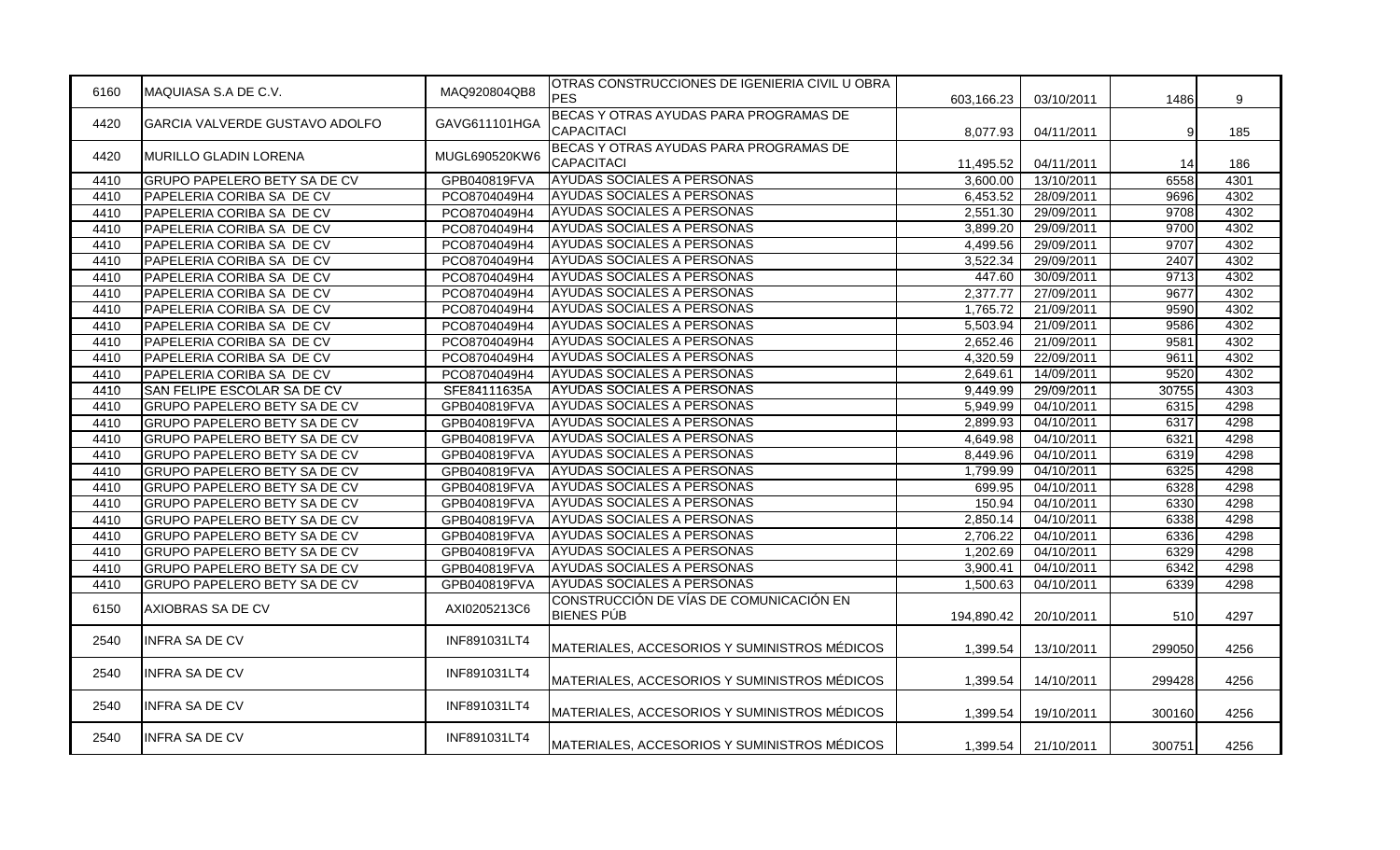| 2540 | <b>INFRA SA DE CV</b>                 | INF891031LT4   | IMATERIALES. ACCESORIOS Y SUMINISTROS MÉDICOS                | 1,399.54  | 31/10/2011 | 302580 | 4256 |
|------|---------------------------------------|----------------|--------------------------------------------------------------|-----------|------------|--------|------|
| 2540 | <b>INFRA SA DE CV</b>                 | INF891031LT4   | MATERIALES, ACCESORIOS Y SUMINISTROS MÉDICOS                 | 414.43    | 13/10/2011 | 299186 | 4256 |
| 2540 | <b>INFRA SA DE CV</b>                 | INF891031LT4   | MATERIALES, ACCESORIOS Y SUMINISTROS MÉDICOS                 | 138.14    | 14/10/2011 | 299351 | 4256 |
| 2540 | INFRA SA DE CV                        | INF891031LT4   | MATERIALES, ACCESORIOS Y SUMINISTROS MÉDICOS                 | 110.49    | 14/10/2011 | 299352 | 4256 |
| 2540 | <b>INFRA SA DE CV</b>                 | INF891031LT4   | MATERIALES, ACCESORIOS Y SUMINISTROS MÉDICOS                 | 12,496.42 | 21/10/2011 | 300860 | 4256 |
| 5320 | <b>INFRA SA DE CV</b>                 | INF891031LT4   | <b>INSTRUMENTAL MÉDICO Y LABORATORIO</b>                     | 497.27    | 25/10/2011 | 301429 | 4256 |
| 5320 | <b>INFRA SA DE CV</b>                 | INF891031LT4   | <b>INSTRUMENTAL MÉDICO Y LABORATORIO</b>                     | 138.14    | 13/10/2011 | 299051 | 4256 |
| 5320 | <b>INFRA SA DE CV</b>                 | INF891031LT4   | <b>INSTRUMENTAL MÉDICO Y LABORATORIO</b>                     | 2,937.22  | 17/10/2011 | 299755 | 4256 |
| 5320 | <b>INFRA SA DE CV</b>                 | INF891031LT4   | IINSTRUMENTAL MÉDICO Y LABORATORIO                           | 276.29    | 21/10/2011 | 300752 | 4256 |
| 5320 | <b>INFRA SA DE CV</b>                 | INF891031LT4   | <b>INSTRUMENTAL MÉDICO Y LABORATORIO</b>                     | 1,537.68  | 26/10/2011 | 301647 | 4256 |
| 5320 | <b>INFRA SA DE CV</b>                 | INF891031LT4   | <b>INSTRUMENTAL MÉDICO Y LABORATORIO</b>                     | 16,700.82 | 26/10/2011 | 301701 | 4256 |
| 2510 | PARRA ALCARAZ NANCY ANGELICA          | PAAN 700405U70 | <b>PRODUCTOS QUÍMICOS BÁSICOS</b>                            | 6,962.61  | 03/11/2011 | 187    | 4257 |
| 2910 | VELAZQUEZ OBREGON ALVARO              | VEOA700808QK9  | <b>HERRAMIENTAS MENORES</b>                                  | 1,587.34  | 14/10/2011 | 6374   | 4222 |
| 2160 | <b>BERNI SILVA JULIO</b>              | BESJ640717NJ1  | <b>MATERIAL DE LIMPIEZA</b>                                  | 1,467.11  | 08/11/2011 | 959    | 4221 |
| 2210 | <b>BERNI SILVA JULIO</b>              | BESJ640717NJ1  | <b>PRODUCTOS ALIMENTICIOS PARA PERSONAS</b>                  | 589.29    | 09/11/2011 | 965    | 4221 |
| 2160 | <b>BERNI SILVA JULIO</b>              | BESJ640717NJ1  | <b>MATERIAL DE LIMPIEZA</b>                                  | 1.491.60  | 09/11/2011 | 966    | 4221 |
| 2160 | <b>BERNI SILVA JULIO</b>              | BESJ640717NJ1  | <b>MATERIAL DE LIMPIEZA</b>                                  | 634.06    | 09/11/2011 | 967    | 4221 |
| 2210 | <b>BERNI SILVA JULIO</b>              | BESJ640717NJ1  | <b>PRODUCTOS ALIMENTICIOS PARA PERSONAS</b>                  | 488.65    | 10/11/2011 | 976    | 4221 |
| 2210 | <b>BERNI SILVA JULIO</b>              | BESJ640717NJ1  | <b>PRODUCTOS ALIMENTICIOS PARA PERSONAS</b>                  | 550.45    | 10/11/2011 | 977    | 4221 |
| 2210 | <b>MARISCAL RUIZ LAURA</b>            | MARL871126FL2  | <b>PRODUCTOS ALIMENTICIOS PARA PERSONAS</b>                  | 3,700.00  | 06/09/2011 | 609    | 4120 |
| 3610 | MUNOZ CARDENAS GLORIA                 | MUCG491013HP3  | DIFUSIÓN POR RADIO, TELEVISIÓN Y OTROS MEDIOS<br>DE M        | 2,552.00  | 10/11/2011 |        | 4219 |
| 3610 | RADIO MEXICO GUADALAJARA. S.A DE C.V. | RMG00101962    | DIFUSIÓN POR RADIO, TELEVISIÓN Y OTROS MEDIOS<br>DE M        | 52,200.00 | 03/11/2011 | 938    | 4218 |
| 2960 | PARTES AUTOMOTRICES MINERVA SA DE CV  | PAM080314AJ4   | REFACCIONES Y ACCESORIOS MENORES DE EQUIPO<br>DE TRAN        | 1,200.00  | 26/10/2011 | 27506  | 4200 |
| 2960 | PARTES AUTOMOTRICES MINERVA SA DE CV  | PAM080314AJ4   | REFACCIONES Y ACCESORIOS MENORES DE EQUIPO<br>DE TRAN        | 740.00    | 26/10/2011 | 27507  | 4200 |
| 2960 | PARTES AUTOMOTRICES MINERVA SA DE CV  | PAM080314AJ4   | REFACCIONES Y ACCESORIOS MENORES DE EQUIPO<br><b>DE TRAN</b> | 3,740.00  | 26/10/2011 | 27509  | 4200 |
| 2960 | PARTES AUTOMOTRICES MINERVA SA DE CV  | PAM080314AJ4   | REFACCIONES Y ACCESORIOS MENORES DE EQUIPO<br>DE TRAN        | 3,260.00  | 26/10/2011 | 27508  | 4200 |
| 2960 | PARTES AUTOMOTRICES MINERVA SA DE CV  | PAM080314AJ4   | REFACCIONES Y ACCESORIOS MENORES DE EQUIPO<br><b>DE TRAN</b> | 1,035.00  | 20/07/2011 | 24298  | 4200 |
| 2960 | PARTES AUTOMOTRICES MINERVA SA DE CV  | PAM080314AJ4   | REFACCIONES Y ACCESORIOS MENORES DE EQUIPO<br><b>DE TRAN</b> | 2,190.00  | 26/10/2011 | 27503  | 4200 |
| 2960 | PARTES AUTOMOTRICES MINERVA SA DE CV  | PAM080314AJ4   | REFACCIONES Y ACCESORIOS MENORES DE EQUIPO<br><b>DE TRAN</b> | 960.00    | 26/10/2011 | 27505  | 4200 |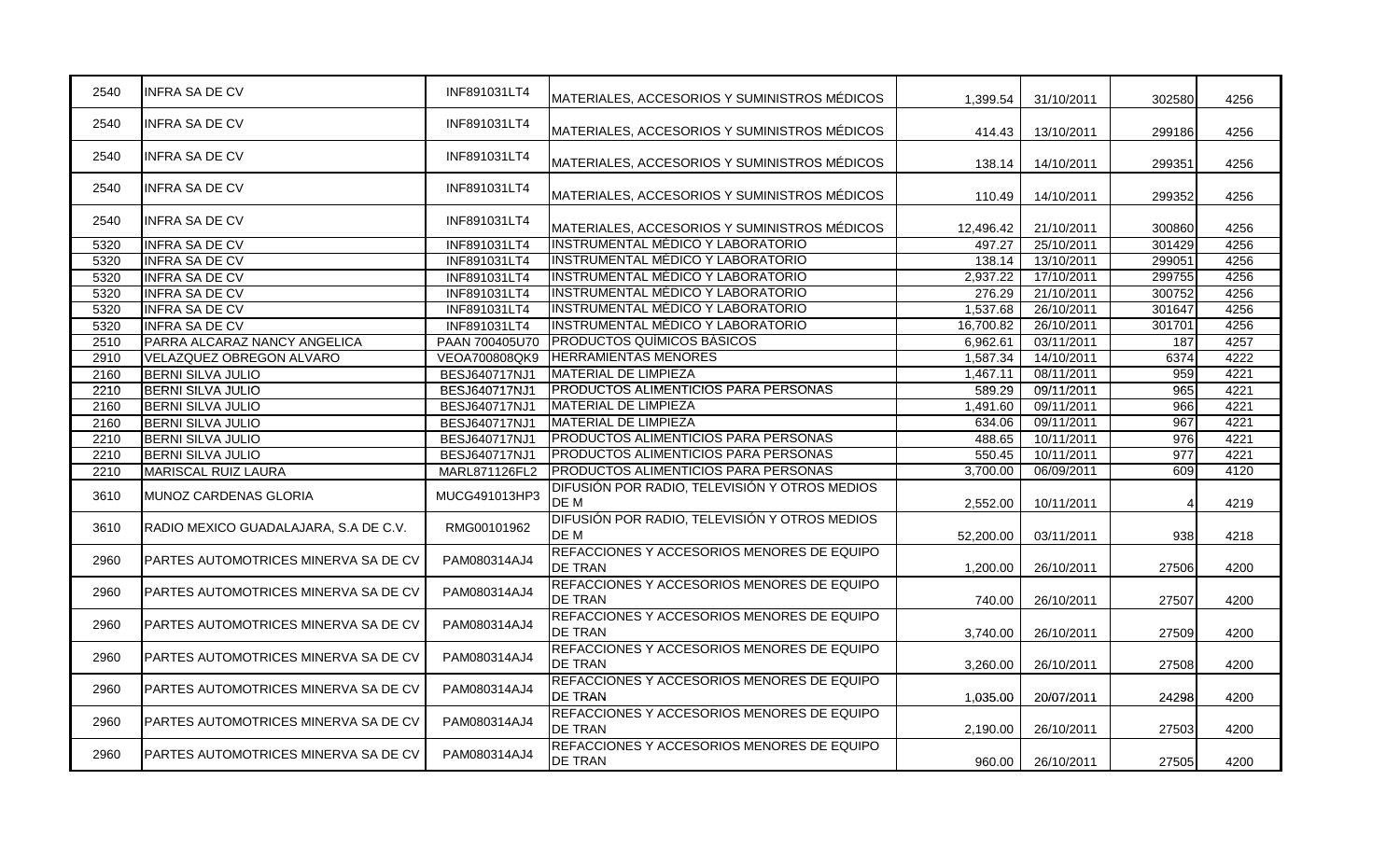| 2960 | IPARTES AUTOMOTRICES MINERVA SA DE CV                            | PAM080314AJ4   | REFACCIONES Y ACCESORIOS MENORES DE EQUIPO<br><b>DE TRAN</b> | 3,554.00   | 26/10/2011 | 27501            | 4200 |
|------|------------------------------------------------------------------|----------------|--------------------------------------------------------------|------------|------------|------------------|------|
| 2960 | PARTES AUTOMOTRICES MINERVA SA DE CV                             | PAM080314AJ4   | REFACCIONES Y ACCESORIOS MENORES DE EQUIPO<br><b>DE TRAN</b> | 2,500.00   | 26/10/2011 | 27504            | 4200 |
| 2960 | IPARTES AUTOMOTRICES MINERVA SA DE CV                            | PAM080314AJ4   | REFACCIONES Y ACCESORIOS MENORES DE EQUIPO<br><b>DE TRAN</b> | 2.810.00   | 26/10/2011 | 27502            | 4200 |
| 2710 | PUNTADAS Y PRENDAS MEXICANAS S DE RL<br>DE CV                    | PPM080520765   | <b>VESTUARIO Y UNIFORMES</b>                                 | 4,856.92   | 01/11/2011 | 318              | 4202 |
| 3220 | GONZALEZ GUTIERREZ TERESA                                        | GOGT410827H44  | <b>ARRENDAMIENTO DE EDIFICIOS</b>                            | 1,590.00   | 26/10/2011 | $\overline{27}$  | 4203 |
| 3220 | RAMIREZ MARTIN BERTHA ANGELICA                                   | RAMB4410229YV3 | <b>ARRENDAMIENTO DE EDIFICIOS</b>                            | 4,854.80   | 04/11/2011 | 2132             | 4204 |
| 3220 | PLAZA GAVILANES AC                                               | PGA050309DR7   | <b>ARRENDAMIENTO DE EDIFICIOS</b>                            | 1,062.56   | 04/11/2011 | 1467             | 4205 |
| 3220 | ALVAREZ CHAVEZ JOSE                                              | AACJ6009204C0  | ARRENDAMIENTO DE EDIFICIOS                                   | 3,712.00   | 01/11/2011 | 15720            | 4207 |
| 3220 | <b>VILLEGAS RODRIGUEZ MARTHA GABRIELA</b>                        | VIRM68022327A  | <b>ARRENDAMIENTO DE EDIFICIOS</b>                            | 10,600.00  | 21/06/2011 | $\overline{211}$ | 4208 |
| 4430 | IRIVAS PEDROZA EUSTACIO                                          | RIPE5410309E6  | AYUDAS SOCIALES A INSTITUCIONES DE ENSEÑANZA                 | 13,920.00  | 08/11/2011 | 1072             | 4209 |
| 2530 | IMPLEMENTOS MEDICOS DE OCCIDENTE,<br>S.A. DE CV.                 | IMO981125IZ4   | MEDICINAS Y PRODUCTOS FARMACÉUTICOS                          | 12,637.04  | 31/10/2011 | 8070             | 4211 |
| 2530 | IMPLEMENTOS MEDICOS DE OCCIDENTE,<br>S.A. DE CV.                 | IMO981125IZ4   | MEDICINAS Y PRODUCTOS FARMACÉUTICOS                          | 17,516.00  | 17/10/2011 | 7695             | 4211 |
| 2530 | IMPLEMENTOS MEDICOS DE OCCIDENTE,<br>S.A. DE CV.                 | IMO981125IZ4   | MEDICINAS Y PRODUCTOS FARMACÉUTICOS                          | 16,420.00  | 07/10/2011 | 7427             | 4211 |
| 2110 | TU COMPRA PRACTICA SA DE CV                                      | TCP070402T83   | MATERIALES, ÚTILES Y EQUIPOS MENORES DE<br><b>OFICINA</b>    | 208.36     | 07/10/2011 | 4669             | 4214 |
| 2160 | TU COMPRA PRACTICA SA DE CV                                      | TCP070402T83   | <b>MATERIAL DE LIMPIEZA</b>                                  | 89.76      | 12/10/2011 | 4676             | 4214 |
| 2520 | PANTOJA AGRICOLA S.A. DE C.V.                                    | PAG9902172M9   | FERTILIZANTES, PESTICIDAS Y OTROS AGROQUÍMICOS               | 2.880.00   | 10/11/2011 | 2644             | 4216 |
| 3580 | <b>DEFORX SA DE CV</b>                                           | DSR881014733   | SERVICIOS LIMPIEZA Y MANEJO DE DESECHOS                      | 3,180.26   | 31/10/2011 | 2012             | 4217 |
| 3580 | <b>DEFORX SA DE CV</b>                                           | DSR881014733   | SERVICIOS LIMPIEZA Y MANEJO DE DESECHOS                      | 2,477.76   | 31/10/2011 | 2013             | 4217 |
| 4420 | PAPELERIA COPI-LASER SA DE CV                                    | PCO090511AB4   | BECAS Y OTRAS AYUDAS PARA PROGRAMAS DE<br><b>CAPACITACI</b>  | 1,979.54   | 21/10/2011 | 15320            | 175  |
| 6120 | TEPULI, S.A. DE C.V.                                             | TEP0007209T7   | EDIFICACION NO HABITACIONAL EN BIENES PUBLICOS               | 413,067.94 | 16/11/2011 | 38               | 106  |
| 2610 | AUTOSERVICIO GASOLINERO HACIENDA<br>SANTA FE S.A. DE C.V.        | AGH0601315P2   | COMBUSTIBLES, LUBRICANTES Y ADITIVOS                         | 14,954.00  | 05/11/2011 | 5508             | 4246 |
| 2610 | AUTOSERVICIO GASOLINERO HACIENDA<br>SANTA FE S.A. DE C.V.        | AGH0601315P2   | COMBUSTIBLES, LUBRICANTES Y ADITIVOS                         | 30,573.60  | 05/11/2011 | 5507             | 4246 |
| 2610 | AUTOSERVICIO GASOLINERO HACIENDA<br>SANTA FE S.A. DE C.V.        | AGH0601315P2   | COMBUSTIBLES, LUBRICANTES Y ADITIVOS                         | 56,692.69  | 05/11/2011 | 5510             | 4246 |
| 2610 | <b>AUTOSERVICIO GASOLINERO HACIENDA</b><br>SANTA FE S.A. DE C.V. | AGH0601315P2   | COMBUSTIBLES, LUBRICANTES Y ADITIVOS                         | 40,753.81  | 05/11/2011 | 5509             | 4246 |
| 2610 | AUTOSERVICIO GASOLINERO HACIENDA<br>SANTA FE S.A. DE C.V.        | AGH0601315P2   | COMBUSTIBLES, LUBRICANTES Y ADITIVOS                         | 6,118.40   | 29/10/2011 | 5355             | 4245 |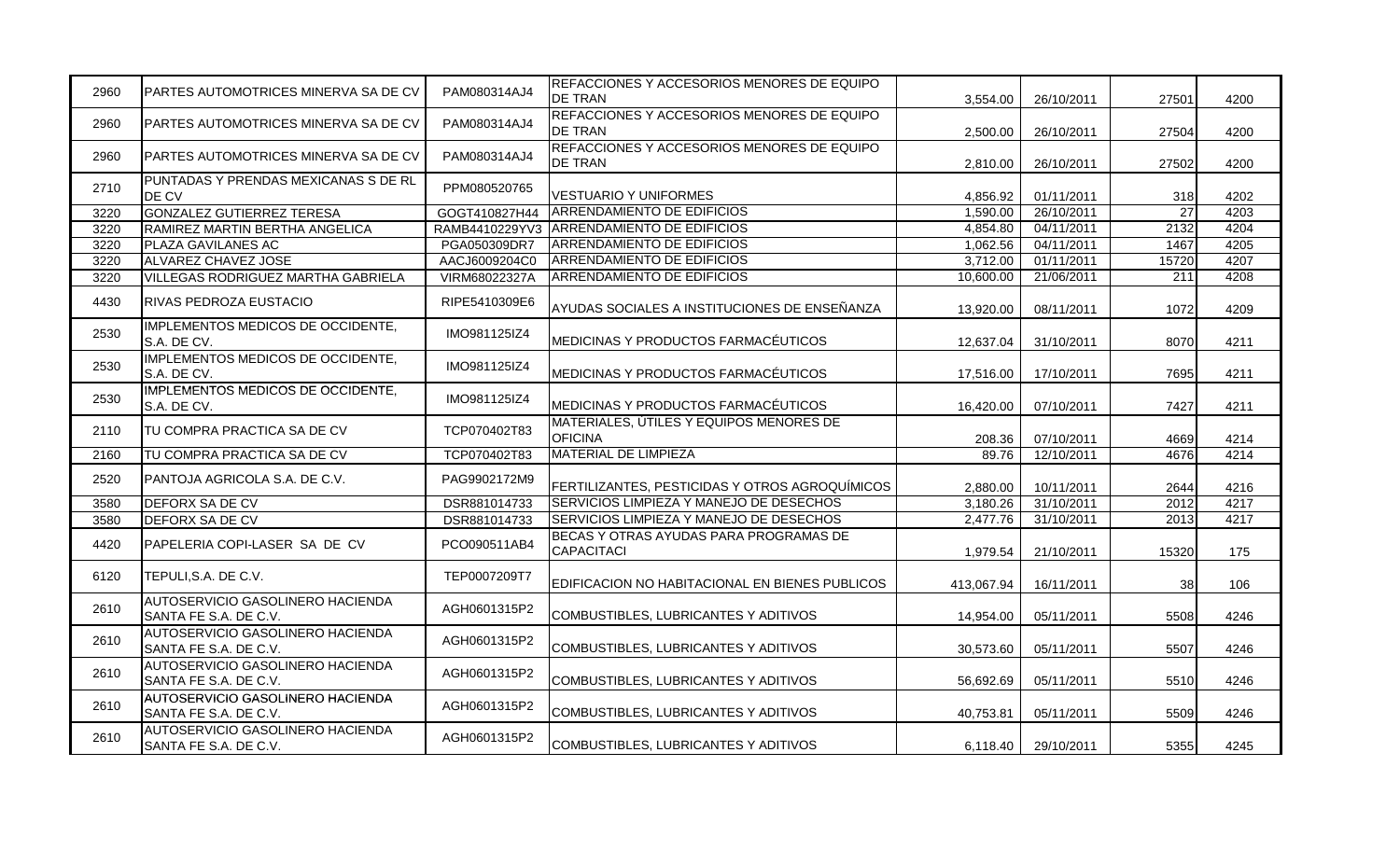| 2610 | AUTOSERVICIO GASOLINERO HACIENDA<br>SANTA FE S.A. DE C.V. | AGH0601315P2  | COMBUSTIBLES, LUBRICANTES Y ADITIVOS                         | 31,800.69  | 29/10/2011 | 5354 | 4245 |
|------|-----------------------------------------------------------|---------------|--------------------------------------------------------------|------------|------------|------|------|
| 2610 | AUTOSERVICIO GASOLINERO HACIENDA<br>SANTA FE S.A. DE C.V. | AGH0601315P2  | COMBUSTIBLES, LUBRICANTES Y ADITIVOS                         | 55,720.80  | 29/10/2011 | 5353 | 4245 |
| 2610 | AUTOSERVICIO GASOLINERO HACIENDA<br>SANTA FE S.A. DE C.V. | AGH0601315P2  | COMBUSTIBLES, LUBRICANTES Y ADITIVOS                         | 109,181.19 | 29/10/2011 | 5356 | 4245 |
| 2610 | AUTOSERVICIO GASOLINERO HACIENDA<br>SANTA FE S.A. DE C.V. | AGH0601315P2  | COMBUSTIBLES, LUBRICANTES Y ADITIVOS                         | 63,352.69  | 29/10/2011 | 5357 | 4245 |
| 3220 | DE LA MORA SILVA MARIA DEL CARMEN                         | MOSC510609471 | <b>ARRENDAMIENTO DE EDIFICIOS</b>                            | 8,280.00   | 01/11/2011 | 90   | 4230 |
| 6160 | CABRERA ORTIZ HUGO RAFAEL                                 | CAOH671024T38 | OTRAS CONSTRUCCIONES DE IGENIERIA CIVIL U OBRA<br><b>PES</b> | 319,638.44 | 28/10/2011 | 492  | 4229 |
| 6160 | PLANEACION CONSTRUCTIVA SA DE CV                          | PCO821211BT2  | OTRAS CONSTRUCCIONES DE IGENIERIA CIVIL U OBRA<br><b>PES</b> | 56,676.62  | 19/10/2011 | 251  | 4228 |
| 2210 | MANZO GARCIA EVELIA                                       | MAGE7011303IO | PRODUCTOS ALIMENTICIOS PARA PERSONAS                         | 37,323.95  | 10/11/2011 | 892  | 4227 |
| 3420 | <b>PROFESIONALES EN GESTION TRIBUTARIA</b><br>S.C.        | PGT100519CY8  | SERVICIOS COBRANZA, INVESTIGACIÓN CREDITICIA Y<br><b>SIM</b> | 148,300.00 | 31/10/2011 | 136  | 24   |
| 3420 | <b>PROFESIONALES EN GESTION TRIBUTARIA</b><br>IS.C.       | PGT100519CY8  | SERVICIOS COBRANZA, INVESTIGACIÓN CREDITICIA Y<br><b>SIM</b> | 151,700.00 | 31/10/2011 | 135  | 23   |
| 3750 | CAMINO REAL MEXICO SA DE CV                               | CRM850711CE6  | <b>VIATICOS EN EL PAÍS</b>                                   | 2,943.54   | 26/10/2011 | 7877 | 4270 |
| 3720 | <b>ESCALANTE CASTRO DANIEL ALEJANDRO</b>                  | EACD8110056G5 | <b>PASAJES TERRESTRES</b>                                    | 200.00     | 26/10/2011 | 4659 | 4270 |
| 3720 | <b>ESCALANTE CASTRO DANIEL ALEJANDRO</b>                  | EACD8110056G5 | <b>PASAJES TERRESTRES</b>                                    | 50.00      | 26/10/2011 | 5851 | 4270 |
| 3570 | REHABILITACIONES Y SERVICIOS R& S.A. DE<br>C.V.           | RSRO90609S46  | INSTALACIÓN, REPARACIÓN Y MANTENIMIENTO DE<br><b>MAQUINA</b> | 13,124.24  | 08/11/2011 | 1310 | 4241 |
| 3570 | REHABILITACIONES Y SERVICIOS R& S.A. DE<br>C.V.           | RSRO90609S46  | INSTALACIÓN, REPARACIÓN Y MANTENIMIENTO DE<br><b>MAQUINA</b> | 13,722.80  | 08/11/2011 | 1302 | 4241 |
| 3570 | REHABILITACIONES Y SERVICIOS R& S.A. DE<br>C.V.           | RSRO90609S46  | INSTALACIÓN, REPARACIÓN Y MANTENIMIENTO DE<br><b>MAQUINA</b> | 1,937.20   | 08/11/2011 | 1306 | 4241 |
| 3570 | REHABILITACIONES Y SERVICIOS R& S.A. DE<br>C.V.           | RSRO90609S46  | INSTALACIÓN, REPARACIÓN Y MANTENIMIENTO DE<br><b>MAQUINA</b> | 9,446.81   | 08/11/2011 | 1307 | 4241 |
| 3570 | REHABILITACIONES Y SERVICIOS R& S.A. DE<br>C.V.           | RSRO90609S46  | INSTALACIÓN, REPARACIÓN Y MANTENIMIENTO DE<br><b>MAQUINA</b> | 6,565.60   | 08/11/2011 | 1305 | 4241 |
| 3570 | REHABILITACIONES Y SERVICIOS R& S.A. DE<br>C.V.           | RSRO90609S46  | INSTALACIÓN, REPARACIÓN Y MANTENIMIENTO DE<br><b>MAQUINA</b> | 9,744.00   | 08/11/2011 | 1311 | 4241 |
| 3570 | REHABILITACIONES Y SERVICIOS R& S.A. DE<br>C.V.           | RSRO90609S46  | INSTALACIÓN, REPARACIÓN Y MANTENIMIENTO DE<br><b>MAQUINA</b> | 6,693.20   | 08/11/2011 | 1309 | 4241 |
| 3570 | REHABILITACIONES Y SERVICIOS R& S.A. DE<br>C.V.           | RSRO90609S46  | INSTALACIÓN, REPARACIÓN Y MANTENIMIENTO DE<br><b>MAQUINA</b> | 17,716.68  | 08/11/2011 | 1300 | 4241 |
| 3570 | REHABILITACIONES Y SERVICIOS R& S.A. DE<br>C.V.           | RSRO90609S46  | INSTALACIÓN, REPARACIÓN Y MANTENIMIENTO DE<br><b>MAQUINA</b> | 8,933.16   | 08/11/2011 | 1304 | 4241 |
| 3570 | REHABILITACIONES Y SERVICIOS R& S.A. DE<br>C.V.           | RSRO90609S46  | INSTALACIÓN, REPARACIÓN Y MANTENIMIENTO DE<br><b>MAQUINA</b> | 4,640.00   | 08/11/2011 | 1303 | 4241 |
| 3570 | REHABILITACIONES Y SERVICIOS R& S.A. DE<br>C.V.           | RSRO90609S46  | INSTALACIÓN, REPARACIÓN Y MANTENIMIENTO DE<br><b>MAQUINA</b> | 1,171.60   | 08/11/2011 | 1308 | 4240 |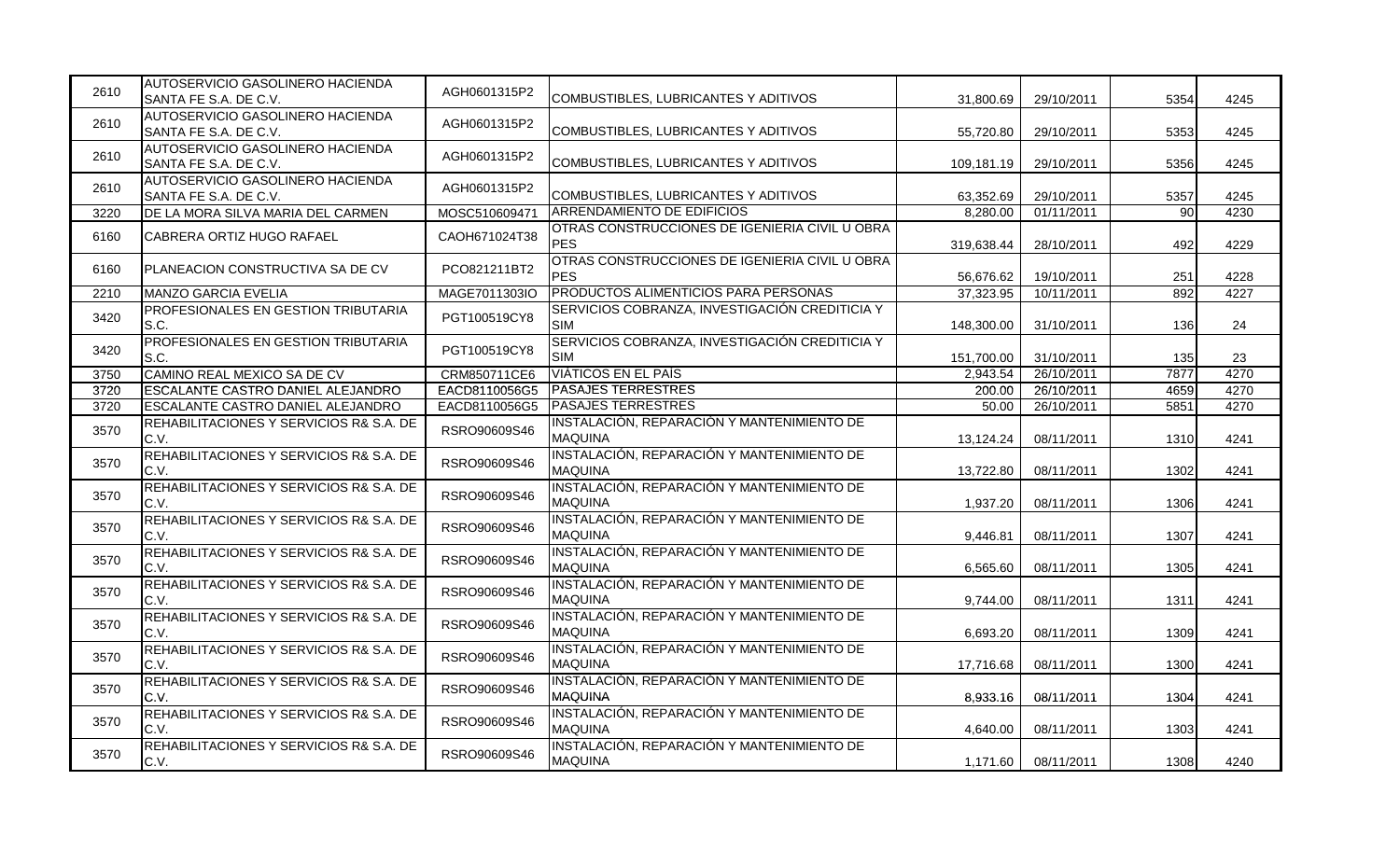| 3570 | REHABILITACIONES Y SERVICIOS R& S.A. DE<br>C.V. | RSRO90609S46  | INSTALACIÓN, REPARACIÓN Y MANTENIMIENTO DE<br><b>MAQUINA</b> | 7,864.80   | 08/11/2011 | 1312  | 4240 |
|------|-------------------------------------------------|---------------|--------------------------------------------------------------|------------|------------|-------|------|
| 3570 | REHABILITACIONES Y SERVICIOS R& S.A. DE<br>C.V. | RSRO90609S46  | INSTALACIÓN, REPARACIÓN Y MANTENIMIENTO DE<br><b>MAQUINA</b> | 1,030.08   | 08/11/2011 | 1284  | 4240 |
| 3570 | REHABILITACIONES Y SERVICIOS R& S.A. DE<br>C.V. | RSRO90609S46  | INSTALACIÓN, REPARACIÓN Y MANTENIMIENTO DE<br><b>MAQUINA</b> | 25.366.68  | 08/11/2011 | 1301  | 4240 |
| 3570 | REHABILITACIONES Y SERVICIOS R& S.A. DE<br>C.V. | RSRO90609S46  | INSTALACIÓN, REPARACIÓN Y MANTENIMIENTO DE<br><b>MAQUINA</b> | 11,682.36  | 08/11/2011 | 1286  | 4240 |
| 3570 | REHABILITACIONES Y SERVICIOS R& S.A. DE<br>C.V. | RSRO90609S46  | INSTALACIÓN, REPARACIÓN Y MANTENIMIENTO DE<br><b>MAQUINA</b> | 800.40     | 08/11/2011 | 1289  | 4240 |
| 3570 | REHABILITACIONES Y SERVICIOS R& S.A. DE<br>C.V. | RSRO90609S46  | INSTALACIÓN, REPARACIÓN Y MANTENIMIENTO DE<br><b>MAQUINA</b> | 2,452.24   | 08/11/2011 | 1285  | 4240 |
| 3570 | REHABILITACIONES Y SERVICIOS R& S.A. DE<br>C.V. | RSRO90609S46  | INSTALACIÓN, REPARACIÓN Y MANTENIMIENTO DE<br><b>MAQUINA</b> | 10,464.36  | 08/11/2011 | 1287  | 4240 |
| 3570 | REHABILITACIONES Y SERVICIOS R& S.A. DE<br>C.V. | RSRO90609S46  | INSTALACIÓN, REPARACIÓN Y MANTENIMIENTO DE<br><b>MAQUINA</b> | 5,581.92   | 08/11/2011 | 1282  | 4240 |
| 2470 | VELAZQUEZ OBREGON ALVARO                        | VEOA700808QK9 | ARTÍCULOS METÁLICOS PARA LA CONSTRUCCIÓN                     | 3,443.53   | 28/10/2011 | 6483  | 4198 |
| 3570 | ELIZALDE MARTINEZ PEDRO                         | EIMP771025HU8 | INSTALACIÓN, REPARACIÓN Y MANTENIMIENTO DE<br><b>MAQUINA</b> | 7,772.00   | 15/02/2011 | 1348  | 4206 |
| 2110 | DOMINGUEZ BARAJAS SERGIO DANIEL                 | DOBS041216TW6 | MATERIALES, ÚTILES Y EQUIPOS MENORES DE<br><b>OFICINA</b>    | 165.00     | 21/09/2011 | 431   | 4210 |
| 2210 | PARTIDA BRAVO MARIA DEL CARMEN                  | PABC381221CBA | PRODUCTOS ALIMENTICIOS PARA PERSONAS                         | 516.00     | 26/09/2011 | 22097 | 4210 |
| 2110 | OFFICE DEPOT MEXICO S.A. DE C.V.                | ODM950324V2A  | MATERIALES, ÚTILES Y EQUIPOS MENORES DE<br><b>OFICINA</b>    | 358.00     | 03/11/2011 | 592   | 4210 |
| 2210 | RODRIGUEZ ROBLES JOSE LUIS                      | RORL550430321 | PRODUCTOS ALIMENTICIOS PARA PERSONAS                         | 232.00     | 29/10/2011 | 266   | 4197 |
| 2210 | RODRIGUEZ ROBLES JOSE LUIS                      | RORL550430321 | PRODUCTOS ALIMENTICIOS PARA PERSONAS                         | 324.80     | 28/10/2011 | 265   | 4197 |
| 2210 | ESTRATEGIAS EXITOSAS SA DE CV                   | EEX080825F28  | PRODUCTOS ALIMENTICIOS PARA PERSONAS                         | 100.00     | 13/10/2011 | 9382  | 4197 |
| 2210 | PIMIENTA CADENA CARLOS ESTEBAN                  | PICC770004424 | PRODUCTOS ALIMENTICIOS PARA PERSONAS                         | 1,950.00   | 05/07/2011 | 567   | 4181 |
| 3520 | VAZQUEZ PARRA BERTHA ALICIA                     | VAPB760910211 | INSTALACIÓN, REPARACIÓN Y MANTENIMIENTO DE<br><b>MOBILIA</b> | 1,090.40   | 22/08/2011 | 72    | 4181 |
| 3180 | DHL EXPRESS MEXICO SA DE CV                     | DEM8601152E9  | SERVICIOS POSTALES Y TELEGRÁFICOS                            | 887.13     | 21/10/2011 | 18385 | 4111 |
| 3240 | IPS IMAGEN POR SISTEMAS SA DE CV                | IIS100428U19  | ARRENDAMIENTO DE EQUIPO E INSTRUMENTO MEDICO                 | 25,520.00  | 09/11/2011 | 50    | 4146 |
| 3550 | SYC MOTORS SA DE CV                             | SMO810623HI5  | REPARACIÓN Y MANTENIMIENTO DE EQUIPO DE<br><b>TRANSPORTE</b> | 8,429.00   | 30/08/2011 | 11265 | 4178 |
| 2540 | URIBE RUVALCABA LEOPOLDO RAFAEL                 | UIRL491115KD6 | MATERIALES, ACCESORIOS Y SUMINISTROS MÉDICOS                 | 55,680.00  | 01/11/2011 | 18683 | 4179 |
| 3310 | STANDARD & POOR S SA DE CV                      | S&P960122QX6  | SERVICIOS LEGALES, CONTABILIDAD Y RELACIONADOS               | 234,799.95 | 12/09/2011 | 12332 | 4182 |
| 2610 | THERMOGAS, S.A. DE C.V.                         | THE20508477   | COMBUSTIBLES, LUBRICANTES Y ADITIVOS                         | 3,744.54   | 06/10/2011 | 81213 | 4186 |
| 2610 | THERMOGAS, S.A. DE C.V.                         | THE20508477   | <b>COMBUSTIBLES, LUBRICANTES Y ADITIVOS</b>                  | 1,095.82   | 25/10/2011 | 85582 | 4186 |
| 6220 | CONTECO SA DE CV                                | CON990114NT2  | EDIFICACIÓN NO HABITACION EN BIENES PROPIOS                  | 250,000.00 | 20/10/2011 | 36    | 4172 |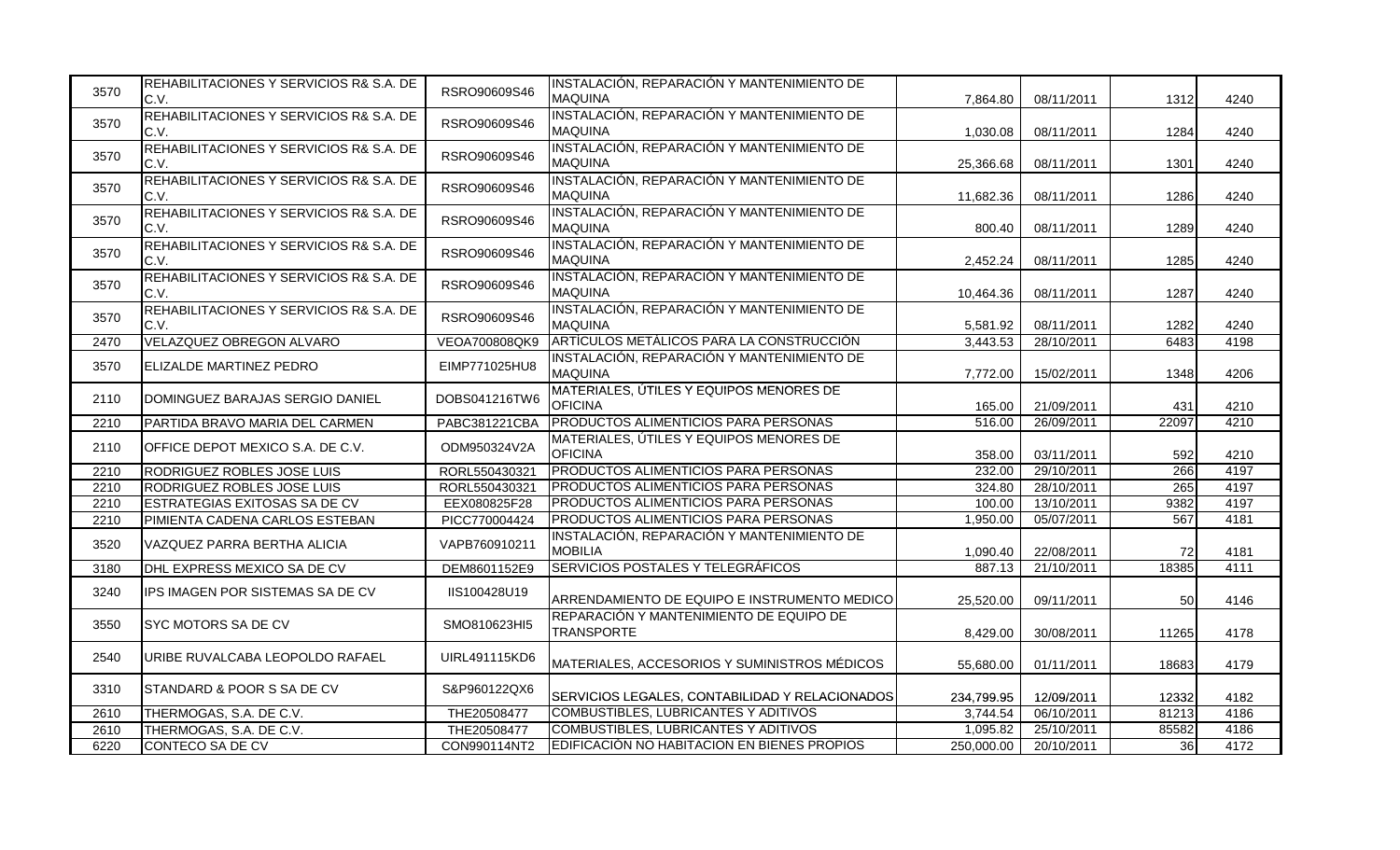| AOC830810TG9<br>6130<br>ALCOR DE OCCIDENTE S.A. DE C.V.<br>AGUA,<br>26/10/2011<br>6133<br>10 <sup>°</sup><br>120,851.46<br>NUEVA WALMART DE MEXICO S. DE R.L. DE<br>2210<br>NWM9709244W4<br>C.V.<br>PRODUCTOS ALIMENTICIOS PARA PERSONAS<br>30/09/2011<br>4287<br>149.50<br>2100<br><b>PRODUCTOS ALIMENTICIOS PARA PERSONAS</b><br>TIENDAS SORIANA SA DE CV<br>09/10/2011<br>47189<br>4287<br>TSO991022PB6<br>276.88<br>2210<br>MATERIALES, ÚTILES Y EQUIPOS MENORES DE<br>2110<br>LOPEZ AMEZCUA JUAN MANUEL<br>LOAJ420910MA8<br><b>OFICINA</b><br>139.20<br>17/10/2011<br>39247<br>4287<br><b>PRODUCTOS ALIMENTICIOS PARA PERSONAS</b><br>580.91<br>31/10/2011<br>48382<br>4287<br>TSO991022PB6<br>2210<br>TIENDAS SORIANA SA DE CV<br>DIFUSIÓN POR RADIO, TELEVISIÓN Y OTROS MEDIOS<br>TCA0407219T6<br>3610<br>TELEFONIA POR CABLE SA DE CV<br>DE M<br>200,158.00<br>18/11/2011<br>1477294<br>4290<br>SERVICIOS APOYO ADMINISTRATIVO, FOTOCOPIADO E<br>3360<br>ALVAREZ VELAZQUEZ CARLOS ALBERTO<br>AAVC7109142F9<br><b>IMPR</b><br>24<br>4291<br>128,707.09<br>22/11/2011<br>CONSTRUCCIÓN DE OBRAS PARA ABASTECIMIENTO DE<br>BCO070129512<br>BIRMEK CONSTRUCCIONES S.A. DE C.V.<br>6130<br>AGUA,<br>23/11/2011<br>56<br>4276<br>188,991.88<br>6220<br>PVZ INGENIEROS Y ARQUITECTOS SA DE CV<br>PIA970804T47<br>EDIFICACIÓN NO HABITACION EN BIENES PROPIOS<br>43<br>4277<br>1,499,935.90<br>26/10/2011<br>SUBSIDIOS A LA PRODUCCIÓN<br>2243513<br>URG6002266T9<br>7,000.00<br>18/10/2011<br>4278<br>UNION GANADERA REGIONAL DE JALISCO<br>4310<br>SUBSIDIOS A LA PRODUCCIÓN<br>25,499.97<br>19/09/2011<br>2175<br>4283<br>4310<br>ALMIDONES GUADALAJARA SA DE CV<br>AGU091217LIA<br><b>AYUDAS SOCIALES A PERSONAS</b><br><b>GRUPO PAPELERO BETY SA DE CV</b><br>6,658.19<br>12/10/2011<br>6530<br>4299<br>4410<br>GPB040819FVA<br>4299<br>AYUDAS SOCIALES A PERSONAS<br>3,552.07<br>12/10/2011<br>6526<br>4410<br><b>GRUPO PAPELERO BETY SA DE CV</b><br>GPB040819FVA<br><b>AYUDAS SOCIALES A PERSONAS</b><br>6528<br><b>GRUPO PAPELERO BETY SA DE CV</b><br>GPB040819FVA<br>12,749.86<br>12/10/2011<br>4299<br>4410<br><b>AYUDAS SOCIALES A PERSONAS</b><br>PAPELERIA CORIBA SA DE CV<br>PCO8704049H4<br>2,751.58<br>20/09/2011<br>9565<br>4300<br>4410<br>IAYUDAS SOCIALES A PERSONAS<br>4410<br>PAPELERIA CORIBA SA DE CV<br>PCO8704049H4<br>4,533.52<br>24/09/2011<br>9634<br>4300<br><b>AYUDAS SOCIALES A PERSONAS</b><br>4300<br>4410<br>PAPELERIA CORIBA SA DE CV<br>PCO8704049H4<br>2,852.76<br>22/09/2011<br>9606<br><b>AYUDAS SOCIALES A PERSONAS</b><br>PAPELERIA CORIBA SA DE CV<br>PCO8704049H4<br>22/09/2011<br>9602<br>4300<br>4410<br>1,398.31<br><b>AYUDAS SOCIALES A PERSONAS</b><br>PAPELERIA CORIBA SA DE CV<br>PCO8704049H4<br>15/09/2011<br>9527<br>4300<br>4410<br>3,199.35<br><b>AYUDAS SOCIALES A PERSONAS</b><br>PAPELERIA CORIBA SA DE CV<br>PCO8704049H4<br>9573<br>4300<br>4410<br>3,970.82<br>20/09/2011<br><b>AYUDAS SOCIALES A PERSONAS</b><br>PAPELERIA CORIBA SA DE CV<br>PCO8704049H4<br>9551<br>4300<br>4410<br>6,749.47<br>19/09/2011<br><b>AYUDAS SOCIALES A PERSONAS</b><br>9538<br>4300<br>4410<br>PAPELERIA CORIBA SA DE CV<br>PCO8704049H4<br>2,856.26<br>17/09/2011<br>AYUDAS SOCIALES A PERSONAS<br>9598<br>4300<br>2,800.12<br>21/09/2011<br>4410<br>PAPELERIA CORIBA SA DE CV<br>PCO8704049H4<br>OTRAS CONSTRUCCIONES DE IGENIERIA CIVIL U OBRA<br>DIN090205RR0<br>6160<br>DOCPA INGENIERIA S.A. DE C.V.<br><b>PES</b><br>4171<br>78,716.56<br>01/11/2011<br>323<br><b>AYUDAS SOCIALES A PERSONAS</b><br>132<br>24/08/2011<br>4131<br>4410<br>MAKARA SA DE CV<br>MAK0010117T3<br>4,218.09<br>SANIPORTCLEAN SA DE CV<br><b>IOTROS ARRENDAMIENTOS</b><br>25/10/2011<br>5461<br>4133<br>SAN070515DQ2<br>9,280.00<br>3290<br>EDIFICACIÓN NO HABITACION PARA EL<br>CST100701DE9<br>6230<br>CONSTRUCTORA STARK SA DE CV<br><b>ABASTECIMIENTO D</b><br>4135<br>7,673.84<br>24/10/2011<br>35<br>EDIFICACIÓN NO HABITACION PARA EL<br>6230<br>CONSTRUCTORA STARK SA DE CV<br>CST100701DE9<br><b>ABASTECIMIENTO D</b><br>31,922.04<br>24/10/2011<br>36<br>4137<br><b>PRODUCTOS QUÍMICOS BÁSICOS</b><br>227<br>17/10/2011<br>4138<br>ISPRO SA DE CV<br>ISP100218F14<br>66,212.80<br>2510<br><b>PRODUCTOS QUÍMICOS BÁSICOS</b> | 6310 | <b>SCM INTEGRAL SA DE CV</b> | SIN030804FQ8 | <b>ESTUDIOS FORMULACION EVALUACION DE</b><br><b>PROYECTOS PRO</b> | 140,675.24 | 26/10/2011 | 425 | 4173 |
|--------------------------------------------------------------------------------------------------------------------------------------------------------------------------------------------------------------------------------------------------------------------------------------------------------------------------------------------------------------------------------------------------------------------------------------------------------------------------------------------------------------------------------------------------------------------------------------------------------------------------------------------------------------------------------------------------------------------------------------------------------------------------------------------------------------------------------------------------------------------------------------------------------------------------------------------------------------------------------------------------------------------------------------------------------------------------------------------------------------------------------------------------------------------------------------------------------------------------------------------------------------------------------------------------------------------------------------------------------------------------------------------------------------------------------------------------------------------------------------------------------------------------------------------------------------------------------------------------------------------------------------------------------------------------------------------------------------------------------------------------------------------------------------------------------------------------------------------------------------------------------------------------------------------------------------------------------------------------------------------------------------------------------------------------------------------------------------------------------------------------------------------------------------------------------------------------------------------------------------------------------------------------------------------------------------------------------------------------------------------------------------------------------------------------------------------------------------------------------------------------------------------------------------------------------------------------------------------------------------------------------------------------------------------------------------------------------------------------------------------------------------------------------------------------------------------------------------------------------------------------------------------------------------------------------------------------------------------------------------------------------------------------------------------------------------------------------------------------------------------------------------------------------------------------------------------------------------------------------------------------------------------------------------------------------------------------------------------------------------------------------------------------------------------------------------------------------------------------------------------------------------------------------------------------------------------------------------------------------------------------------------------------------------------------------------------------------------------------------------------------------------------------------------------------------------------------------------------------------------------------------------------------------------------------------------------------------------------------------------------------------------------------------------------------------------------------------------------------------------------------------------------------------------------------------------------------------------------------------------------------------------------|------|------------------------------|--------------|-------------------------------------------------------------------|------------|------------|-----|------|
|                                                                                                                                                                                                                                                                                                                                                                                                                                                                                                                                                                                                                                                                                                                                                                                                                                                                                                                                                                                                                                                                                                                                                                                                                                                                                                                                                                                                                                                                                                                                                                                                                                                                                                                                                                                                                                                                                                                                                                                                                                                                                                                                                                                                                                                                                                                                                                                                                                                                                                                                                                                                                                                                                                                                                                                                                                                                                                                                                                                                                                                                                                                                                                                                                                                                                                                                                                                                                                                                                                                                                                                                                                                                                                                                                                                                                                                                                                                                                                                                                                                                                                                                                                                                                                                                    |      |                              |              | CONSTRUCCIÓN DE OBRAS PARA ABASTECIMIENTO DE                      |            |            |     |      |
|                                                                                                                                                                                                                                                                                                                                                                                                                                                                                                                                                                                                                                                                                                                                                                                                                                                                                                                                                                                                                                                                                                                                                                                                                                                                                                                                                                                                                                                                                                                                                                                                                                                                                                                                                                                                                                                                                                                                                                                                                                                                                                                                                                                                                                                                                                                                                                                                                                                                                                                                                                                                                                                                                                                                                                                                                                                                                                                                                                                                                                                                                                                                                                                                                                                                                                                                                                                                                                                                                                                                                                                                                                                                                                                                                                                                                                                                                                                                                                                                                                                                                                                                                                                                                                                                    |      |                              |              |                                                                   |            |            |     |      |
|                                                                                                                                                                                                                                                                                                                                                                                                                                                                                                                                                                                                                                                                                                                                                                                                                                                                                                                                                                                                                                                                                                                                                                                                                                                                                                                                                                                                                                                                                                                                                                                                                                                                                                                                                                                                                                                                                                                                                                                                                                                                                                                                                                                                                                                                                                                                                                                                                                                                                                                                                                                                                                                                                                                                                                                                                                                                                                                                                                                                                                                                                                                                                                                                                                                                                                                                                                                                                                                                                                                                                                                                                                                                                                                                                                                                                                                                                                                                                                                                                                                                                                                                                                                                                                                                    |      |                              |              |                                                                   |            |            |     |      |
|                                                                                                                                                                                                                                                                                                                                                                                                                                                                                                                                                                                                                                                                                                                                                                                                                                                                                                                                                                                                                                                                                                                                                                                                                                                                                                                                                                                                                                                                                                                                                                                                                                                                                                                                                                                                                                                                                                                                                                                                                                                                                                                                                                                                                                                                                                                                                                                                                                                                                                                                                                                                                                                                                                                                                                                                                                                                                                                                                                                                                                                                                                                                                                                                                                                                                                                                                                                                                                                                                                                                                                                                                                                                                                                                                                                                                                                                                                                                                                                                                                                                                                                                                                                                                                                                    |      |                              |              |                                                                   |            |            |     |      |
|                                                                                                                                                                                                                                                                                                                                                                                                                                                                                                                                                                                                                                                                                                                                                                                                                                                                                                                                                                                                                                                                                                                                                                                                                                                                                                                                                                                                                                                                                                                                                                                                                                                                                                                                                                                                                                                                                                                                                                                                                                                                                                                                                                                                                                                                                                                                                                                                                                                                                                                                                                                                                                                                                                                                                                                                                                                                                                                                                                                                                                                                                                                                                                                                                                                                                                                                                                                                                                                                                                                                                                                                                                                                                                                                                                                                                                                                                                                                                                                                                                                                                                                                                                                                                                                                    |      |                              |              |                                                                   |            |            |     |      |
|                                                                                                                                                                                                                                                                                                                                                                                                                                                                                                                                                                                                                                                                                                                                                                                                                                                                                                                                                                                                                                                                                                                                                                                                                                                                                                                                                                                                                                                                                                                                                                                                                                                                                                                                                                                                                                                                                                                                                                                                                                                                                                                                                                                                                                                                                                                                                                                                                                                                                                                                                                                                                                                                                                                                                                                                                                                                                                                                                                                                                                                                                                                                                                                                                                                                                                                                                                                                                                                                                                                                                                                                                                                                                                                                                                                                                                                                                                                                                                                                                                                                                                                                                                                                                                                                    |      |                              |              |                                                                   |            |            |     |      |
|                                                                                                                                                                                                                                                                                                                                                                                                                                                                                                                                                                                                                                                                                                                                                                                                                                                                                                                                                                                                                                                                                                                                                                                                                                                                                                                                                                                                                                                                                                                                                                                                                                                                                                                                                                                                                                                                                                                                                                                                                                                                                                                                                                                                                                                                                                                                                                                                                                                                                                                                                                                                                                                                                                                                                                                                                                                                                                                                                                                                                                                                                                                                                                                                                                                                                                                                                                                                                                                                                                                                                                                                                                                                                                                                                                                                                                                                                                                                                                                                                                                                                                                                                                                                                                                                    |      |                              |              |                                                                   |            |            |     |      |
|                                                                                                                                                                                                                                                                                                                                                                                                                                                                                                                                                                                                                                                                                                                                                                                                                                                                                                                                                                                                                                                                                                                                                                                                                                                                                                                                                                                                                                                                                                                                                                                                                                                                                                                                                                                                                                                                                                                                                                                                                                                                                                                                                                                                                                                                                                                                                                                                                                                                                                                                                                                                                                                                                                                                                                                                                                                                                                                                                                                                                                                                                                                                                                                                                                                                                                                                                                                                                                                                                                                                                                                                                                                                                                                                                                                                                                                                                                                                                                                                                                                                                                                                                                                                                                                                    |      |                              |              |                                                                   |            |            |     |      |
|                                                                                                                                                                                                                                                                                                                                                                                                                                                                                                                                                                                                                                                                                                                                                                                                                                                                                                                                                                                                                                                                                                                                                                                                                                                                                                                                                                                                                                                                                                                                                                                                                                                                                                                                                                                                                                                                                                                                                                                                                                                                                                                                                                                                                                                                                                                                                                                                                                                                                                                                                                                                                                                                                                                                                                                                                                                                                                                                                                                                                                                                                                                                                                                                                                                                                                                                                                                                                                                                                                                                                                                                                                                                                                                                                                                                                                                                                                                                                                                                                                                                                                                                                                                                                                                                    |      |                              |              |                                                                   |            |            |     |      |
|                                                                                                                                                                                                                                                                                                                                                                                                                                                                                                                                                                                                                                                                                                                                                                                                                                                                                                                                                                                                                                                                                                                                                                                                                                                                                                                                                                                                                                                                                                                                                                                                                                                                                                                                                                                                                                                                                                                                                                                                                                                                                                                                                                                                                                                                                                                                                                                                                                                                                                                                                                                                                                                                                                                                                                                                                                                                                                                                                                                                                                                                                                                                                                                                                                                                                                                                                                                                                                                                                                                                                                                                                                                                                                                                                                                                                                                                                                                                                                                                                                                                                                                                                                                                                                                                    |      |                              |              |                                                                   |            |            |     |      |
|                                                                                                                                                                                                                                                                                                                                                                                                                                                                                                                                                                                                                                                                                                                                                                                                                                                                                                                                                                                                                                                                                                                                                                                                                                                                                                                                                                                                                                                                                                                                                                                                                                                                                                                                                                                                                                                                                                                                                                                                                                                                                                                                                                                                                                                                                                                                                                                                                                                                                                                                                                                                                                                                                                                                                                                                                                                                                                                                                                                                                                                                                                                                                                                                                                                                                                                                                                                                                                                                                                                                                                                                                                                                                                                                                                                                                                                                                                                                                                                                                                                                                                                                                                                                                                                                    |      |                              |              |                                                                   |            |            |     |      |
|                                                                                                                                                                                                                                                                                                                                                                                                                                                                                                                                                                                                                                                                                                                                                                                                                                                                                                                                                                                                                                                                                                                                                                                                                                                                                                                                                                                                                                                                                                                                                                                                                                                                                                                                                                                                                                                                                                                                                                                                                                                                                                                                                                                                                                                                                                                                                                                                                                                                                                                                                                                                                                                                                                                                                                                                                                                                                                                                                                                                                                                                                                                                                                                                                                                                                                                                                                                                                                                                                                                                                                                                                                                                                                                                                                                                                                                                                                                                                                                                                                                                                                                                                                                                                                                                    |      |                              |              |                                                                   |            |            |     |      |
|                                                                                                                                                                                                                                                                                                                                                                                                                                                                                                                                                                                                                                                                                                                                                                                                                                                                                                                                                                                                                                                                                                                                                                                                                                                                                                                                                                                                                                                                                                                                                                                                                                                                                                                                                                                                                                                                                                                                                                                                                                                                                                                                                                                                                                                                                                                                                                                                                                                                                                                                                                                                                                                                                                                                                                                                                                                                                                                                                                                                                                                                                                                                                                                                                                                                                                                                                                                                                                                                                                                                                                                                                                                                                                                                                                                                                                                                                                                                                                                                                                                                                                                                                                                                                                                                    |      |                              |              |                                                                   |            |            |     |      |
|                                                                                                                                                                                                                                                                                                                                                                                                                                                                                                                                                                                                                                                                                                                                                                                                                                                                                                                                                                                                                                                                                                                                                                                                                                                                                                                                                                                                                                                                                                                                                                                                                                                                                                                                                                                                                                                                                                                                                                                                                                                                                                                                                                                                                                                                                                                                                                                                                                                                                                                                                                                                                                                                                                                                                                                                                                                                                                                                                                                                                                                                                                                                                                                                                                                                                                                                                                                                                                                                                                                                                                                                                                                                                                                                                                                                                                                                                                                                                                                                                                                                                                                                                                                                                                                                    |      |                              |              |                                                                   |            |            |     |      |
|                                                                                                                                                                                                                                                                                                                                                                                                                                                                                                                                                                                                                                                                                                                                                                                                                                                                                                                                                                                                                                                                                                                                                                                                                                                                                                                                                                                                                                                                                                                                                                                                                                                                                                                                                                                                                                                                                                                                                                                                                                                                                                                                                                                                                                                                                                                                                                                                                                                                                                                                                                                                                                                                                                                                                                                                                                                                                                                                                                                                                                                                                                                                                                                                                                                                                                                                                                                                                                                                                                                                                                                                                                                                                                                                                                                                                                                                                                                                                                                                                                                                                                                                                                                                                                                                    |      |                              |              |                                                                   |            |            |     |      |
|                                                                                                                                                                                                                                                                                                                                                                                                                                                                                                                                                                                                                                                                                                                                                                                                                                                                                                                                                                                                                                                                                                                                                                                                                                                                                                                                                                                                                                                                                                                                                                                                                                                                                                                                                                                                                                                                                                                                                                                                                                                                                                                                                                                                                                                                                                                                                                                                                                                                                                                                                                                                                                                                                                                                                                                                                                                                                                                                                                                                                                                                                                                                                                                                                                                                                                                                                                                                                                                                                                                                                                                                                                                                                                                                                                                                                                                                                                                                                                                                                                                                                                                                                                                                                                                                    |      |                              |              |                                                                   |            |            |     |      |
|                                                                                                                                                                                                                                                                                                                                                                                                                                                                                                                                                                                                                                                                                                                                                                                                                                                                                                                                                                                                                                                                                                                                                                                                                                                                                                                                                                                                                                                                                                                                                                                                                                                                                                                                                                                                                                                                                                                                                                                                                                                                                                                                                                                                                                                                                                                                                                                                                                                                                                                                                                                                                                                                                                                                                                                                                                                                                                                                                                                                                                                                                                                                                                                                                                                                                                                                                                                                                                                                                                                                                                                                                                                                                                                                                                                                                                                                                                                                                                                                                                                                                                                                                                                                                                                                    |      |                              |              |                                                                   |            |            |     |      |
|                                                                                                                                                                                                                                                                                                                                                                                                                                                                                                                                                                                                                                                                                                                                                                                                                                                                                                                                                                                                                                                                                                                                                                                                                                                                                                                                                                                                                                                                                                                                                                                                                                                                                                                                                                                                                                                                                                                                                                                                                                                                                                                                                                                                                                                                                                                                                                                                                                                                                                                                                                                                                                                                                                                                                                                                                                                                                                                                                                                                                                                                                                                                                                                                                                                                                                                                                                                                                                                                                                                                                                                                                                                                                                                                                                                                                                                                                                                                                                                                                                                                                                                                                                                                                                                                    |      |                              |              |                                                                   |            |            |     |      |
|                                                                                                                                                                                                                                                                                                                                                                                                                                                                                                                                                                                                                                                                                                                                                                                                                                                                                                                                                                                                                                                                                                                                                                                                                                                                                                                                                                                                                                                                                                                                                                                                                                                                                                                                                                                                                                                                                                                                                                                                                                                                                                                                                                                                                                                                                                                                                                                                                                                                                                                                                                                                                                                                                                                                                                                                                                                                                                                                                                                                                                                                                                                                                                                                                                                                                                                                                                                                                                                                                                                                                                                                                                                                                                                                                                                                                                                                                                                                                                                                                                                                                                                                                                                                                                                                    |      |                              |              |                                                                   |            |            |     |      |
|                                                                                                                                                                                                                                                                                                                                                                                                                                                                                                                                                                                                                                                                                                                                                                                                                                                                                                                                                                                                                                                                                                                                                                                                                                                                                                                                                                                                                                                                                                                                                                                                                                                                                                                                                                                                                                                                                                                                                                                                                                                                                                                                                                                                                                                                                                                                                                                                                                                                                                                                                                                                                                                                                                                                                                                                                                                                                                                                                                                                                                                                                                                                                                                                                                                                                                                                                                                                                                                                                                                                                                                                                                                                                                                                                                                                                                                                                                                                                                                                                                                                                                                                                                                                                                                                    |      |                              |              |                                                                   |            |            |     |      |
|                                                                                                                                                                                                                                                                                                                                                                                                                                                                                                                                                                                                                                                                                                                                                                                                                                                                                                                                                                                                                                                                                                                                                                                                                                                                                                                                                                                                                                                                                                                                                                                                                                                                                                                                                                                                                                                                                                                                                                                                                                                                                                                                                                                                                                                                                                                                                                                                                                                                                                                                                                                                                                                                                                                                                                                                                                                                                                                                                                                                                                                                                                                                                                                                                                                                                                                                                                                                                                                                                                                                                                                                                                                                                                                                                                                                                                                                                                                                                                                                                                                                                                                                                                                                                                                                    |      |                              |              |                                                                   |            |            |     |      |
|                                                                                                                                                                                                                                                                                                                                                                                                                                                                                                                                                                                                                                                                                                                                                                                                                                                                                                                                                                                                                                                                                                                                                                                                                                                                                                                                                                                                                                                                                                                                                                                                                                                                                                                                                                                                                                                                                                                                                                                                                                                                                                                                                                                                                                                                                                                                                                                                                                                                                                                                                                                                                                                                                                                                                                                                                                                                                                                                                                                                                                                                                                                                                                                                                                                                                                                                                                                                                                                                                                                                                                                                                                                                                                                                                                                                                                                                                                                                                                                                                                                                                                                                                                                                                                                                    |      |                              |              |                                                                   |            |            |     |      |
|                                                                                                                                                                                                                                                                                                                                                                                                                                                                                                                                                                                                                                                                                                                                                                                                                                                                                                                                                                                                                                                                                                                                                                                                                                                                                                                                                                                                                                                                                                                                                                                                                                                                                                                                                                                                                                                                                                                                                                                                                                                                                                                                                                                                                                                                                                                                                                                                                                                                                                                                                                                                                                                                                                                                                                                                                                                                                                                                                                                                                                                                                                                                                                                                                                                                                                                                                                                                                                                                                                                                                                                                                                                                                                                                                                                                                                                                                                                                                                                                                                                                                                                                                                                                                                                                    |      |                              |              |                                                                   |            |            |     |      |
|                                                                                                                                                                                                                                                                                                                                                                                                                                                                                                                                                                                                                                                                                                                                                                                                                                                                                                                                                                                                                                                                                                                                                                                                                                                                                                                                                                                                                                                                                                                                                                                                                                                                                                                                                                                                                                                                                                                                                                                                                                                                                                                                                                                                                                                                                                                                                                                                                                                                                                                                                                                                                                                                                                                                                                                                                                                                                                                                                                                                                                                                                                                                                                                                                                                                                                                                                                                                                                                                                                                                                                                                                                                                                                                                                                                                                                                                                                                                                                                                                                                                                                                                                                                                                                                                    |      |                              |              |                                                                   |            |            |     |      |
|                                                                                                                                                                                                                                                                                                                                                                                                                                                                                                                                                                                                                                                                                                                                                                                                                                                                                                                                                                                                                                                                                                                                                                                                                                                                                                                                                                                                                                                                                                                                                                                                                                                                                                                                                                                                                                                                                                                                                                                                                                                                                                                                                                                                                                                                                                                                                                                                                                                                                                                                                                                                                                                                                                                                                                                                                                                                                                                                                                                                                                                                                                                                                                                                                                                                                                                                                                                                                                                                                                                                                                                                                                                                                                                                                                                                                                                                                                                                                                                                                                                                                                                                                                                                                                                                    |      |                              |              |                                                                   |            |            |     |      |
|                                                                                                                                                                                                                                                                                                                                                                                                                                                                                                                                                                                                                                                                                                                                                                                                                                                                                                                                                                                                                                                                                                                                                                                                                                                                                                                                                                                                                                                                                                                                                                                                                                                                                                                                                                                                                                                                                                                                                                                                                                                                                                                                                                                                                                                                                                                                                                                                                                                                                                                                                                                                                                                                                                                                                                                                                                                                                                                                                                                                                                                                                                                                                                                                                                                                                                                                                                                                                                                                                                                                                                                                                                                                                                                                                                                                                                                                                                                                                                                                                                                                                                                                                                                                                                                                    |      |                              |              |                                                                   |            |            |     |      |
|                                                                                                                                                                                                                                                                                                                                                                                                                                                                                                                                                                                                                                                                                                                                                                                                                                                                                                                                                                                                                                                                                                                                                                                                                                                                                                                                                                                                                                                                                                                                                                                                                                                                                                                                                                                                                                                                                                                                                                                                                                                                                                                                                                                                                                                                                                                                                                                                                                                                                                                                                                                                                                                                                                                                                                                                                                                                                                                                                                                                                                                                                                                                                                                                                                                                                                                                                                                                                                                                                                                                                                                                                                                                                                                                                                                                                                                                                                                                                                                                                                                                                                                                                                                                                                                                    |      |                              |              |                                                                   |            |            |     |      |
|                                                                                                                                                                                                                                                                                                                                                                                                                                                                                                                                                                                                                                                                                                                                                                                                                                                                                                                                                                                                                                                                                                                                                                                                                                                                                                                                                                                                                                                                                                                                                                                                                                                                                                                                                                                                                                                                                                                                                                                                                                                                                                                                                                                                                                                                                                                                                                                                                                                                                                                                                                                                                                                                                                                                                                                                                                                                                                                                                                                                                                                                                                                                                                                                                                                                                                                                                                                                                                                                                                                                                                                                                                                                                                                                                                                                                                                                                                                                                                                                                                                                                                                                                                                                                                                                    |      |                              |              |                                                                   |            |            |     |      |
|                                                                                                                                                                                                                                                                                                                                                                                                                                                                                                                                                                                                                                                                                                                                                                                                                                                                                                                                                                                                                                                                                                                                                                                                                                                                                                                                                                                                                                                                                                                                                                                                                                                                                                                                                                                                                                                                                                                                                                                                                                                                                                                                                                                                                                                                                                                                                                                                                                                                                                                                                                                                                                                                                                                                                                                                                                                                                                                                                                                                                                                                                                                                                                                                                                                                                                                                                                                                                                                                                                                                                                                                                                                                                                                                                                                                                                                                                                                                                                                                                                                                                                                                                                                                                                                                    |      |                              |              |                                                                   |            |            |     |      |
|                                                                                                                                                                                                                                                                                                                                                                                                                                                                                                                                                                                                                                                                                                                                                                                                                                                                                                                                                                                                                                                                                                                                                                                                                                                                                                                                                                                                                                                                                                                                                                                                                                                                                                                                                                                                                                                                                                                                                                                                                                                                                                                                                                                                                                                                                                                                                                                                                                                                                                                                                                                                                                                                                                                                                                                                                                                                                                                                                                                                                                                                                                                                                                                                                                                                                                                                                                                                                                                                                                                                                                                                                                                                                                                                                                                                                                                                                                                                                                                                                                                                                                                                                                                                                                                                    | 2510 | ISPRO SA DE CV               | ISP100218F14 |                                                                   | 37,584.00  | 28/10/2011 | 234 | 4138 |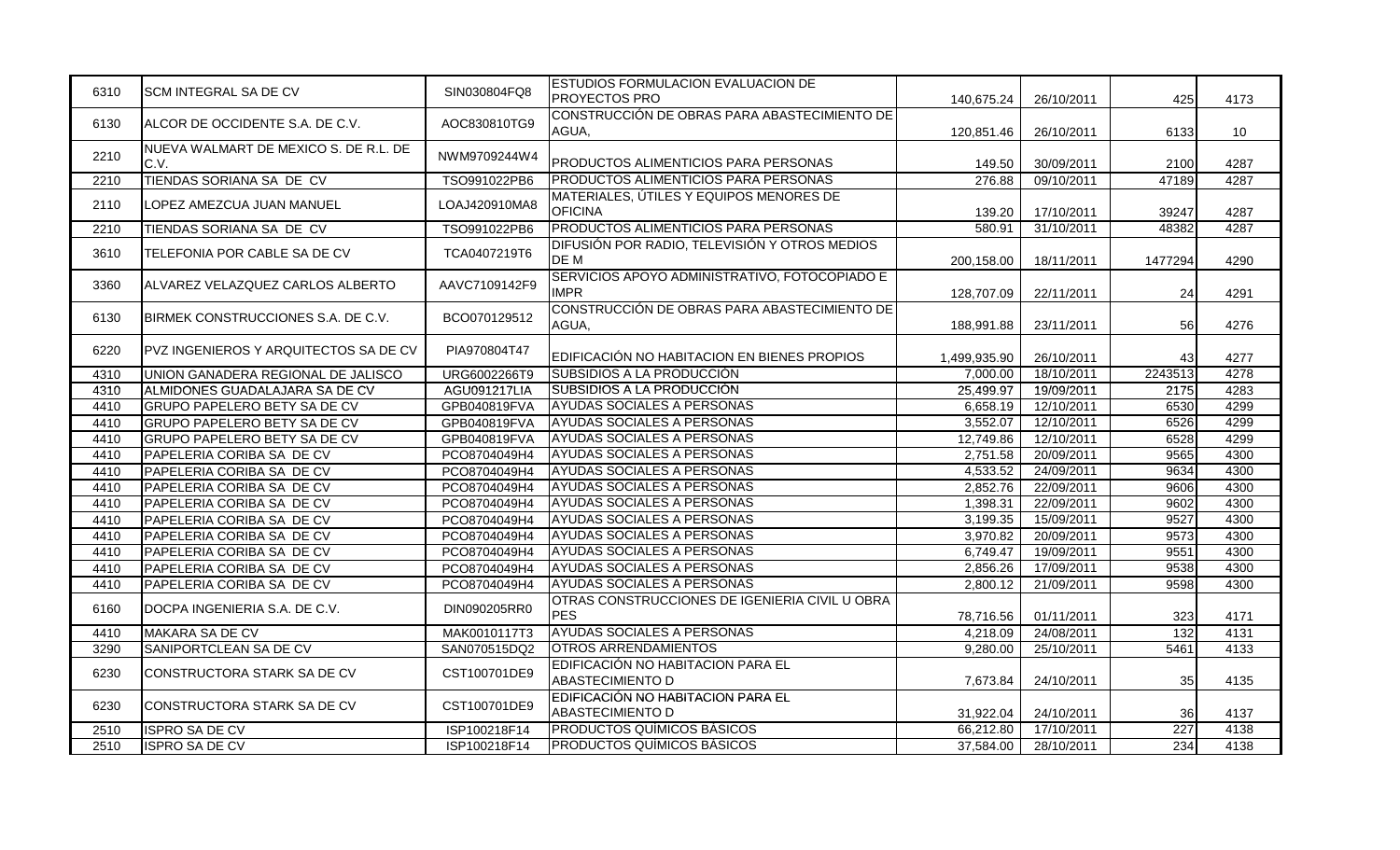| 4430 | <b>RIVAS PEDROZA EUSTACIO</b>                              | RIPE5410309E6 | AYUDAS SOCIALES A INSTITUCIONES DE ENSEÑANZA                 | 4,640.00   | 11/10/2011 | 1057  | 4139 |
|------|------------------------------------------------------------|---------------|--------------------------------------------------------------|------------|------------|-------|------|
| 4430 | <b>RIVAS PEDROZA EUSTACIO</b>                              | RIPE5410309E6 | AYUDAS SOCIALES A INSTITUCIONES DE ENSEÑANZA                 | 1.740.00   | 11/10/2011 | 1055  | 4139 |
| 3610 | PROMOMEDIOS DE OCCIDENTE, S.A. DE C.V.                     | POC800528A7A  | DIFUSIÓN POR RADIO, TELEVISIÓN Y OTROS MEDIOS<br>DE M        | 33,529.00  | 03/11/2011 | 1440  | 4140 |
| 3360 | PAGINA TRES, S.A.                                          | PTR980813TT8  | SERVICIOS APOYO ADMINISTRATIVO, FOTOCOPIADO E<br><b>IMPR</b> | 18.096.00  | 28/10/2011 | 30066 | 4141 |
| 3360 | PAGINA TRES, S.A.                                          | PTR980813TT8  | SERVICIOS APOYO ADMINISTRATIVO, FOTOCOPIADO E<br><b>IMPR</b> | 4,524.00   | 28/10/2011 | 30067 | 4141 |
| 2210 | PURIFICADORA DE TLAJOMULCO LA<br>PURISIMA, S.A. DE C.V.    | PTP900307RU5  | PRODUCTOS ALIMENTICIOS PARA PERSONAS                         | 7,930.00   | 27/10/2011 | 6455  | 4142 |
| 3580 | MAS LIMPIO S.A. DE C.V.                                    | MLI0306128K5  | SERVICIOS LIMPIEZA Y MANEJO DE DESECHOS                      | 21,132.54  | 31/10/2011 | 6331  | 4258 |
| 3580 | MAS LIMPIO S.A. DE C.V.                                    | MLI0306128K5  | SERVICIOS LIMPIEZA Y MANEJO DE DESECHOS                      | 15,707.66  | 08/11/2011 | 6369  | 4258 |
| 3580 | MAS LIMPIO S.A. DE C.V.                                    | MLI0306128K5  | SERVICIOS LIMPIEZA Y MANEJO DE DESECHOS                      | 7,967.53   | 30/09/2011 | 6199  | 4258 |
| 3580 | MAS LIMPIO S.A. DE C.V.                                    | MLI0306128K5  | SERVICIOS LIMPIEZA Y MANEJO DE DESECHOS                      | 7,897.76   | 04/11/2011 | 6364  | 4258 |
| 3360 | OROZCO CEBALLOS RAMON                                      | OOCR520317IP1 | SERVICIOS APOYO ADMINISTRATIVO, FOTOCOPIADO E<br><b>IMPR</b> | 114,023.36 | 11/11/2011 | 1852  | 4259 |
| 2210 | ROMERO HERNANDEZ CARLOS HUMBERTO                           | ROHC520315FH1 | PRODUCTOS ALIMENTICIOS PARA PERSONAS                         | 10,003.84  | 10/11/2011 | 9963  | 4261 |
| 2910 | RAMIREZ MARTINEZ FELIPE DE JESUS                           | RAMF500721PY8 | <b>HERRAMIENTAS MENORES</b>                                  | 1,832.80   | 15/11/2011 | 2994  | 4262 |
| 3520 | <b>GRUPO INDUSTRIAL PHILADELPHIA SA DE CV</b>              | GIP0003077W1  | INSTALACIÓN, REPARACIÓN Y MANTENIMIENTO DE<br><b>MOBILIA</b> | 1,774.80   | 15/11/2011 | 577   | 4263 |
| 3610 | <b>GRUPO ACIR SA DE CV</b>                                 | GAC650608AMS  | DIFUSIÓN POR RADIO, TELEVISIÓN Y OTROS MEDIOS<br>DE M        | 25,682.40  | 10/11/2011 | 2710  | 4264 |
| 3390 | LOGICA EN MEDIOS SA DE CV                                  | LME020417SU5  | SERVICIOS PROFESIONALES, CIENTIFICOS Y TÉCNICOS<br>IN        | 18,416.16  | 14/11/2011 | 209   | 4265 |
| 2420 | PROVEEDOR DE INSUMOS PARA LA<br>CONSTRUCCION, S.A. DE C.V. | PIC970821V61  | CEMENTO Y PRODUCTOS DE CONCRETO                              | 3,600.06   | 07/11/2011 | 3320  | 4266 |
| 3310 | HUERTA TAPIA ARMANDO                                       | HUTA6708308R0 | SERVICIOS LEGALES, CONTABILIDAD Y RELACIONADOS               | 18,020.00  | 11/11/2011 | 1570  | 4267 |
| 3310 | PROFESIONALES AH, S.C.                                     | PAH061018S37  | SERVICIOS LEGALES, CONTABILIDAD Y RELACIONADOS               | 27,000.00  | 18/10/2011 | 687   | 4268 |
| 2490 | MOB CONEXIONES DE PVC SA DE CV                             | MCP0105213Y8  | OTROS MATERIALES Y ARTÍCULOS DE CONSTRUCCIÓN<br>Y REP        | 8,418.82   | 20/10/2011 | 5897  | 4269 |
| 6310 | SCM INTEGRAL SA DE CV                                      | SIN030804FQ8  | ESTUDIOS FORMULACION EVALUACION DE<br>PROYECTOS PRO          | 140,675.24 | 11/11/2011 | 426   | 4296 |
| 3360 | ALVAREZ VELAZQUEZ CARLOS ALBERTO                           | AAVC7109142F9 | SERVICIOS APOYO ADMINISTRATIVO, FOTOCOPIADO E<br><b>IMPR</b> | 99,447.28  | 22/11/2011 | 29    | 4292 |
| 6130 | ALCOR DE OCCIDENTE S.A. DE C.V.                            | AOC830810TG9  | CONSTRUCCIÓN DE OBRAS PARA ABASTECIMIENTO DE<br>AGUA,        | 253,654.09 | 26/10/2011 | 6134  | 4295 |
| 6150 | <b>GRUPO CONSTRUCTOR FELCA SA DE CV</b>                    | GCF8504255B8  | CONSTRUCCIÓN DE VÍAS DE COMUNICACIÓN EN<br><b>BIENES PÚB</b> | 944,678.74 | 04/11/2011 | 4527  | 4191 |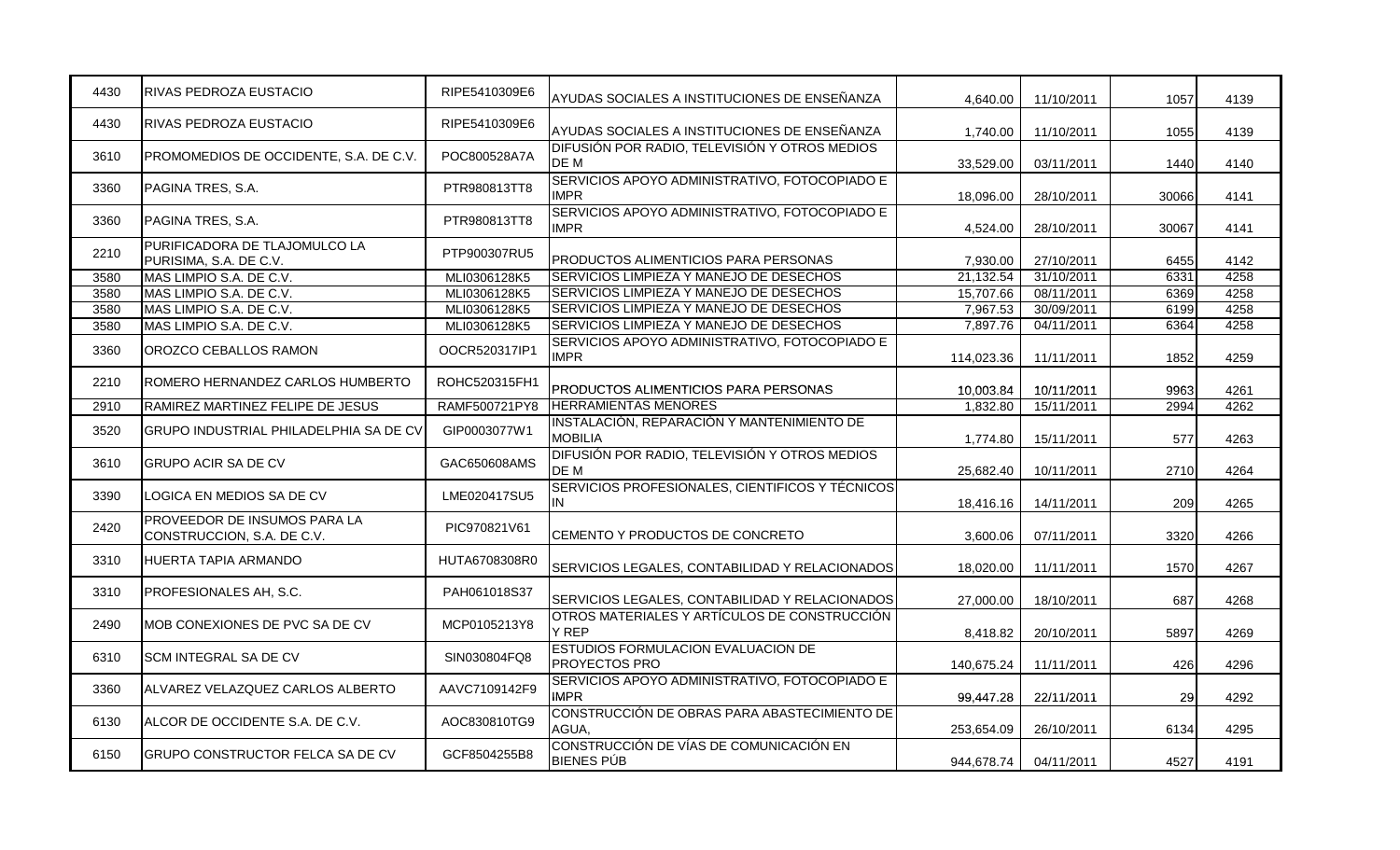| 4410 | MARTINEZ ALVARADO MA DEL CARMEN                             | MAAC670616IA6       | <b>AYUDAS SOCIALES A PERSONAS</b>                            | 18,374.40    | 17/10/2011 | 303    | 3995           |
|------|-------------------------------------------------------------|---------------------|--------------------------------------------------------------|--------------|------------|--------|----------------|
| 3420 | <b>PROFESIONALES EN GESTION TRIBUTARIA</b><br>S.C.          | PGT100519CY8        | SERVICIOS COBRANZA, INVESTIGACIÓN CREDITICIA Y<br><b>SIM</b> | 29,000.00    | 31/10/2011 | 134    | 4011           |
| 3150 | <b>IUSACELL SA DE CV</b>                                    | <b>IUS890616RH6</b> | <b>TELEFONÍA CELULAR</b>                                     | 300.00       | 26/10/2011 | 608986 | 4101           |
| 3810 | CAFÉ ROGA SA DE CV                                          | CRO0904166N3        | <b>GASTOS DE CEREMONIAL</b>                                  | 1,039.00     | 15/09/2011 | 10437  | 4099           |
| 2210 | <b>OLIVARES SUAREZ SANDRA</b>                               | OISS821231QUO       | PRODUCTOS ALIMENTICIOS PARA PERSONAS                         | 1,799.00     | 30/09/2011 | 7030   | 4099           |
| 2210 | CARNES CONO SUR SA DE CV                                    | CCS090320DA4        | PRODUCTOS ALIMENTICIOS PARA PERSONAS                         | 2,746.00     | 11/10/2011 | 15834  | 4099           |
| 2610 | AUTOSERVICIO GASOLINERO HACIENDA<br>SANTA FE S.A. DE C.V.   | AGH0601315P2        | COMBUSTIBLES, LUBRICANTES Y ADITIVOS                         | 9,397.40     | 01/11/2011 | 5437   | 4248           |
| 2610 | AUTOSERVICIO GASOLINERO HACIENDA<br>SANTA FE S.A. DE C.V.   | AGH0601315P2        | COMBUSTIBLES, LUBRICANTES Y ADITIVOS                         | 19,338.40    | 01/11/2011 | 5436   | 4248           |
| 2610 | AUTOSERVICIO GASOLINERO HACIENDA<br>SANTA FE S.A. DE C.V.   | AGH0601315P2        | COMBUSTIBLES, LUBRICANTES Y ADITIVOS                         | 11,663.20    | 01/11/2011 | 5438   | 4248           |
| 2610 | AUTOSERVICIO GASOLINERO HACIENDA<br>SANTA FE S.A. DE C.V.   | AGH0601315P2        | COMBUSTIBLES, LUBRICANTES Y ADITIVOS                         | 46,491.10    | 01/11/2011 | 5439   | 4248           |
| 6150 | SERVICIOS NACIONALES MUPA, S.A. DE C.V.                     | SNM991125UC2        | CONSTRUCCIÓN DE VÍAS DE COMUNICACIÓN EN<br><b>BIENES PÚB</b> | 1,093,776.81 | 14/11/2011 | 113    | 4249           |
| 3710 | AGENCIA DE VIAJES LEONARWILL SA DE CV                       | AVL940903L70        | PASAJES AÉREOS                                               | 696.00       | 20/10/2011 | 25458  | 4253           |
| 3710 | AGENCIA DE VIAJES LEONARWILL SA DE CV                       | AVL940903L70        | PASAJES AÉREOS                                               | 4,794.82     | 20/10/2011 | 4292   | 4253           |
| 4150 | SISTEMA PARA EL DESARROLLO INTEGRAL<br><b>DE LA FAMILIA</b> | SDI8504112H5        | TRANSFERENCIAS INTERNAS OTORGADAS A<br><b>ENTIDADES PARA</b> | 1,633,652.33 | 17/11/2011 | 46     | 4254           |
| 4150 | SISTEMA PARA EL DESARROLLO INTEGRAL<br><b>DE LA FAMILIA</b> | SDI8504112H5        | TRANSFERENCIAS INTERNAS OTORGADAS A<br><b>ENTIDADES PARA</b> | 1,200,000.00 | 17/11/2011 | 47     | 4255           |
| 2610 | COMBUSTIBLES TLAJOMULCO S.A. DE C.V.                        | CTL050627SF1        | <b>COMBUSTIBLES, LUBRICANTES Y ADITIVOS</b>                  | 10,898.40    | 24/10/2011 | 3442   | $\overline{7}$ |
| 2610 | COMBUSTIBLES TLAJOMULCO S.A. DE C.V.                        | CTL050627SF1        | <b>COMBUSTIBLES, LUBRICANTES Y ADITIVOS</b>                  | 3,972.34     | 24/10/2011 | 3443   | $\overline{7}$ |
| 2610 | COMBUSTIBLES TLAJOMULCO S.A. DE C.V.                        | CTL050627SF1        | COMBUSTIBLES, LUBRICANTES Y ADITIVOS                         | 16,941.77    | 24/10/2011 | 3444   | $\overline{7}$ |
| 2610 | COMBUSTIBLES TLAJOMULCO S.A. DE C.V.                        | CTL050627SF1        | <b>COMBUSTIBLES, LUBRICANTES Y ADITIVOS</b>                  | 87,104.43    | 24/10/2011 | 3445   | $\overline{7}$ |
| 2610 | COMBUSTIBLES TLAJOMULCO S.A. DE C.V.                        | CTL050627SF1        | <b>COMBUSTIBLES, LUBRICANTES Y ADITIVOS</b>                  | 97,717.03    | 24/10/2011 | 3446   | $\overline{7}$ |
| 3420 | PROFESIONALES EN GESTION TRIBUTARIA<br>S.C.                 | PGT100519CY8        | SERVICIOS COBRANZA, INVESTIGACIÓN CREDITICIA Y<br><b>SIM</b> | 54,427.44    | 09/11/2011 | 142    | 25             |
| 3420 | <b>PROFESIONALES EN GESTION TRIBUTARIA</b><br>S.C.          | PGT100519CY8        | SERVICIOS COBRANZA, INVESTIGACIÓN CREDITICIA Y<br><b>SIM</b> | 137,500.00   | 09/11/2011 | 138    | 26             |
| 3420 | PROFESIONALES EN GESTION TRIBUTARIA<br>S.C.                 | PGT100519CY8        | SERVICIOS COBRANZA, INVESTIGACIÓN CREDITICIA Y<br><b>SIM</b> | 135,100.00   | 09/11/2011 | 140    | 27             |
| 3420 | PROFESIONALES EN GESTION TRIBUTARIA<br>S.C.                 | PGT100519CY8        | SERVICIOS COBRANZA, INVESTIGACIÓN CREDITICIA Y<br><b>SIM</b> | 120,200.00   | 09/11/2011 | 139    | 28             |
| 3420 | PROFESIONALES EN GESTION TRIBUTARIA<br>S.C.                 | PGT100519CY8        | SERVICIOS COBRANZA, INVESTIGACIÓN CREDITICIA Y<br><b>SIM</b> | 110,215.65   | 09/11/2011 | 141    | 29             |
| 6220 | SH INGENIEROS Y CONSULTORES SA DE CV                        | SIC090109721        | EDIFICACIÓN NO HABITACION EN BIENES PROPIOS                  | 366,855.58   | 10/11/2011 | 78     | 30             |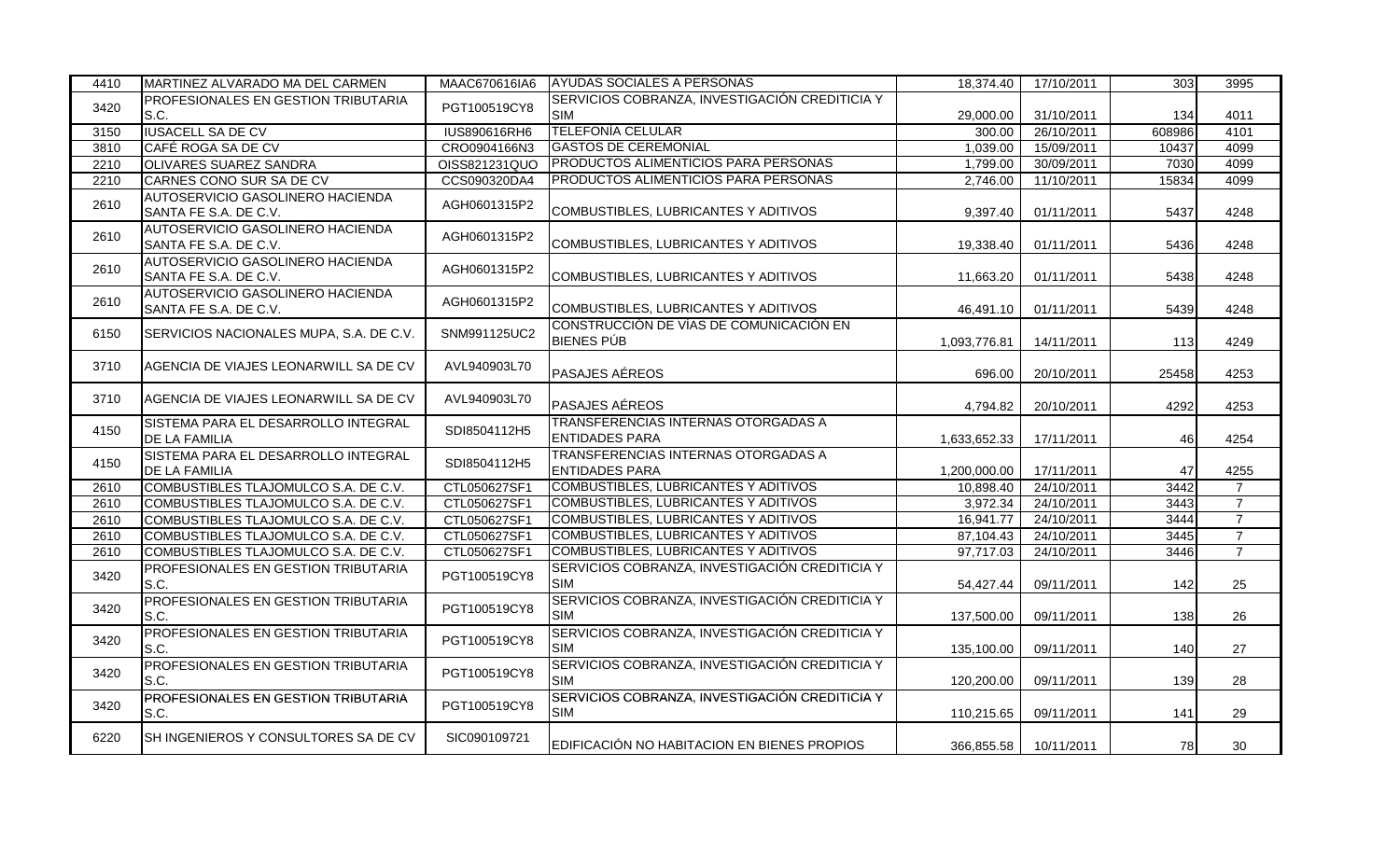| 3330 | NEMOTEK, S.A. DE C.V.                                    | NEM850627QE4  | SERVICIOS CONSULTORÍA ADMINISTRATIVA,                        |            |            |               |                |
|------|----------------------------------------------------------|---------------|--------------------------------------------------------------|------------|------------|---------------|----------------|
|      |                                                          |               | PROCESOS, TÉ                                                 | 212,280.00 | 11/11/2011 | 2324          | 31             |
| 5410 | <b>SYC MOTORS SA DE CV</b>                               | SMO810623HI5  | <b>AUTOMÓVILES Y CAMIONES</b>                                | 367,900.00 | 24/09/2011 | 595           | $\overline{9}$ |
| 5410 | <b>SYC MOTORS SA DE CV</b>                               | SMO810623HI5  | <b>AUTOMOVILES Y CAMIONES</b>                                | 81,999.77  | 26/09/2011 | 764           | 9              |
| 5410 | <b>SYC MOTORS SA DE CV</b>                               | SMO810623HI5  | <b>AUTOMÓVILES Y CAMIONES</b>                                | 367,900.00 | 24/09/2011 | 594           | 9              |
| 5410 | <b>SYC MOTORS SA DE CV</b>                               | SMO810623HI5  | <b>AUTOMÓVILES Y CAMIONES</b>                                | 81,999.77  | 26/09/2011 | 765           | 9              |
| 6130 | BREYSA CONSTRUCTORA S.A. DE C.V.                         | BCO900423GC5  | CONSTRUCCIÓN DE OBRAS PARA ABASTECIMIENTO DE<br>AGUA,        | 132,375.20 | 25/10/2011 | 4766          | 56             |
| 3390 | CENTRO DE REFERENCIA ESPECIALIZADA SA<br>DE CV           | CRE0004265E3  | SERVICIOS PROFESIONALES, CIENTIFICOS Y TÉCNICOS<br>IN        | 5,762.00   | 14/11/2011 | 3891          | 4183           |
| 3390 | CENTRO DE REFERENCIA ESPECIALIZADA SA<br>DE CV           | CRE0004265E3  | SERVICIOS PROFESIONALES, CIENTIFICOS Y TÉCNICOS<br>IN        | 50,551.14  | 14/11/2011 | 3892          | 4183           |
| 3390 | CENTRO DE REFERENCIA ESPECIALIZADA SA<br>DE CV           | CRE0004265E3  | SERVICIOS PROFESIONALES, CIENTIFICOS Y TÉCNICOS<br>IN        | 48,385.00  | 14/11/2011 | 3893          | 4183           |
| 3390 | CENTRO DE REFERENCIA ESPECIALIZADA SA<br>DE CV           | CRE0004265E3  | SERVICIOS PROFESIONALES, CIENTIFICOS Y TÉCNICOS<br>IN        | 131,876.00 | 14/11/2011 | 3894          | 4183           |
| 2610 | EFECTIVALE S.A. DE C.V.                                  | EFE8908015L3  | <b>COMBUSTIBLES, LUBRICANTES Y ADITIVOS</b>                  | 140,568.40 | 10/11/2011 | 31576         | 4184           |
| 3140 | PEGASO PCS SA DE CV                                      | PPC980624U16  | TELEFONÍA TRADICIONAL                                        | 408.00     | 04/11/2011 | 172           | 4188           |
| 3110 | COMISION FEDERAL DE ELECTRICIDAD                         | CFE370814QI0  | <b>ENERGÍA ELÉCTRICA</b>                                     | 665,360.33 | 05/11/2011 | <b>VARIAS</b> | 4193           |
| 6150 | 360 WHOLE SERVICE, S.A. DE C.V.                          | TSW1003016W4  | CONSTRUCCIÓN DE VÍAS DE COMUNICACIÓN EN<br><b>BIENES PÚB</b> | 934,357.88 | 07/11/2011 | 766           | 194            |
| 3310 | BAILON MORFIN Y ASOCIADOS SC                             | BMA911022548  | SERVICIOS LEGALES, CONTABILIDAD Y RELACIONADOS               | 1,044.00   | 27/09/2011 | 2269          | 4284           |
| 3310 | OROZCO BECERRA SALBADOR                                  | OOBS6112257S6 | SERVICIOS LEGALES, CONTABILIDAD Y RELACIONADOS               | 7,950.00   | 23/09/2011 | 2577          | 4285           |
| 3110 | COMISION FEDERAL DE ELECTRICIDAD                         | CFE370814QI0  | ENERGIA ELECTRICA                                            | 22,438.40  | 18/11/2011 | <b>VARIAS</b> | 4289           |
| 3340 | DESARROLLOS TECNOLOGICOS LAZMEX,<br>S.A. DE R.L. DE C.V. | DTL0110262Q1  | SERVICIOS DE CAPACITACIÓN                                    | 50,000.00  | 26/10/2011 | 1167          | 4306           |
| 4410 | SAN FELIPE ESCOLAR SA DE CV                              | SFE84111635A  | <b>AYUDAS SOCIALES A PERSONAS</b>                            | 7,199.92   | 29/09/2011 | 50481         | 4315           |
| 4410 | SAN FELIPE ESCOLAR SA DE CV                              | SFE84111635A  | AYUDAS SOCIALES A PERSONAS                                   | 4,448.86   | 28/09/2011 | 50068         | 4315           |
| 4410 | SAN FELIPE ESCOLAR SA DE CV                              | SFE84111635A  | <b>AYUDAS SOCIALES A PERSONAS</b>                            | 2,951.07   | 27/09/2011 | 30339         | 4315           |
| 4410 | SAN FELIPE ESCOLAR SA DE CV                              | SFE84111635A  | <b>AYUDAS SOCIALES A PERSONAS</b>                            | 3,099.86   | 29/09/2011 | 30648         | 4315           |
| 4410 | SAN FELIPE ESCOLAR SA DE CV                              | SFE84111635A  | AYUDAS SOCIALES A PERSONAS                                   | 949.99     | 29/09/2011 | 30642         | 4315           |
| 4410 | SAN FELIPE ESCOLAR SA DE CV                              | SFE84111635A  | <b>AYUDAS SOCIALES A PERSONAS</b>                            | 3,199.84   | 26/09/2011 | 49653         | 4315           |
| 4410 | SAN FELIPE ESCOLAR SA DE CV                              | SFE84111635A  | <b>AYUDAS SOCIALES A PERSONAS</b>                            | 4,999.40   | 26/09/2011 | 49606         | 4315           |
| 4410 | SAN FELIPE ESCOLAR SA DE CV                              | SFE84111635A  | AYUDAS SOCIALES A PERSONAS                                   | 8,648.40   | 21/09/2011 | 48698         | 4315           |
| 4410 | SAN FELIPE ESCOLAR SA DE CV                              | SFE84111635A  | AYUDAS SOCIALES A PERSONAS                                   | 1,549.60   | 21/09/2011 | 48684         | 4315           |
| 4410 | SAN FELIPE ESCOLAR SA DE CV                              | SFE84111635A  | <b>AYUDAS SOCIALES A PERSONAS</b>                            | 4,047.05   | 19/09/2011 | 47963         | 4315           |
| 4410 | SAN FELIPE ESCOLAR SA DE CV                              | SFE84111635A  | <b>AYUDAS SOCIALES A PERSONAS</b>                            | 2,350.29   | 12/09/2011 | 28777         | 4315           |
| 4410 | SAN FELIPE ESCOLAR SA DE CV                              | SFE84111635A  | AYUDAS SOCIALES A PERSONAS                                   | 5,099.00   | 05/09/2011 | 44821         | 4315           |
| 4410 | SAN FELIPE ESCOLAR SA DE CV                              | SFE84111635A  | AYUDAS SOCIALES A PERSONAS                                   | 899.80     | 12/09/2011 | 46833         | 4315           |
| 4410 | SAN FELIPE ESCOLAR SA DE CV                              | SFE84111635A  | AYUDAS SOCIALES A PERSONAS                                   | 5,350.00   | 09/09/2011 | 15258         | 4315           |
| 4410 | SAN FELIPE ESCOLAR SA DE CV                              | SFE84111635A  | <b>AYUDAS SOCIALES A PERSONAS</b>                            | 6,098.86   | 20/09/2011 | 48229         | 4315           |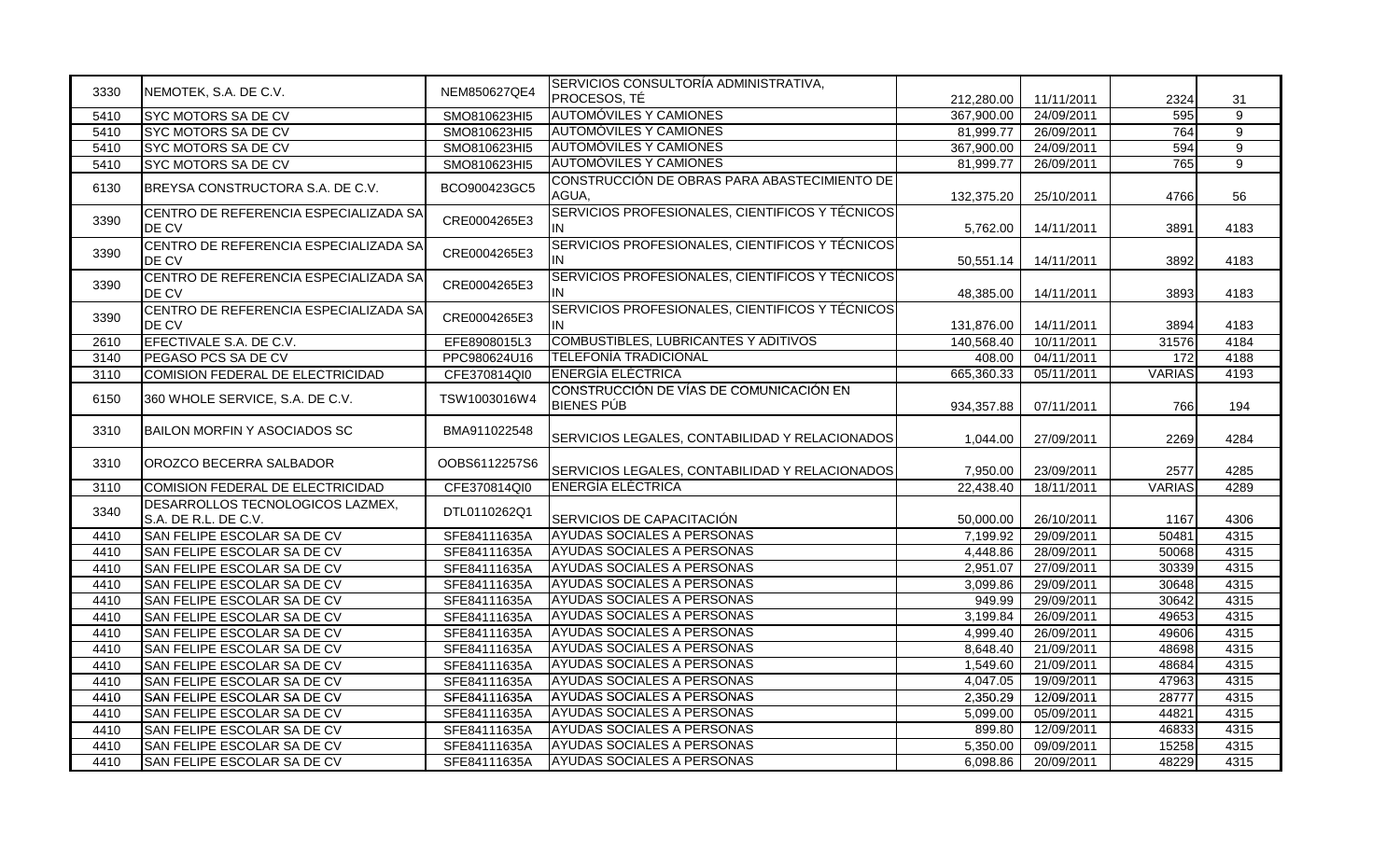| 4410 | SAN FELIPE ESCOLAR SA DE CV                                      | SFE84111635A  | <b>AYUDAS SOCIALES A PERSONAS</b>                            | 2,999.44   | 12/09/2011 | 46838         | 4315 |
|------|------------------------------------------------------------------|---------------|--------------------------------------------------------------|------------|------------|---------------|------|
| 4410 | SAN FELIPE ESCOLAR SA DE CV                                      | SFE84111635A  | <b>AYUDAS SOCIALES A PERSONAS</b>                            | 4,548.56   | 12/09/2011 | 46837         | 4315 |
| 4410 | SAN FELIPE ESCOLAR SA DE CV                                      | SFE84111635A  | <b>AYUDAS SOCIALES A PERSONAS</b>                            | 6,350.00   | 12/09/2011 | 46770         | 4315 |
| 4410 | SAN FELIPE ESCOLAR SA DE CV                                      | SFE84111635A  | <b>AYUDAS SOCIALES A PERSONAS</b>                            | 8,799.75   | 12/09/2011 | 46740         | 4315 |
| 4410 | SAN FELIPE ESCOLAR SA DE CV                                      | SFE84111635A  | AYUDAS SOCIALES A PERSONAS                                   | 2,549.89   | 12/09/2011 | 46686         | 4315 |
| 4410 | SAN FELIPE ESCOLAR SA DE CV                                      | SFE84111635A  | <b>AYUDAS SOCIALES A PERSONAS</b>                            | 2,150.00   | 26/09/2011 | 49609         | 4315 |
| 4410 | SAN FELIPE ESCOLAR SA DE CV                                      | SFE84111635A  | AYUDAS SOCIALES A PERSONAS                                   | 150.00     | 26/09/2011 | 49610         | 4315 |
| 4410 | PAPELERIA CORIBA SA DE CV                                        | PCO8704049H4  | AYUDAS SOCIALES A PERSONAS                                   | 2,350.04   | 09/09/2011 | 9441          | 4309 |
| 4410 | PAPELERIA CORIBA SA DE CV                                        | PCO8704049H4  | <b>AYUDAS SOCIALES A PERSONAS</b>                            | 4,437.78   | 11/09/2011 | 9470          | 4309 |
| 4410 | PAPELERIA CORIBA SA DE CV                                        | PCO8704049H4  | AYUDAS SOCIALES A PERSONAS                                   | 2,798.65   | 08/09/2011 | 9408          | 4309 |
| 4410 | PAPELERIA CORIBA SA DE CV                                        | PCO8704049H4  | AYUDAS SOCIALES A PERSONAS                                   | 6,050.00   | 02/09/2011 | 9324          | 4309 |
| 4410 | PAPELERIA CORIBA SA DE CV                                        | PCO8704049H4  | AYUDAS SOCIALES A PERSONAS                                   | 6,154.16   | 12/09/2011 | 9482          | 4308 |
| 4410 | PAPELERIA CORIBA SA DE CV                                        | PCO8704049H4  | AYUDAS SOCIALES A PERSONAS                                   | 3,874.43   | 12/09/2011 | 9481          | 4308 |
| 4410 | PAPELERIA CORIBA SA DE CV                                        | PCO8704049H4  | AYUDAS SOCIALES A PERSONAS                                   | 3,303.08   | 12/09/2011 | 9478          | 4308 |
| 4410 | PAPELERIA CORIBA SA DE CV                                        | PCO8704049H4  | <b>AYUDAS SOCIALES A PERSONAS</b>                            | 4.011.43   | 12/09/2011 | 9476          | 4308 |
| 4410 | PAPELERIA CORIBA SA DE CV                                        | PCO8704049H4  | AYUDAS SOCIALES A PERSONAS                                   | 4,160.94   | 12/09/2011 | 9475          | 4308 |
| 4410 | PAPELERIA CORIBA SA DE CV                                        | PCO8704049H4  | AYUDAS SOCIALES A PERSONAS                                   | 3,049.20   | 20/09/2011 | 9577          | 4308 |
| 4410 | PAPELERIA CORIBA SA DE CV                                        | PCO8704049H4  | <b>AYUDAS SOCIALES A PERSONAS</b>                            | 2,550.34   | 20/09/2011 | 9572          | 4308 |
| 4410 | PAPELERIA CORIBA SA DE CV                                        | PCO8704049H4  | <b>AYUDAS SOCIALES A PERSONAS</b>                            | 3,512.38   | 25/09/2011 | 9654          | 4308 |
| 4410 | PAPELERIA CORIBA SA DE CV                                        | PCO8704049H4  | <b>AYUDAS SOCIALES A PERSONAS</b>                            | 12,811.35  | 02/09/2011 | 9320          | 4308 |
| 5670 | SANCHEZ MAGAÑA ARTURO ISMAEL                                     | SAMA6202094X8 | IHERRAMIENTAS Y MAQUINAS-HERRAMIENTA                         | 125,297.01 | 01/11/2011 | 9281          | 4307 |
| 3570 | IMENDOZA ALVAREZ JUDITH                                          | MEAJ750318SF5 | INSTALACIÓN, REPARACIÓN Y MANTENIMIENTO DE<br><b>MAQUINA</b> | 48,836.00  | 14/11/2011 | 8415          | 4311 |
| 2610 | <b>AUTOSERVICIO GASOLINERO HACIENDA</b><br>SANTA FE S.A. DE C.V. | AGH0601315P2  | COMBUSTIBLES, LUBRICANTES Y ADITIVOS                         | 67,147.19  | 12/11/2011 | 5616          | 4310 |
| 2610 | AUTOSERVICIO GASOLINERO HACIENDA<br>SANTA FE S.A. DE C.V.        | AGH0601315P2  | COMBUSTIBLES, LUBRICANTES Y ADITIVOS                         | 93.703.50  | 12/11/2011 | 5614          | 4310 |
| 2610 | AUTOSERVICIO GASOLINERO HACIENDA<br>SANTA FE S.A. DE C.V.        | AGH0601315P2  | COMBUSTIBLES, LUBRICANTES Y ADITIVOS                         | 58,428.51  | 12/11/2011 | 5615          | 4310 |
| 3550 | MENDOZA ALVAREZ JUDITH                                           | MEAJ750318SF5 | REPARACIÓN Y MANTENIMIENTO DE EQUIPO DE<br><b>TRANSPORTE</b> | 25,496.80  | 01/11/2011 | 8356          | 4313 |
| 3550 | MENDOZA ALVAREZ JUDITH                                           | MEAJ750318SF5 | REPARACIÓN Y MANTENIMIENTO DE EQUIPO DE<br><b>TRANSPORTE</b> | 3,915.00   | 14/11/2011 | 8410          | 4313 |
| 3570 | MENDOZA ALVAREZ JUDITH                                           | MEAJ750318SF5 | INSTALACIÓN, REPARACIÓN Y MANTENIMIENTO DE<br><b>MAQUINA</b> | 35,032.00  | 14/11/2011 | 8412          | 4313 |
| 3570 | MENDOZA ALVAREZ JUDITH                                           | MEAJ750318SF5 | INSTALACIÓN, REPARACIÓN Y MANTENIMIENTO DE<br><b>MAQUINA</b> | 2,668.00   | 14/11/2011 | 8414          | 4313 |
| 3550 | <b>IMENDOZA ALVAREZ JUDITH</b>                                   | MEAJ750318SF5 | REPARACIÓN Y MANTENIMIENTO DE EQUIPO DE<br><b>TRANSPORTE</b> | 4,002.00   | 14/11/2011 | 8413          | 4313 |
| 3550 | IMENDOZA ALVAREZ JUDITH                                          | MEAJ750318SF5 | REPARACIÓN Y MANTENIMIENTO DE EQUIPO DE<br><b>TRANSPORTE</b> | 5,660.80   | 17/11/2011 | 8416          | 4313 |
| 3110 | COMISION FEDERAL DE ELECTRICIDAD                                 | CFE370814QI0  | <b>ENERGÍA ELÉCTRICA</b>                                     | 286,391.00 | 05/11/2011 | <b>VARIAS</b> | 4316 |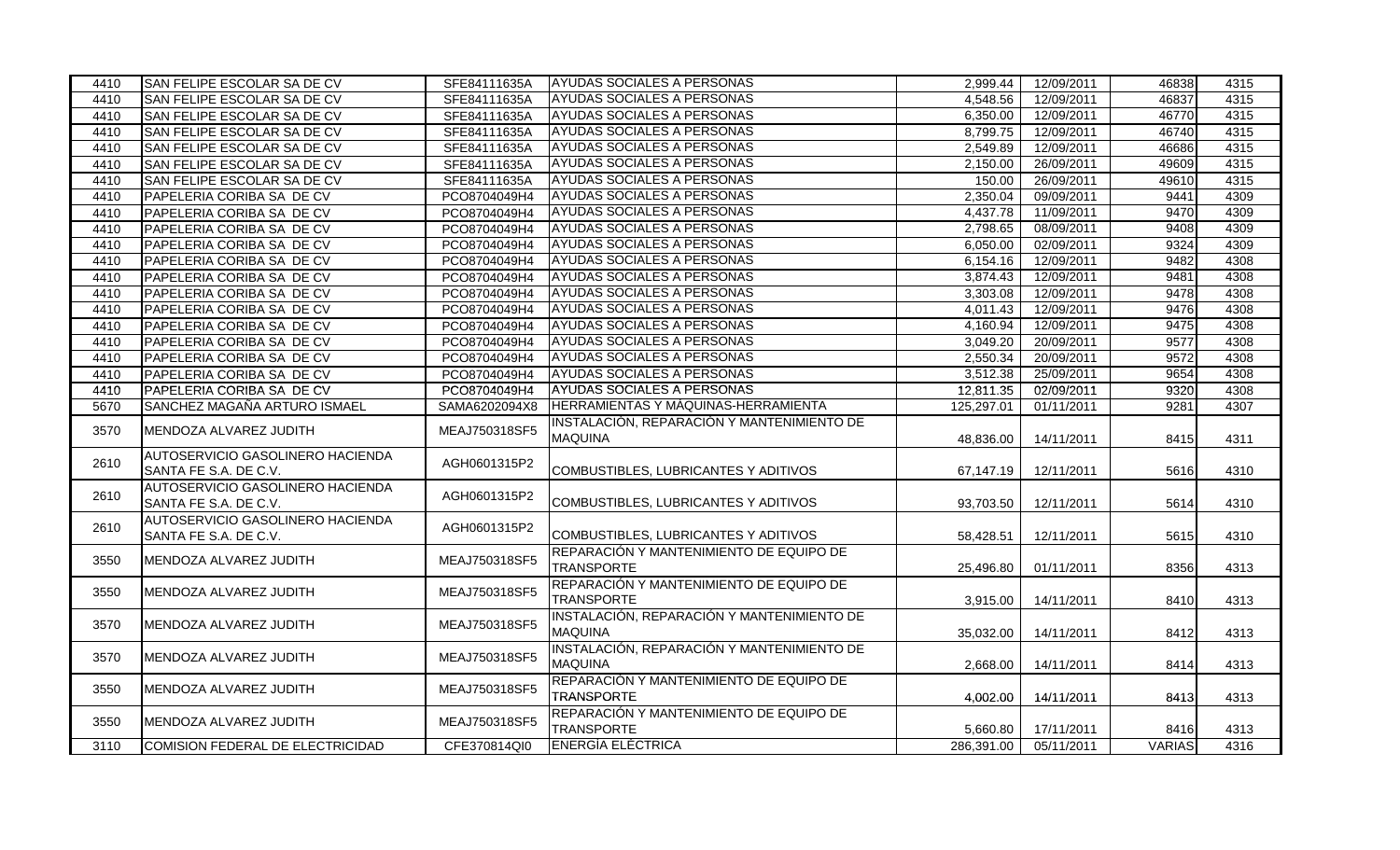| 3550 | IGUTIERREZ TACALO OSCAR OMAR                      | GUT0910605JIA | REPARACIÓN Y MANTENIMIENTO DE EQUIPO DE<br><b>TRANSPORTE</b> | 696.00     | 04/11/2011 | 149           | 4312 |
|------|---------------------------------------------------|---------------|--------------------------------------------------------------|------------|------------|---------------|------|
| 3550 | <b>GUTIERREZ TACALO OSCAR OMAR</b>                | GUT0910605JIA | REPARACIÓN Y MANTENIMIENTO DE EQUIPO DE<br><b>TRANSPORTE</b> | 1,334.00   | 04/11/2011 | 151           | 4312 |
| 3570 | IGUTIERREZ TACALO OSCAR OMAR                      | GUT0910605JIA | INSTALACIÓN, REPARACIÓN Y MANTENIMIENTO DE<br><b>MAQUINA</b> | 696.00     | 04/11/2011 | 158           | 4312 |
| 3550 | IGUTIERREZ TACALO OSCAR OMAR                      | GUT0910605JIA | REPARACIÓN Y MANTENIMIENTO DE EQUIPO DE<br><b>TRANSPORTE</b> | 870.00     | 09/11/2011 | 161           | 4312 |
| 3550 | IGUTIERREZ TACALO OSCAR OMAR                      | GUT0910605JIA | REPARACIÓN Y MANTENIMIENTO DE EQUIPO DE<br><b>TRANSPORTE</b> | 2,030.00   | 04/11/2011 | 152           | 4312 |
| 3550 | GUTIERREZ TACALO OSCAR OMAR                       | GUT0910605JIA | REPARACIÓN Y MANTENIMIENTO DE EQUIPO DE<br><b>TRANSPORTE</b> | 2,378.00   | 04/11/2011 | 153           | 4312 |
| 3550 | <b>GUTIERREZ TACALO OSCAR OMAR</b>                | GUT0910605JIA | REPARACIÓN Y MANTENIMIENTO DE EQUIPO DE<br><b>TRANSPORTE</b> | 580.00     | 04/11/2011 | 155           | 4312 |
| 3550 | GUTIERREZ TACALO OSCAR OMAR                       | GUT0910605JIA | REPARACIÓN Y MANTENIMIENTO DE EQUIPO DE<br><b>TRANSPORTE</b> | 2,784.00   | 04/11/2011 | 156           | 4312 |
| 3550 | IGUTIERREZ TACALO OSCAR OMAR                      | GUT0910605JIA | REPARACIÓN Y MANTENIMIENTO DE EQUIPO DE<br><b>TRANSPORTE</b> | 3,132.00   | 04/11/2011 | 150           | 4312 |
| 3570 | <b>GUTIERREZ TACALO OSCAR OMAR</b>                | GUT0910605JIA | INSTALACIÓN, REPARACIÓN Y MANTENIMIENTO DE<br><b>MAQUINA</b> | 986.00     | 04/11/2011 | 154           | 4312 |
| 3550 | PLASCENCIA VALDEZ GERMAN                          | PAVG680105FU0 | REPARACIÓN Y MANTENIMIENTO DE EQUIPO DE<br><b>TRANSPORTE</b> | 11,681.20  | 31/10/2011 | 2533          | 4143 |
| 3550 | PLASCENCIA VALDEZ GERMAN                          | PAVG680105FU0 | REPARACIÓN Y MANTENIMIENTO DE EQUIPO DE<br><b>TRANSPORTE</b> | 6,530.80   | 31/10/2011 | 2535          | 4143 |
| 3550 | IPLASCENCIA VALDEZ GERMAN                         | PAVG680105FU0 | REPARACIÓN Y MANTENIMIENTO DE EQUIPO DE<br><b>TRANSPORTE</b> | 4.651.60   | 31/10/2011 | 2536          | 4143 |
| 3550 | PLASCENCIA VALDEZ GERMAN                          | PAVG680105FU0 | REPARACIÓN Y MANTENIMIENTO DE EQUIPO DE<br><b>TRANSPORTE</b> | 2,737.60   | 31/10/2011 | 2598          | 4143 |
| 3110 | COMISION FEDERAL DE ELECTRICIDAD                  | CFE370814QI0  | <b>ENERGIA ELÉCTRICA</b>                                     | 795,258.91 | 05/11/2011 | <b>VARIAS</b> | 4194 |
| 3110 | COMISION FEDERAL DE ELECTRICIDAD                  | CFE370814QI0  | <b>ENERGÍA ELÉCTRICA</b>                                     | 239,076.15 | 05/11/2011 | <b>VARIAS</b> | 4195 |
| 3570 | GUTIERREZ RODRIGUEZ SANTIAGO<br><b>GUADALUPE</b>  | GURS870601M31 | INSTALACIÓN, REPARACIÓN Y MANTENIMIENTO DE<br><b>MAQUINA</b> | 6,378.95   | 03/11/2011 | 273           | 4215 |
| 3570 | GUTIERREZ RODRIGUEZ SANTIAGO<br><b>GUADALUPE</b>  | GURS870601M31 | INSTALACIÓN, REPARACIÓN Y MANTENIMIENTO DE<br><b>MAQUINA</b> | 4,407.88   | 03/11/2011 | 274           | 4215 |
| 3550 | GUTIERREZ RODRIGUEZ SANTIAGO<br><b>GUADALUPE</b>  | GURS870601M31 | REPARACIÓN Y MANTENIMIENTO DE EQUIPO DE<br><b>TRANSPORTE</b> | 4,239.77   | 03/11/2011 | 275           | 4215 |
| 3550 | GUTIERREZ RODRIGUEZ SANTIAGO<br><b>GUADALUPE</b>  | GURS870601M31 | REPARACIÓN Y MANTENIMIENTO DE EQUIPO DE<br><b>TRANSPORTE</b> | 6,136.36   | 03/11/2011 | 277           | 4215 |
| 3550 | GUTIERREZ RODRIGUEZ SANTIAGO<br><b>GUADALUPE</b>  | GURS870601M31 | REPARACIÓN Y MANTENIMIENTO DE EQUIPO DE<br><b>TRANSPORTE</b> | 1,345.60   | 03/11/2011 | 278           | 4215 |
| 3550 | SERVICIOS OPTIMOS EN LOGISTICA SA DE<br><b>CV</b> | SOL100426PQ5  | REPARACIÓN Y MANTENIMIENTO DE EQUIPO DE<br><b>TRANSPORTE</b> | 14,552.55  | 08/11/2011 | 591           | 4224 |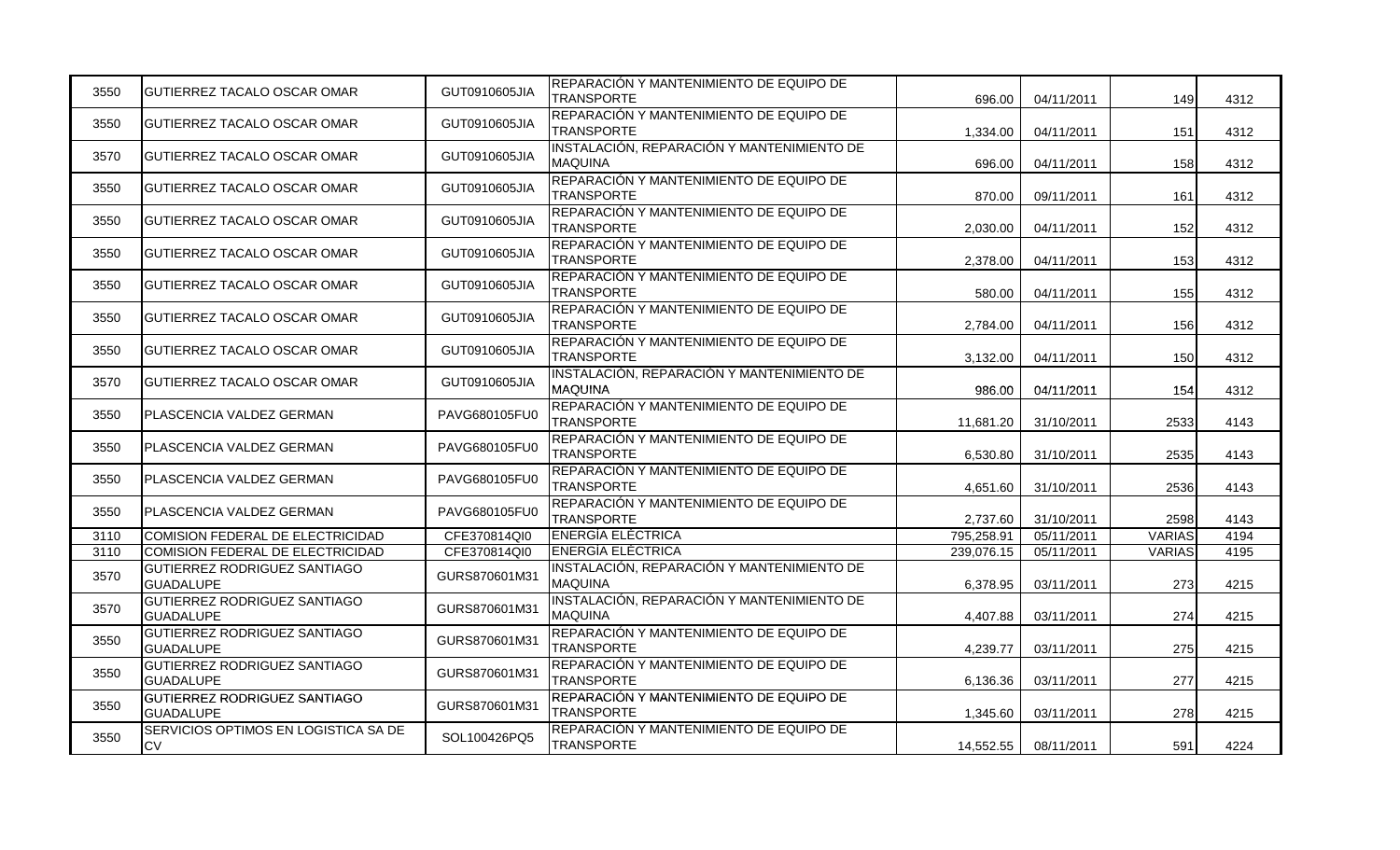| 3170 | RADIOMOVIL DIPSA, S.A. DE C.V.                                                    | RDI841003QJ4  | SERVICIOS ACCESO DE INTERNET, REDES Y<br><b>PROCEDIMIENT</b> |              |                      |               |                |
|------|-----------------------------------------------------------------------------------|---------------|--------------------------------------------------------------|--------------|----------------------|---------------|----------------|
| 3960 |                                                                                   | PAVG680105FU0 | OTROS GASTOS POR RESPONSABILIDADES                           | 2,788.06     | 01/12/2011           | 5<br>2531     | 4250<br>4220   |
|      | PLASCENCIA VALDEZ GERMAN                                                          |               | <b>ENERGIA ELECTRICA</b>                                     | 3.625.00     | 31/10/2011           |               |                |
| 3110 | COMISION FEDERAL DE ELECTRICIDAD                                                  | CFE370814QI0  | <b>ENERGÍA ELÉCTRICA</b>                                     | 990,922.00   | 12/11/2011           | <b>VARIAS</b> | 4192           |
| 3110 | COMISION FEDERAL DE ELECTRICIDAD                                                  | CFE370814QI0  |                                                              | 1,048,761.00 | 11/11/2011           | <b>VARIAS</b> | 4242           |
| 3110 | COMISION FEDERAL DE ELECTRICIDAD                                                  | CFE370814QI0  | <b>ENERGÍA ELÉCTRICA</b>                                     | 894,281.84   | 07/11/2011           | <b>VARIAS</b> | 4243           |
| 3110 | COMISION FEDERAL DE ELECTRICIDAD                                                  | CFE370814QI0  | <b>ENERGÍA ELÉCTRICA</b>                                     | 1,266,811.50 | 12/11/2011           | <b>VARIAS</b> | 4244           |
| 3420 | PROFESIONALES EN GESTION TRIBUTARIA<br>S.C.                                       | PGT100519CY8  | SERVICIOS COBRANZA, INVESTIGACIÓN CREDITICIA Y<br><b>SIM</b> | 149,500.00   | 16/11/2011           | 144           | 33             |
| 3420 | PROFESIONALES EN GESTION TRIBUTARIA<br>S.C.                                       | PGT100519CY8  | SERVICIOS COBRANZA, INVESTIGACIÓN CREDITICIA Y<br><b>SIM</b> | 153,600.00   | 16/11/2011           | 154           | 34             |
| 3420 | PROFESIONALES EN GESTION TRIBUTARIA<br>S.C.                                       | PGT100519CY8  | SERVICIOS COBRANZA, INVESTIGACIÓN CREDITICIA Y<br><b>SIM</b> | 115,850.00   | 16/11/2011           | 146           | 35             |
| 6160 | SH INGENIEROS Y CONSULTORES SA DE CV                                              | SIC090109721  | OTRAS CONSTRUCCIONES DE IGENIERIA CIVIL U OBRA<br><b>PES</b> | 197,807.56   | 11/11/2011           | 81            | 36             |
| 3420 | PROFESIONALES EN GESTION TRIBUTARIA<br>S.C.                                       | PGT100519CY8  | SERVICIOS COBRANZA, INVESTIGACIÓN CREDITICIA Y<br><b>SIM</b> | 147,600.00   | 30/11/2011           | 149           | 42             |
| 3420 | PROFESIONALES EN GESTION TRIBUTARIA<br>S.C.                                       | PGT100519CY8  | SERVICIOS COBRANZA, INVESTIGACIÓN CREDITICIA Y<br><b>SIM</b> | 139,500.00   | 30/11/2011           | 150           | 43             |
| 3420 | PROFESIONALES EN GESTION TRIBUTARIA<br>S.C.                                       | PGT100519CY8  | SERVICIOS COBRANZA, INVESTIGACIÓN CREDITICIA Y<br><b>SIM</b> | 127,600.00   | 30/11/2011           | 152           | 44             |
| 2610 | COMBUSTIBLES TLAJOMULCO S.A. DE C.V.                                              | CTL050627SF1  | <b>COMBUSTIBLES, LUBRICANTES Y ADITIVOS</b>                  | 83,683.07    | 31/10/2011           | 3544          | $\overline{8}$ |
| 2610 | COMBUSTIBLES TLAJOMULCO S.A. DE C.V.                                              | CTL050627SF1  | COMBUSTIBLES, LUBRICANTES Y ADITIVOS                         | 10,919.52    | 31/10/2011           | 3543          | $\overline{8}$ |
| 2610 | COMBUSTIBLES TLAJOMULCO S.A. DE C.V.                                              | CTL050627SF1  | COMBUSTIBLES, LUBRICANTES Y ADITIVOS                         | 92,980.64    | 31/10/2011           | 3545          | $\overline{8}$ |
| 2610 | COMBUSTIBLES TLAJOMULCO S.A. DE C.V.                                              | CTL050627SF1  | <b>COMBUSTIBLES, LUBRICANTES Y ADITIVOS</b>                  | 18,737.60    | 31/10/2011           | 3542          | $\overline{8}$ |
| 2610 | COMBUSTIBLES TLAJOMULCO S.A. DE C.V.                                              | CTL050627SF1  | <b>COMBUSTIBLES, LUBRICANTES Y ADITIVOS</b>                  | 5,874.66     | 31/10/2011           | 3541          | 8              |
| 3420 | PROFESIONALES EN GESTION TRIBUTARIA<br>S.C.                                       | PGT100519CY8  | SERVICIOS COBRANZA, INVESTIGACIÓN CREDITICIA Y<br><b>SIM</b> | 102,220.00   | 24/11/2011           | 148           | 39             |
| 3420 | PROFESIONALES EN GESTION TRIBUTARIA<br>S.C.                                       | PGT100519CY8  | SERVICIOS COBRANZA, INVESTIGACIÓN CREDITICIA Y<br><b>SIM</b> | 128,450.00   | 21/11/2011           | 147           | 40             |
| 3420 | PROFESIONALES EN GESTION TRIBUTARIA<br>S.C.                                       | PGT100519CY8  | SERVICIOS COBRANZA, INVESTIGACIÓN CREDITICIA Y<br><b>SIM</b> | 150,380.00   | 16/11/2011           | 143           | 32             |
| 3420 | PROFESIONALES EN GESTION TRIBUTARIA<br>S.C.                                       | PGT100519CY8  | SERVICIOS COBRANZA, INVESTIGACIÓN CREDITICIA Y<br><b>SIM</b> | 139.830.00   | 30/11/2011           | 151           | 41             |
| 2610 | COMBUSTIBLES TLAJOMULCO S.A. DE C.V.                                              | CTL050627SF1  | <b>COMBUSTIBLES, LUBRICANTES Y ADITIVOS</b>                  | 8.411.62     | 07/11/2011           | 3661          | 10             |
| 2610 | COMBUSTIBLES TLAJOMULCO S.A. DE C.V.                                              | CTL050627SF1  | COMBUSTIBLES, LUBRICANTES Y ADITIVOS                         | 15,678.40    | 07/11/2011           | 3658          | 10             |
| 2610 | COMBUSTIBLES TLAJOMULCO S.A. DE C.V.                                              | CTL050627SF1  | COMBUSTIBLES, LUBRICANTES Y ADITIVOS                         | 3,053.85     | 07/11/2011           | 3659          | 10             |
| 2610 | COMBUSTIBLES TLAJOMULCO S.A. DE C.V.                                              | CTL050627SF1  | <b>COMBUSTIBLES, LUBRICANTES Y ADITIVOS</b>                  | 49,594.68    | 07/11/2011           | 3660          | 10             |
| 2610 | COMBUSTIBLES TLAJOMULCO S.A. DE C.V.                                              | CTL050627SF1  | <b>COMBUSTIBLES, LUBRICANTES Y ADITIVOS</b>                  | 60,946.95    | 07/11/2011           | 3656          | 10             |
| 6150 | MACRO CONSTRUCCIONES Y<br>EDIFICACIONES ESPECIALIZADAS LA<br>PROSPERIDAD SA DE CV | MCE1102216G1  | CONSTRUCCIÓN DE VÍAS DE COMUNICACIÓN EN<br><b>BIENES PÚB</b> |              | 27,100.92 07/11/2011 |               | 187            |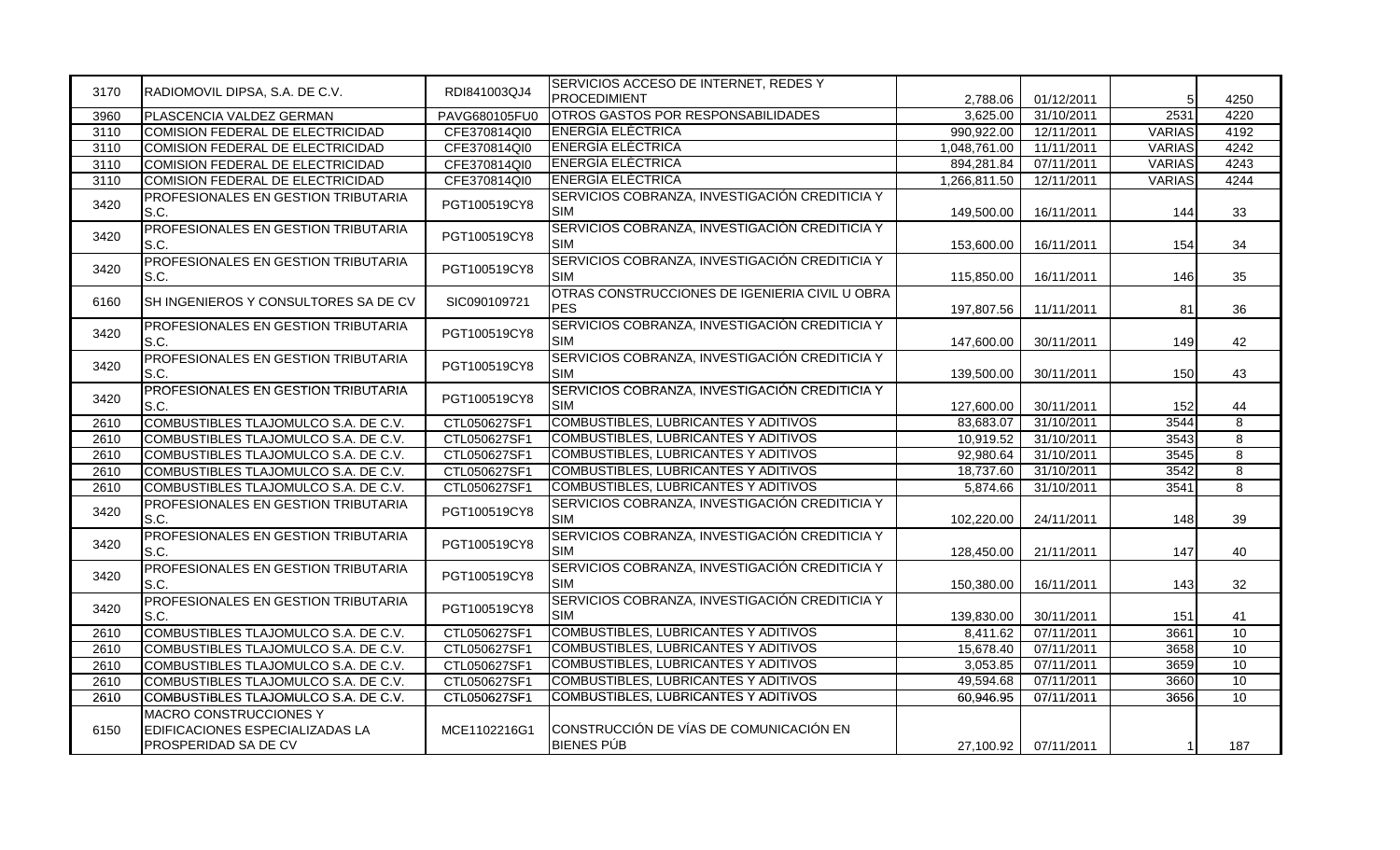| 6150 | RAMOS GARCIA JOSE MANUEL                                          | RAGM680422B13 | CONSTRUCCIÓN DE VÍAS DE COMUNICACIÓN EN<br><b>BIENES PÚB</b> | 105,915.94 | 01/11/2011 | 425              | 189              |
|------|-------------------------------------------------------------------|---------------|--------------------------------------------------------------|------------|------------|------------------|------------------|
| 2470 | <b>GALVAN CORONA LORENA</b>                                       | GACL681007789 | ARTÍCULOS METÁLICOS PARA LA CONSTRUCCIÓN                     | 101.74     | 22/08/2011 | 9720             | 4286             |
| 2470 | <b>GALVAN CORONA LORENA</b>                                       | GACL681007789 | ARTÍCULOS METÁLICOS PARA LA CONSTRUCCIÓN                     | 99.51      | 18/08/2011 | 9705             | 4286             |
| 2420 | <b>PROVEEDOR DE INSUMOS PARA LA</b><br>CONSTRUCCION, S.A. DE C.V. | PIC970821V61  | CEMENTO Y PRODUCTOS DE CONCRETO                              | 525.00     | 29/07/2011 | 2389             | 4286             |
| 2210 | <b>GOMEZ ALVAREZ EFRAIN</b>                                       | GOAE880213RK9 | PRODUCTOS ALIMENTICIOS PARA PERSONAS                         | 156.00     | 30/08/2011 | 750              | 4286             |
| 2210 | <b>GOMEZ ALVAREZ EFRAIN</b>                                       | GOAE880213RK9 | PRODUCTOS ALIMENTICIOS PARA PERSONAS                         | 289.00     | 23/08/2011 | $\frac{1}{743}$  | 4286             |
| 2470 | GODINEZ GONZALEZ OMAR INDELFONSO                                  | GOGO7505295S5 | ARTÍCULOS METÁLICOS PARA LA CONSTRUCCIÓN                     | 587.95     | 27/08/2011 | 5156             | 4286             |
| 2470 | GONZALEZ GONZALEZ VICTOR MANUEL                                   | GOV360104719  | ARTÍCULOS METÁLICOS PARA LA CONSTRUCCIÓN                     | 195.00     | 23/08/2011 | 13023            | 4286             |
| 2470 | DISTRIBUIDORA ELECTRICA Y PLOMERIA LA<br>CURVA SA DE CV           | DEP0312081N2  | ARTÍCULOS METÁLICOS PARA LA CONSTRUCCIÓN                     | 344.42     | 28/07/2011 | 13888            | 4286             |
| 2490 | ESTRADA RIOS ANASTACIO                                            | EARA4002088P3 | OTROS MATERIALES Y ARTÍCULOS DE CONSTRUCCIÓN<br>Y REP        | 234.00     | 12/08/2011 | 9987             | 4286             |
| 3110 | COMISION FEDERAL DE ELECTRICIDAD                                  | CFE370814QI0  | <b>ENERGÍA ELÉCTRICA</b>                                     | 56,746.00  | 11/11/2011 | 2756             | 4176             |
| 3450 | SEGUROS BANORTE GENERALI SA DE CV                                 | SBG971124PI2  | <b>SEGURO DE BIENES PATRIMONIALES</b>                        | 131,204.19 | 08/12/2011 | 8501311          | 4305             |
| 3450 | SEGUROS BANORTE GENERALI SA DE CV                                 | SBG971124Pl2  | SEGURO DE BIENES PATRIMONIALES                               | 547,609.78 | 08/12/2011 | 8501312          | 4305             |
| 3450 | SEGUROS BANORTE GENERALI SA DE CV                                 | SBG971124Pl2  | <b>SEGURO DE BIENES PATRIMONIALES</b>                        | 81,833.89  | 08/12/2011 | 8501313          | 4305             |
| 3450 | SEGUROS BANORTE GENERALI SA DE CV                                 | SBG971124PI2  | <b>SEGURO DE BIENES PATRIMONIALES</b>                        | 7,193.33   | 08/12/2011 | 8501314          | 4305             |
| 3450 | SEGUROS BANORTE GENERALI SA DE CV                                 | SBG971124PI2  | <b>SEGURO DE BIENES PATRIMONIALES</b>                        | 316,598.97 | 08/12/2011 | 8501315          | 4305             |
| 6120 | CONSTRUCTORA BUENO SA DE CV                                       | CBU9301262J9  | EDIFICACION NO HABITACIONAL EN BIENES PUBLICOS               | 498,787.25 | 01/10/2011 | 1819             | 4170             |
| 6220 | BREYSA CONSTRUCTORA S.A. DE C.V.                                  | BCO900423GC5  | EDIFICACIÓN NO HABITACION EN BIENES PROPIOS                  | 749,990.96 | 26/10/2011 | 4767             | 155              |
| 6150 | CONSTRUCTORA Y URBANIZADORA SANSER<br>SA DE CV                    | CUS100518D39  | CONSTRUCCIÓN DE VÍAS DE COMUNICACIÓN EN<br><b>BIENES PÚB</b> | 198,391.05 | 28/10/2011 | 19               | 188              |
| 6150 | CPE INGENIERIA SA DE CV                                           | CPI071126EB7  | CONSTRUCCIÓN DE VÍAS DE COMUNICACIÓN EN<br><b>BIENES PÚB</b> | 335,213.34 | 07/11/2011 | 76               | 190              |
| 6130 | ATLANTICA OBRAS HIDRAULICAS SA DE CV                              | AOH0201168CA  | CONSTRUCCIÓN DE OBRAS PARA ABASTECIMIENTO DE<br>AGUA,        | 824,744.23 | 07/11/2011 | 1511             | 11               |
| 3410 | CADENA COMERCIAL OXXO S.A. DE C.V.                                | CCO8605231N4  | SERVICIO FINANCIEROS Y BANCARIOS                             | 4,518.64   | 19/10/2011 | 38385509         | 4058             |
| 3110 | COMISION FEDERAL DE ELECTRICIDAD                                  | CFE370814QI0  | <b>ENERGÍA ELÉCTRICA</b>                                     | 19,552.00  | 11/11/2011 | 5030             | 4174             |
| 4410 | <b>MARISCAL RUIZ LAURA</b>                                        | MARL871126FL2 | AYUDAS SOCIALES A PERSONAS                                   | 5,000.06   | 30/04/2011 | 500              | CAJA05469        |
| 4410 | SANDOVAL RUIZ RICARDO                                             | SARR6603251EA | AYUDAS SOCIALES A PERSONAS                                   | 23,942.40  | 14/09/2011 | $\overline{173}$ | CAJA05372        |
| 3150 | IMPULSORA DE MERCADOS DE MEXICO SA<br>DE CV                       | IMM861215HH0  | TELEFONÍA CELULAR                                            | 2,000.00   | 04/10/2011 | 37587817         | CAJA05382        |
| 3150 | RADIOMOVIL DIPSA, S.A. DE C.V.                                    | RDI841003QJ4  | TELEFONÍA CELULAR                                            | 6,000.22   | 22/09/2011 | 182562           | CAJA05382        |
| 3920 | <b>SECRETARIA DE FINANZAS</b>                                     | SFI890301DV0  | <b>IMPUESTOS Y DERECHOS</b>                                  | 110.00     | 26/09/2011 | 32821269         | CAJA05383        |
| 3820 | YNIESTRA GOMEZ EMILIA                                             | YIGE520713410 | <b>GASTOS ORDEN SOCIAL Y CULTURAL</b>                        | 355.00     | 17/09/2011 | 4366             | CAJA05423        |
| 3820 | <b>RUIZ FERNANDEZ ARTURO</b>                                      | RUFA590920278 | GASTOS ORDEN SOCIAL Y CULTURAL                               | 1,600.00   | 19/09/2011 | 2739             | CAJA05423        |
| 3820 | CHAVEZ AVALOS DANIEL                                              | CAAD590107QF3 | GASTOS ORDEN SOCIAL Y CULTURAL                               | 160.00     | 19/09/2011 | 3785             | CAJA05423        |
| 3820 | <b>TREJO MARGARITA</b>                                            | TEMA401003IN1 | GASTOS ORDEN SOCIAL Y CULTURAL                               | 4,200.00   | 19/09/2011 | 20457            | CAJA05423        |
| 3820 | <b>GARCIA MARTINEZ MARCIANO</b>                                   | GAMM6908145T7 | <b>GASTOS ORDEN SOCIAL Y CULTURAL</b>                        | 452.40     | 15/09/2011 | 3044             | CAJA05423        |
| 3820 | DEPOSITO EL VALOR SA DE CV                                        | DVA891018IHA  | <b>GASTOS ORDEN SOCIAL Y CULTURAL</b>                        | 5,000.73   | 07/10/2011 | 8398             | <b>CAJC05458</b> |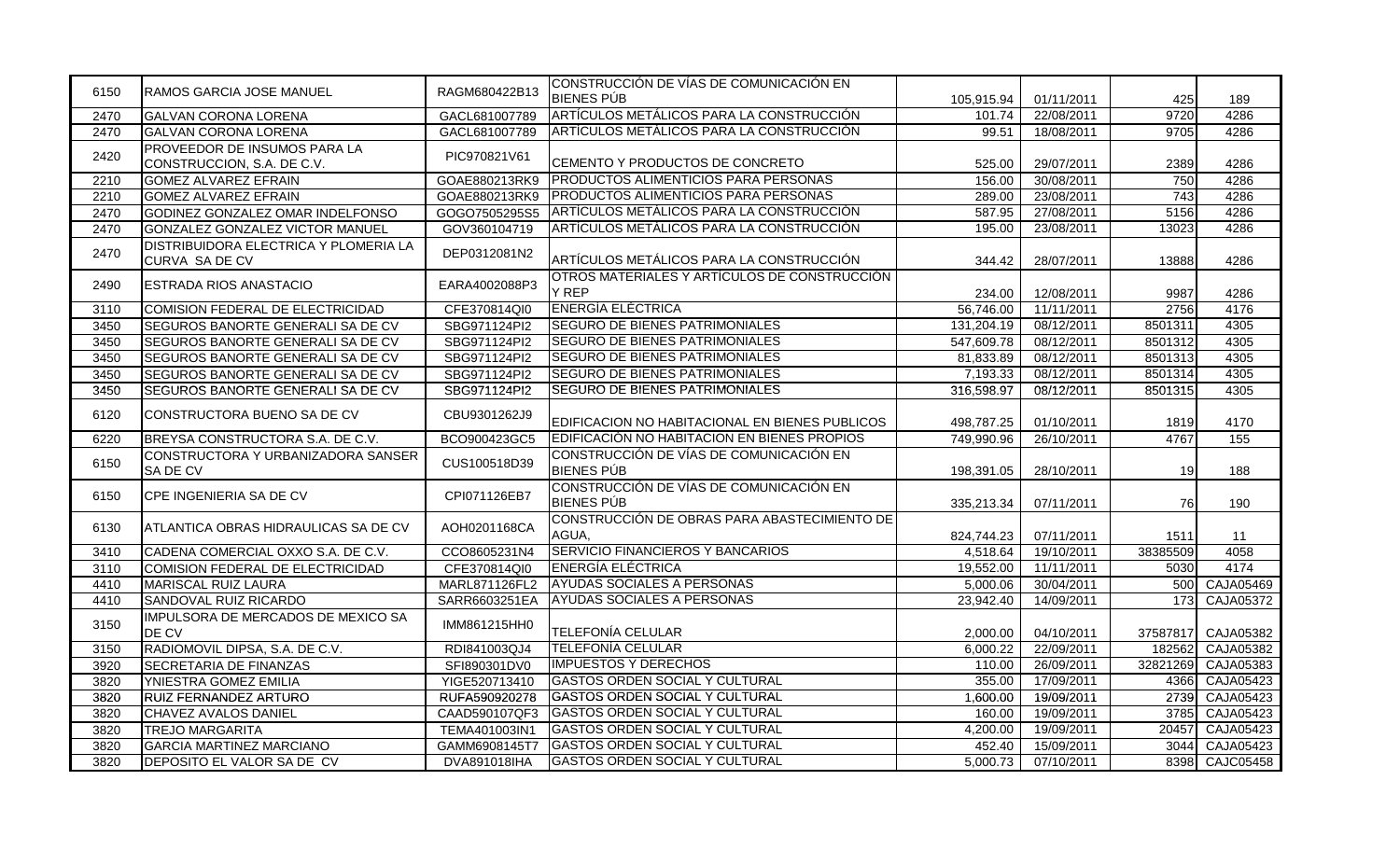| 3820 | ROMERO HERNANDEZ CARLOS HUMBERTO                           | ROHC520315FH1 | GASTOS ORDEN SOCIAL Y CULTURAL                                                           | 3,000.00     | 25/09/2011 | 9936            | CAJA05460        |
|------|------------------------------------------------------------|---------------|------------------------------------------------------------------------------------------|--------------|------------|-----------------|------------------|
| 3820 | <b>FLORES BADILLO EUGENIO</b>                              | FOBE650130LF4 | GASTOS ORDEN SOCIAL Y CULTURAL                                                           | 3,000.00     | 21/09/2011 | 2199            | CAJA05460        |
| 3820 | LECHE 19 LIECINUEVE HERMANOS SA DE CV                      | LDD990210TE4  | <b>GASTOS ORDEN SOCIAL Y CULTURAL</b>                                                    | 552.50       | 22/09/2011 | 34404           | CAJA05460        |
| 3820 | <b>BIMBO SA DE CV</b>                                      | BIM011108DJ5  | <b>GASTOS ORDEN SOCIAL Y CULTURAL</b>                                                    | 828.00       | 23/09/2011 | 55548           | CAJA05460        |
| 4310 | <b>RIVAS PEDROZA EUSTACIO</b>                              | RIPE5410309E6 | SUBSIDIOS A LA PRODUCCIÓN                                                                | 1,160.00     | 07/10/2011 | 1064            | CAJA05462        |
| 2210 | PADILLA PACAS MARIA DEL CARMEN                             | PAPC660113TQ0 | <b>PRODUCTOS ALIMENTICIOS PARA PERSONAS</b>                                              | 10,000.00    | 07/10/2011 | 2763            | CAJA05463        |
| 2440 | VELAZQUEZ OBREGON ALVARO                                   | VEOA700808QK9 | MADERA Y PRODUCTOS DE MADERA                                                             | 7,830.00     | 25/10/2011 | 41134           | CAJA05464        |
| 2470 | VELAZQUEZ OBREGON ALVARO                                   | VEOA700808QK9 | ARTÍCULOS METÁLICOS PARA LA CONSTRUCCIÓN                                                 | 27,061.69    | 05/10/2011 | 6249            | CAJA05465        |
| 3920 | SECRETARIA DE FINANZAS                                     | SFI890301DV0  | <b>IMPUESTOS Y DERECHOS</b>                                                              | 70.00        | 25/10/2011 | 32823422        | <b>CAJA05466</b> |
| 3920 | SECRETARIA DE FINANZAS                                     | SFI890301DV0  | <b>IMPUESTOS Y DERECHOS</b>                                                              | 423.00       | 25/10/2011 | 32823452        | CAJA05466        |
| 3920 | SECRETARIA DE FINANZAS                                     | SFI890301DV0  | <b>IMPUESTOS Y DERECHOS</b>                                                              | 931.00       | 18/08/2011 | 32153412        | CAJA05467        |
| 3920 | SECRETARIA DE FINANZAS                                     | SFI890301DV0  | <b>IMPUESTOS Y DERECHOS</b>                                                              | 110.00       | 25/08/2011 | 32153269        | <b>CAJA05467</b> |
| 3390 | SANCHEZ ANGUIANO ISMAEL                                    | SAAI77051HH4  | SERVICIOS PROFESIONALES, CIENTIFICOS Y TÉCNICOS<br>IN                                    | 15,000.01    | 13/06/2011 | 57 <sub>l</sub> | CAJA05469        |
| 3820 | PIMIENTA CADENA CARLOS ESTEBAN                             | PICC770004424 | <b>GASTOS ORDEN SOCIAL Y CULTURAL</b>                                                    | 1.800.00     | 01/10/2011 | 748             | CAJA05472        |
| 3820 | ESPEJO GARCIA VERONICA                                     | EEGV730821HJ5 | <b>GASTOS ORDEN SOCIAL Y CULTURAL</b>                                                    | 2,000.00     | 19/02/2011 | 21759           | CAJA05472        |
| 2180 | PODER LEGISLATIVO DEL ESTADO DE<br><b>JALISCO</b>          | PLE900101GQ7  | MATERIALES PARA EL REGISTRO E IDENTIFICACIÓN DE<br>BI                                    | 38,800,00    | 19/10/2011 | 3354            | CAJA05475        |
| 3110 | COMISION FEDERAL DE ELECTRICIDAD                           | CFE370814QI0  | <b>ENERGÍA ELÉCTRICA</b>                                                                 | 56,299.00    | 12/09/2011 | 15733           | CAJA05505        |
| 3820 | INTELIGENCIA EN DISTRIBUCION DE<br><b>INSUMOS SA DE CV</b> | IED100326Q26  | <b>GASTOS ORDEN SOCIAL Y CULTURAL</b>                                                    | 6,090.00     | 11/10/2011 | 1078            | CAJA05519        |
| 4410 | COBALTO APOYOS MERCANTILES SA DE CV                        | CAM 100326DG2 | <b>AYUDAS SOCIALES A PERSONAS</b>                                                        | 12.317.73    | 03/08/2011 | 1934            | CAJA05540        |
| 2150 | SECRETARIA DE FINANZAS                                     | SFI890301DV0  | <b>MATERIAL IMPRESO E INFORMACIÓN DIGITAL</b>                                            | 216.00       | 21/10/2011 | 7997200         | <b>CAJA05547</b> |
| 2150 | SECRETARIA DE FINANZAS                                     | SFI890301DV0  | <b>MATERIAL IMPRESO E INFORMACIÓN DIGITAL</b>                                            | 3,000.00     | 21/10/2011 | 7997195         | CAJA05549        |
| 2150 | <b>SECRETARIA DE FINANZAS</b>                              | SFI890301DV0  | <b>MATERIAL IMPRESO E INFORMACIÓN DIGITAL</b>                                            | 3,000.00     | 21/10/2011 | 7997196         | CAJA05549        |
| 2150 | SECRETARIA DE FINANZAS                                     | SFI890301DV0  | <b>MATERIAL IMPRESO E INFORMACIÓN DIGITAL</b>                                            | 3,000.00     | 21/10/2011 | 7997197         | CAJA05549        |
| 2150 | SECRETARIA DE FINANZAS                                     | SFI890301DV0  | MATERIAL IMPRESO E INFORMACIÓN DIGITAL                                                   | 3,000.00     | 21/10/2011 | 7997198         | CAJA05549        |
| 2150 | SECRETARIA DE FINANZAS                                     | SFI890301DV0  | MATERIAL IMPRESO E INFORMACIÓN DIGITAL                                                   | 3,000.00     | 21/10/2011 | 7997199         | CAJA05549        |
| 3820 | APOYOS INDUSTRIALES ESMERALDA SC                           | AIE100326613  | <b>GASTOS ORDEN SOCIAL Y CULTURAL</b>                                                    | 13,920.00    | 04/10/2011 | 580             | CAJA05552        |
| 4410 | COBALTO APOYOS MERCANTILES SA DE CV                        | CAM 100326DG2 | AYUDAS SOCIALES A PERSONAS                                                               | 30,289.50    | 14/09/2011 | 1948 I          | CAJA05554        |
| 4410 | COBALTO APOYOS MERCANTILES SA DE CV                        | CAM 100326DG2 | AYUDAS SOCIALES A PERSONAS                                                               | 26,865.60    | 11/10/2011 | 1543            | CAJA05555        |
| 4410 | COBALTO APOYOS MERCANTILES SA DE CV                        | CAM 100326DG2 | <b>AYUDAS SOCIALES A PERSONAS</b>                                                        | 210,202.65   | 26/08/2011 | 1944            | CAJA05556        |
| 220  | TELEVISORA DE OCCIDENTE SA DE CV                           | TOC9404287U9  | TRANSMISION SPOTS PARA DIFUSION 1º INFORME DE<br>ACTIVIDADES DEL C. PRESIDENTE MUNICIPAL | 348,000.00   | 19/10/2011 | 5874            | 3989             |
| 220  | CENTRAL EDIFICACIONES SA DE CV                             | CED030514T47  | CONSTRUCCION DE MALECON FRENTE 6 EN<br><b>CAJITITLAN</b>                                 | 2,236,787.04 | 28/07/2011 | 1601            | 40               |